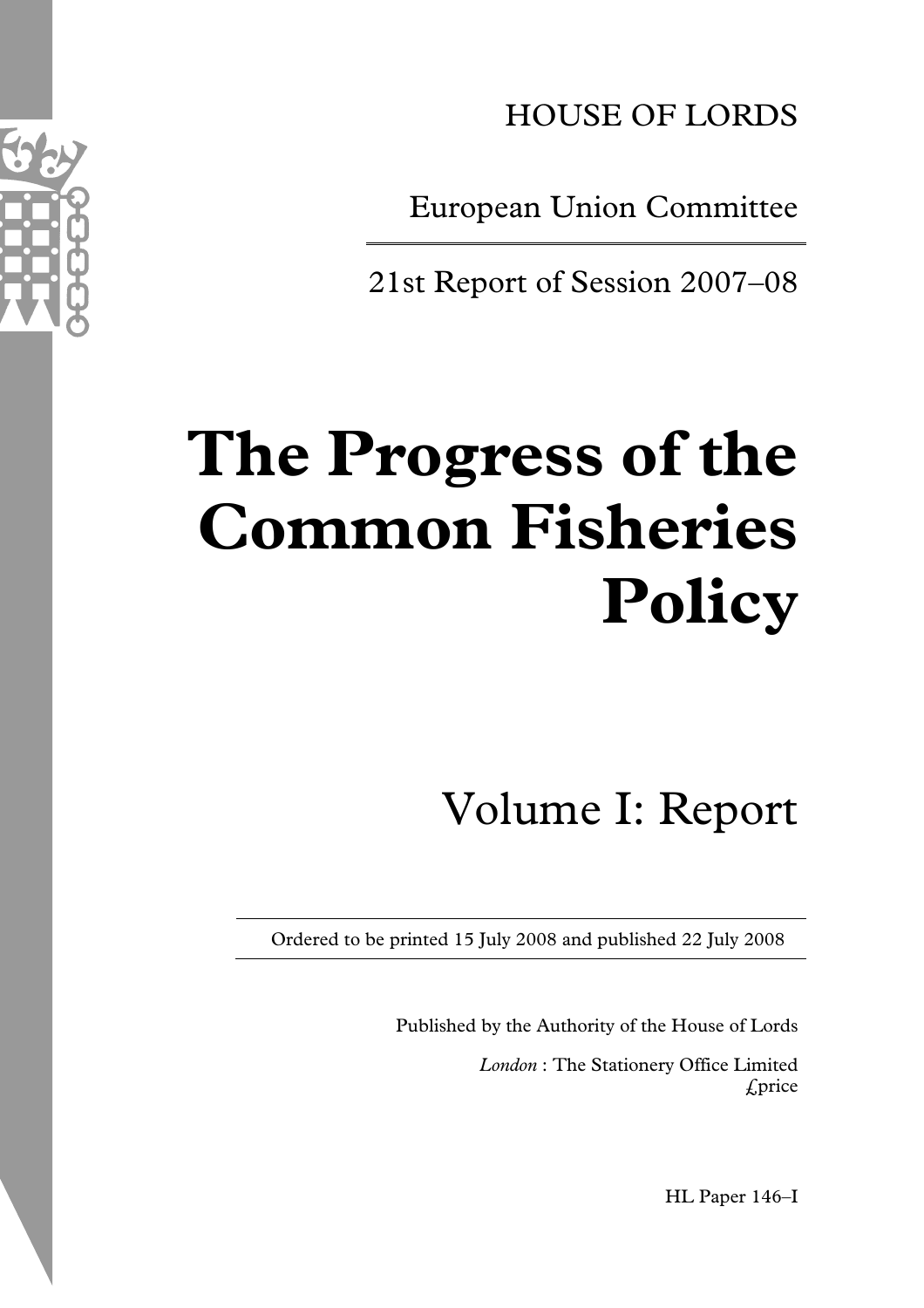#### *The European Union Committee*

The European Union Committee is appointed by the House of Lords "to consider European Union documents and other matters relating to the European Union". The Committee has seven Sub-Committees which are: Economic and Financial Affairs, and International Trade (Sub-Committee A) Internal Market (Sub-Committee B) Foreign Affairs, Defence and Development Policy (Sub-Committee C) Environment and Agriculture (Sub-Committee D) Law and Institutions (Sub-Committee E) Home Affairs (Sub-Committee F) Social and Consumer Affairs (Sub-Committee G)

# *Our Membership*

The Members of the European Union Committee are: Lord Blackwell Lord Mance Baroness Cohen of Pimlico Lord Plumb Lord Dykes Lord Powell of Bayswater Lord Freeman Lord Roper Lord Grenfell (Chairman) Lord Sewel Lord Harrison Baroness Symons of Vernham Dean Baroness Howarth of Breckland Lord Tomlinson Lord Jopling Lord Wade of Chorlton Lord Kerr of Kinlochard Lord Wright of Richmond Lord Maclennan of Rogart

The Members of Sub-Committee D (Environment and Agriculture) who participated in this inquiry are:

Earl of Arran Lord Palmer Lord Brooke of Alverthorpe<br>
Viscount Brookeborough<br>
Lord Sewel (Chairman) Viscount Brookeborough Lord Cameron of Dillington Baroness Sharp of Guildford Earl of Dundee Viscount Ullswater<br>
Lord Greaves (up to May 2008) [ Ord Wallace of Tankerness Lord Greaves (up to May  $2008$ ) Baroness Jones of Whitchurch

#### *Information about the Committee*

The reports and evidence of the Committee are published by and available from The Stationery Office. For information freely available on the web, our homepage is: http://www.parliament.uk/parliamentary\_committees/lords\_eu\_select\_committee.cfm There you will find many of our publications, along with press notices, details of membership and forthcoming meetings, and other information about the ongoing work of the Committee and its Sub-Committees, each of which has its own homepage.

#### *General Information*

General information about the House of Lords and its Committees, including guidance to witnesses, details of current inquiries and forthcoming meetings is on the internet at http://www.parliament.uk/about\_lords/about\_lords.cfm

#### *Contacts for the European Union Committee*

Contact details for individual Sub-Committees are given on the website. General correspondence should be addressed to the Clerk of the European Union Committee, Committee Office, House of Lords, London, SW1A OPW The telephone number for general enquiries is 020 7219 5791. The Committee's email address is euclords@parliament.uk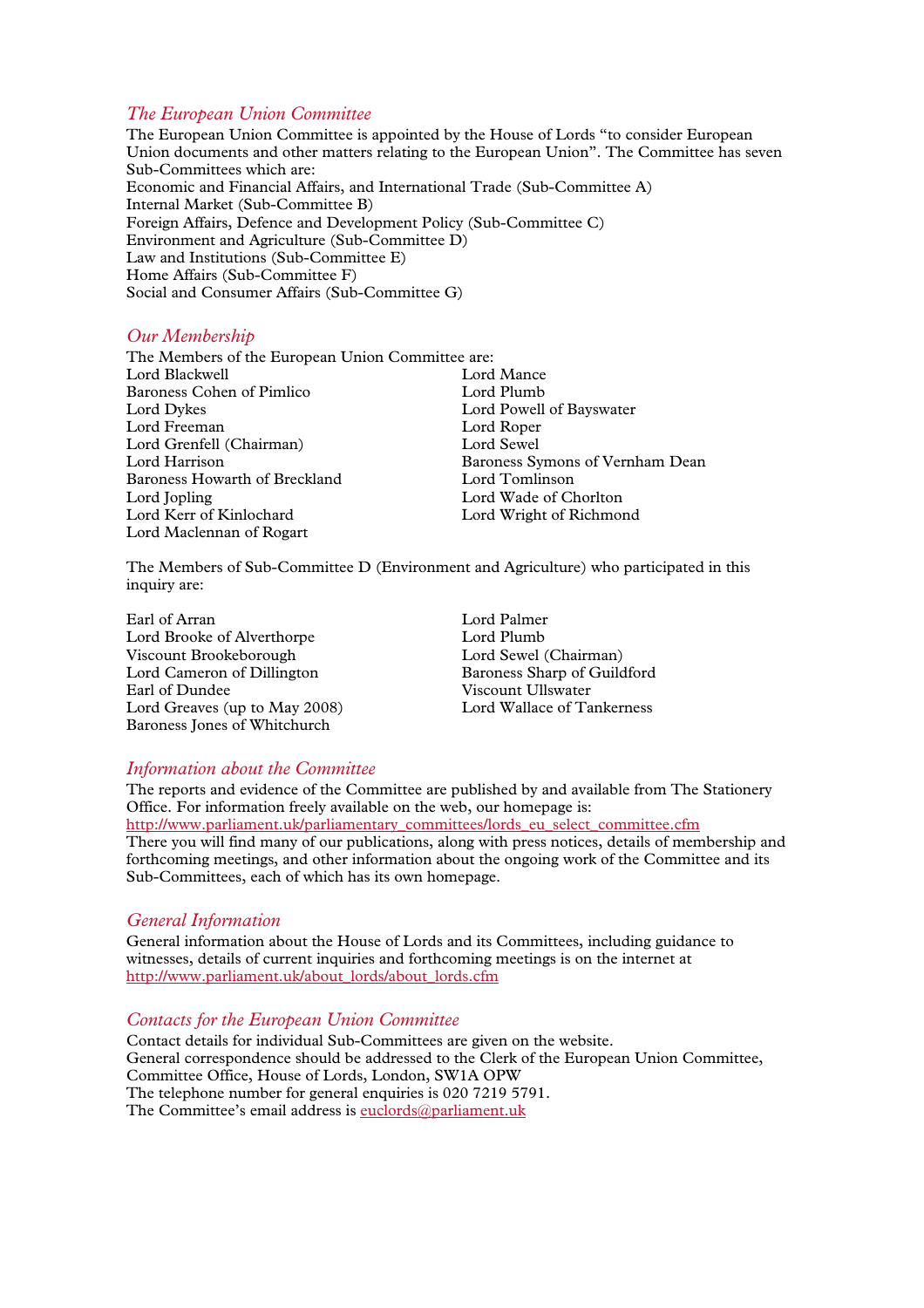# **CONTENTS**

| Paragraph Page                                                                   |              |          |
|----------------------------------------------------------------------------------|--------------|----------|
| FOREWORD—What this report is about                                               |              | 6        |
| <b>Chapter 1: Introduction and Factual Background</b>                            | $\mathbf{1}$ | 7        |
| Purpose and Scope of this Inquiry, Structure of this Report                      | $\mathbf{1}$ | 7        |
| <b>Managing Fisheries: Challenges</b>                                            | 5            | 7        |
| <b>Managing Fisheries: Tools</b>                                                 | 13           | 9        |
| <b>Box 1: Fishing Mortality</b>                                                  |              | 9        |
| <b>Box 2: Discards</b>                                                           |              | 10       |
| The CFP: History & Evolution                                                     | 18           | 11       |
| Box 3: Main Shortcomings of the Common Fisheries Policy                          |              |          |
| in 2002                                                                          |              | 13       |
| <b>Box 4: Licensing of Fishing Vessels</b>                                       |              | 14       |
| The Distribution of Fishing Opportunities                                        | 34           | 15       |
| The Fisheries Sector                                                             | 39           | 16       |
| Box 5: Production and Trade in Fish and Fisheries Products                       |              | 16       |
| Box 6: Size and Structure of the Catch Industry                                  |              | 17       |
| <b>Chapter 2: The Progress of the Common Fisheries Policy</b>                    |              |          |
| since 2002                                                                       | 44           | 18       |
| <b>Recovery and Management Plans</b>                                             | 46           | 18       |
| <b>Witnesses' Views</b>                                                          | 48           | 18       |
| <b>Adoption of Plans</b>                                                         | 48           | 18       |
| <b>Results Delivered</b>                                                         | 51           | 19       |
| <b>Reviewing Recovery and Management Plans</b>                                   | 55           | 20       |
| <b>Committee's Conclusions</b>                                                   | 61           | 21       |
| <b>Structural Policy</b>                                                         | 65           | 22       |
| Box 7: Member States' efforts during 2006 to achieve a                           |              |          |
| sustainable balance between fishing capacity and fishing                         |              |          |
| opportunities                                                                    |              | 23       |
| <b>Box 8: European Fisheries Fund Priority Axes</b>                              |              | 23       |
| <b>Witnesses' Views</b>                                                          | 68           | 24       |
| <b>Capacity Reductions Since 2002</b>                                            | 68           | 24       |
| <b>Prospects for Decommissioning</b>                                             | 77           | 26       |
| <b>Measuring Overcapacity</b>                                                    | 82           | 28       |
| <b>Committee's Conclusions</b>                                                   | 86           | 29       |
| <b>Control and Enforcement</b>                                                   | 91           | 30       |
| Box 9: European Court of Auditors Report on control,                             |              |          |
| inspection and sanction systems<br><b>Witnesses' Views</b>                       |              | 31       |
|                                                                                  | 93<br>93     | 31<br>31 |
| <b>Challenges and Deficiencies</b><br><b>Current and Recent Initiatives</b>      | 96           | 32       |
|                                                                                  | 99           | 33       |
| <b>Culture of Compliance</b><br>Box 10: The Scottish Conservation Credits Scheme |              | 34       |
| <b>Box 11: Cod Avoidance Plans</b>                                               |              | 34       |
| The Community Fisheries Control Agency                                           | 102          | 35       |
| <b>Review of the Control Regime</b>                                              | 105          | 35       |
| <b>Demand-Side Measures</b>                                                      | 109          | 37       |
|                                                                                  |              |          |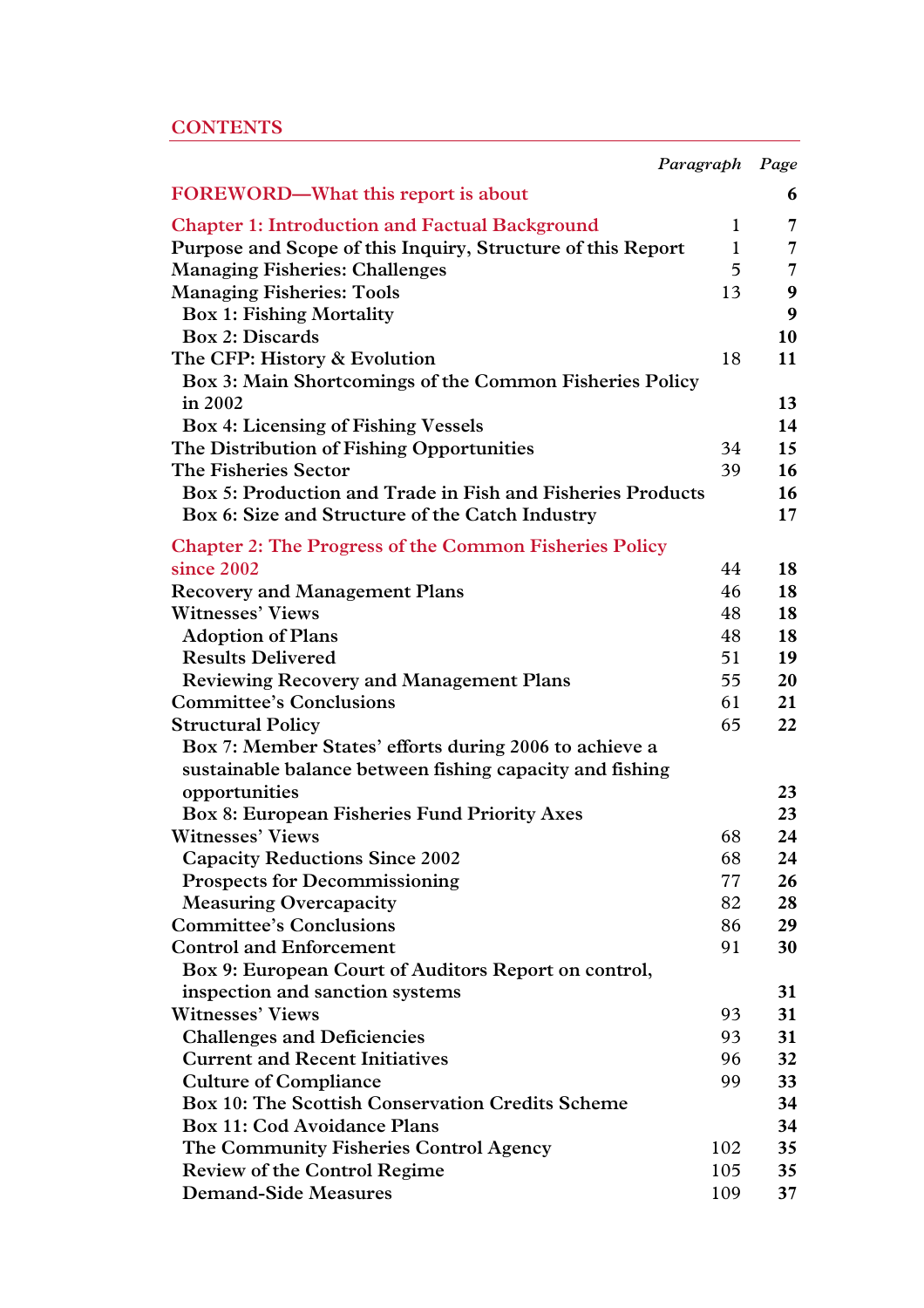| <b>Committee's Conclusions</b>                               | 111 | 37 |
|--------------------------------------------------------------|-----|----|
| <b>Regional Advisory Councils</b>                            | 117 | 38 |
| <b>Box 12: Regional Advisory Councils</b>                    |     | 39 |
| <b>Witnesses' Views</b>                                      | 119 | 39 |
| The Establishment of the RACs                                | 119 | 39 |
| The Performance of the RACs                                  | 124 | 40 |
| <b>Composition of the RACs</b>                               | 127 | 41 |
| <b>Resourcing of the RACs</b>                                | 130 | 42 |
| The Future Role of the RACs                                  | 133 | 43 |
| <b>Committee's Conclusions</b>                               | 136 | 44 |
| <b>Chapter 3: Ongoing Challenges</b>                         | 139 | 46 |
| <b>Management Tools</b>                                      | 140 | 46 |
| <b>Witnesses' Views</b>                                      | 143 | 47 |
| <b>TACs and Quotas</b>                                       | 143 | 47 |
| <b>Effort Restrictions</b>                                   | 147 | 47 |
| <b>Closures</b>                                              | 151 | 49 |
| <b>Selective Gear</b>                                        | 156 | 50 |
| <b>Management Response Times</b>                             | 158 | 50 |
| <b>Committee's Conclusions</b>                               | 160 | 51 |
| <b>Discards</b>                                              | 164 | 52 |
| <b>Witnesses' Views</b>                                      | 166 | 52 |
| <b>Reducing Discard Levels</b>                               | 166 | 52 |
| <b>Banning Discards</b>                                      | 170 | 53 |
| <b>Committee's Conclusions</b>                               | 179 | 55 |
| <b>Rights-based Management</b>                               | 182 | 56 |
| Box 13: Quota Management in the UK                           |     | 56 |
| <b>Witnesses' Views</b>                                      | 185 | 56 |
| <b>Allocating Fishing Rights</b>                             | 185 | 56 |
| <b>Transferability of Fishing Rights</b>                     | 188 | 57 |
| <b>National and International Transfers</b>                  | 192 | 58 |
| <b>Box 14: The Factortame Case</b>                           |     | 59 |
| <b>Committee's Conclusions</b>                               | 195 | 60 |
| Governance                                                   | 198 | 61 |
| <b>Witnesses' Views</b>                                      | 199 | 61 |
| Decentralising the CFP                                       | 199 | 61 |
| Repatriating the CFP                                         | 203 | 62 |
| The Commission's Vision                                      | 206 | 63 |
| <b>Stakeholders' Reservations</b>                            | 211 | 64 |
| <b>Committee's Conclusions</b>                               | 218 | 65 |
| From 2002 to 2012: Reforming the CFP                         | 223 | 66 |
| <b>Chapter 4: Summary of Conclusions and Recommendations</b> | 228 | 68 |
| The Progress of the Common Fisheries Policy since 2002       | 228 | 68 |
| <b>Recovery and Management Plans</b>                         | 228 | 68 |
| <b>Structural Policy</b>                                     | 232 | 68 |
| <b>Control and Enforcement</b>                               | 237 | 69 |
| <b>Regional Advisory Councils</b>                            | 243 | 70 |
| <b>Ongoing Challenges</b>                                    | 246 | 71 |
| <b>Management Tools</b>                                      | 246 | 71 |
| <b>Discards</b>                                              | 250 | 71 |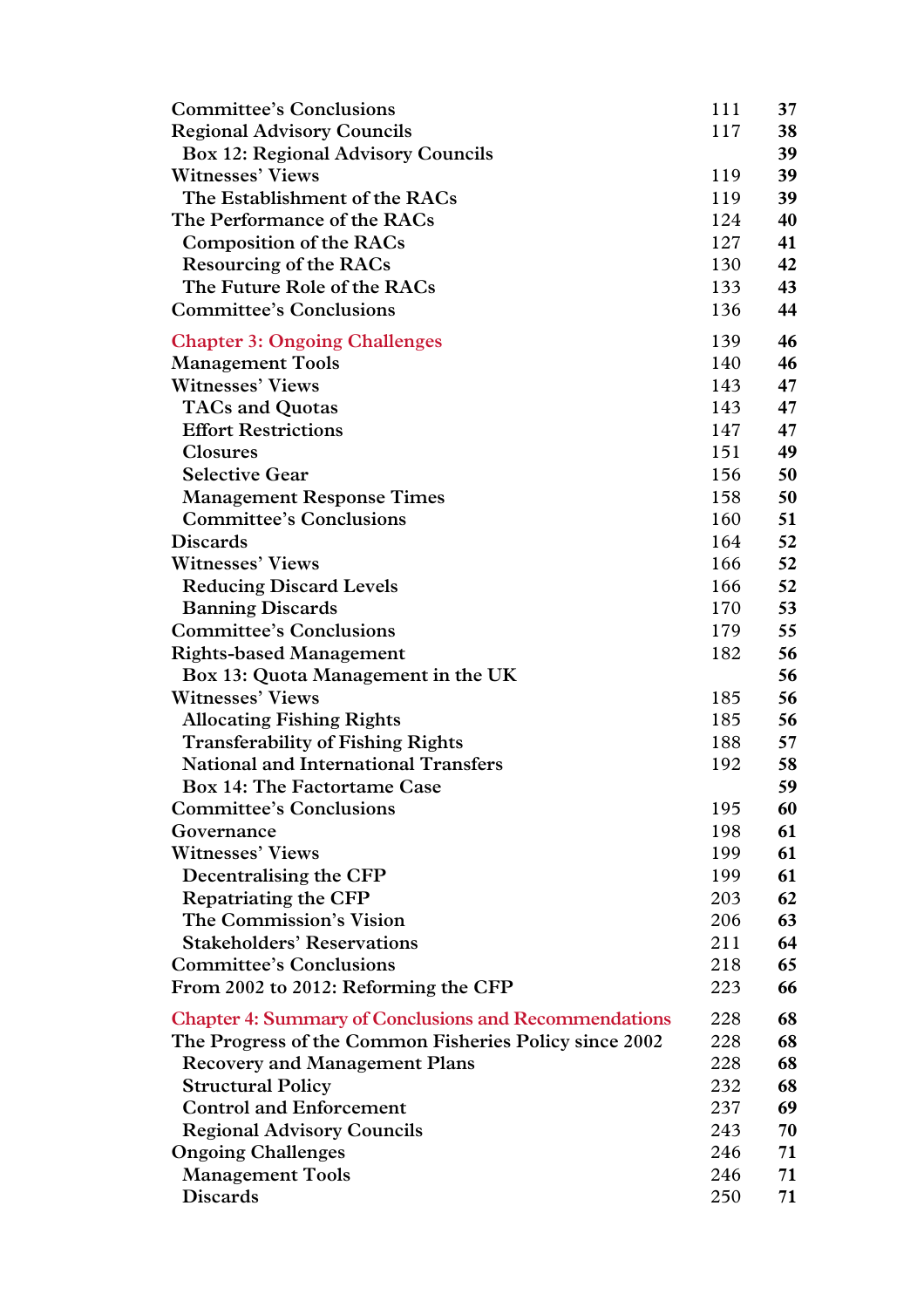| <b>Rights-based Management</b>                                  | 253 | 72  |
|-----------------------------------------------------------------|-----|-----|
| Governance                                                      | 256 | 72  |
| From 2002 to 2012: Reforming the CFP                            | 261 | 73  |
| Appendix 1: Sub-Committee D (Environment and Agriculture)       |     | 75  |
| <b>Appendix 2: List of Witnesses</b>                            |     | 76. |
| Appendix 3: Call for Evidence                                   |     | 78  |
| Appendix 4: Glossary of main fisheries terms used in the Report |     | 80  |
| <b>Appendix 5: Recent Reports</b>                               |     | 81  |

NOTE: References in the text of the report are as follows: (Q) refers to a question in oral evidence (p) refers to a page of written evidence (Para) refers to a paragraph of written evidence

The evidence received in the course of this inquiry is published in Volume II (HL Paper 146-II)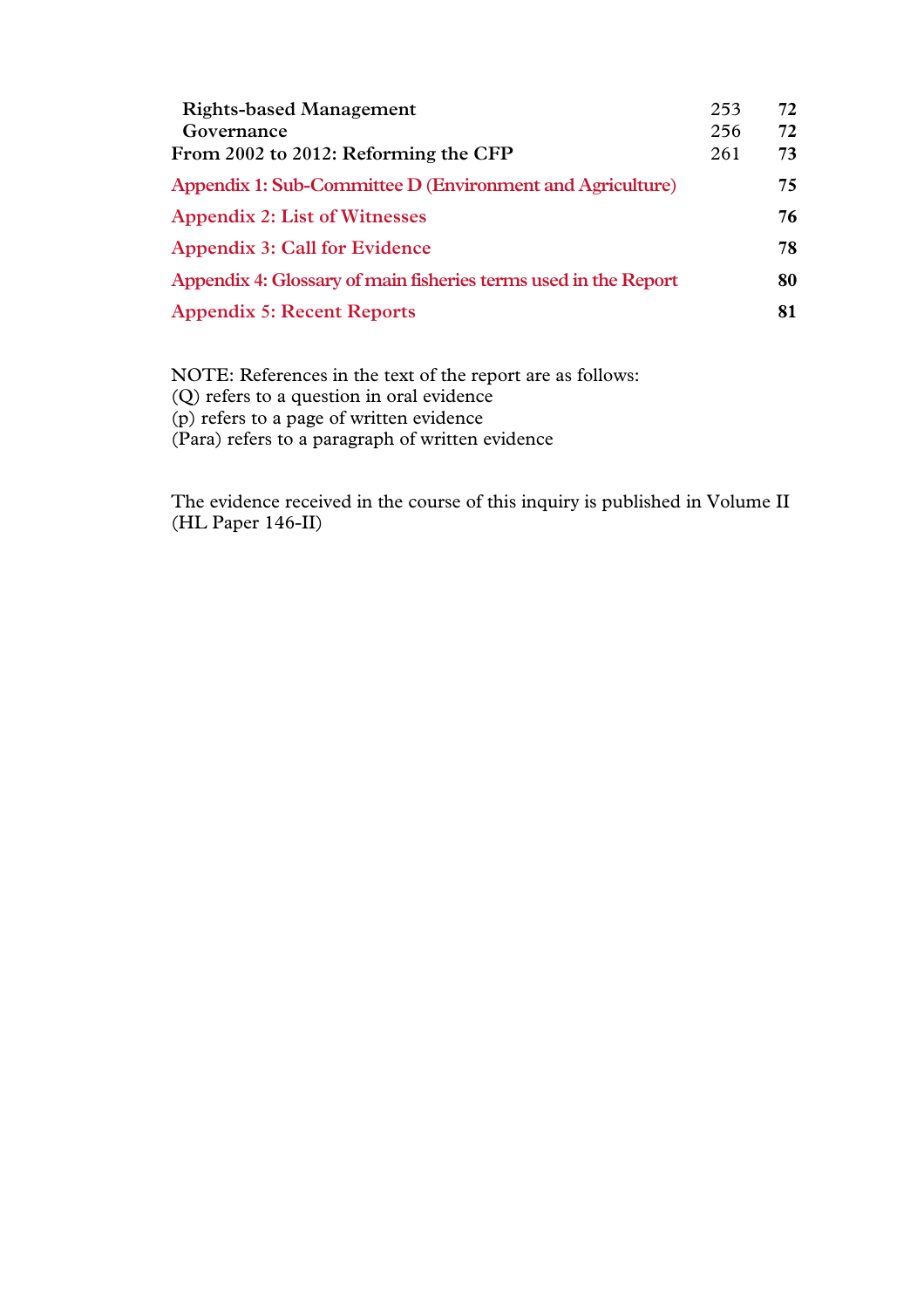# **FOREWORD—What this report is about**

The Common Fisheries Policy has one of the most dismal reputations of any European Union policy. On several counts, that reputation is warranted: the regulatory regime governing fisheries in EU waters is intricate and extensive relative to the size of the fishing industry, and yet around 88 per cent of fish stocks in Community waters are over-fished, compared with a global average of 25 per cent. Meanwhile many segments of EU fishing fleets experience poor profitability, rendering them vulnerable to increases in operating costs—fishermen's recent protests over the rising cost of marine diesel illustrate the predicament.

In this report, we conduct a mid-term review of the 2002 reform of the Common Fisheries Policy, and examine ongoing challenges facing fisheries managers. We seek to draw lessons for current and imminent legislative proposals affecting fisheries, and identify what we regard as the most promising avenues for future reform of the CFP.

We conclude that on most indicators, the 2002 reform of the Common Fisheries Policy has failed: overcapacity in the fishing fleets of the Member States, poor compliance, uneven enforcement, and a stiflingly prescriptive legislative process all persist, while fish stocks remain depleted.

Our analysis suggests that the root cause of poor performance on biological and economic indicators has been Member States' reluctance to bring the size of their fishing fleets into line with the available fishing opportunities—or even to allow market forces to do so. We therefore urge Member States to resist calls for subsidies to offset fishing vessels' rising operating costs, and we oppose any relaxation of the state aid regime for this purpose. Public aid should in our view be channelled into attractive decommissioning schemes and the economic diversification of fisheries-dependent coastal communities instead.

We observe that the current, over-centralised and top-down legislative process has served to alienate stakeholders and stretched the Commission's resources to the limit, and therefore advocate a change in emphasis in management style. We favour a division of labour in which strategic decisions continue to be taken centrally in Brussels, but decisions relating to delivery and implementation are delegated to regional bodies, subject to central auditing of outcomes.

The establishment of Regional Advisory Councils is a welcome step in this direction, and the most promising development to arise out of the 2002 reform of the CFP. It has delivered notable improvements in stakeholders' engagement in the policy-making progress, which we regard as essential to improving both the quality of the regulatory regime, and compliance with its provisions.

We dismiss the prospect of withdrawing from the CFP as a credible policy option. Unilateral withdrawal from the CFP would be incompatible with membership of the EU, while negotiated withdrawal would require unanimous agreement to a treaty amendment by all Member States. Attention should instead be directed at improving and reforming the policy that exists, and that is the focus of our report.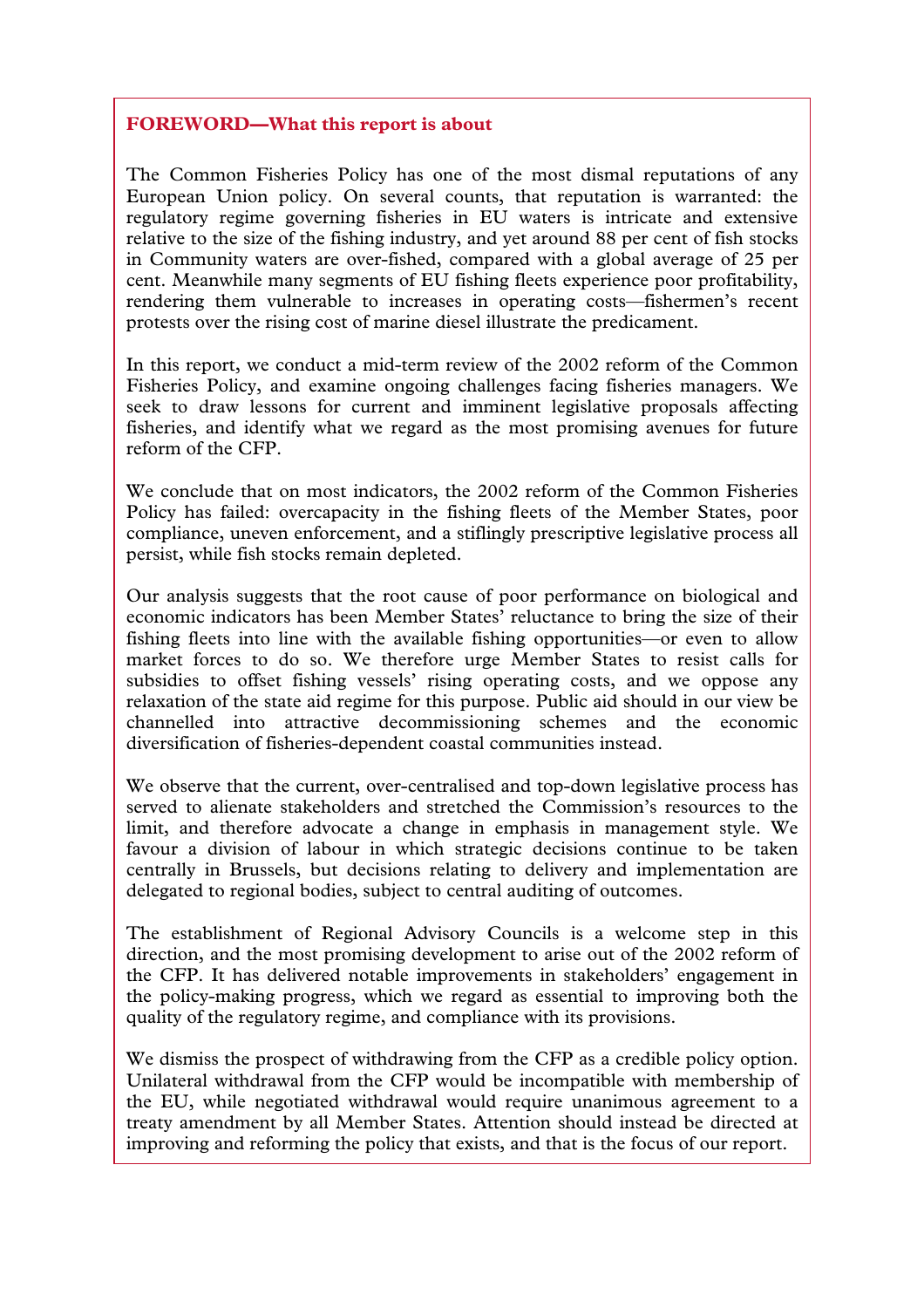# **The Progress of the Common Fisheries Policy**

# **CHAPTER 1: INTRODUCTION AND FACTUAL BACKGROUND**

# **Purpose and Scope of this Inquiry, Structure of this Report**

- 1. Our intention in conducting this inquiry has been to carry out a mid-term review of the implementation of the 2002 reform of the EU's Common Fisheries Policy, with a view to drawing lessons for future reform of the CFP, and for other legislative proposals currently being drawn up at EU and national level.
- 2. Recent and imminent proposals affecting fisheries include the proposal for a Council Regulation on Illegal, Unreported and Unregulated fishing (COM/2007/602), the proposal for a Council Regulation concerning the conservation of fisheries resources through technical measures  $(COM/08/324)$ , forthcoming proposals<sup>1</sup> to modernise and reform the control system applicable to the Common Fisheries Policy, and broader marine policy being formulated at the EU, national and sub-national level, such as the draft Marine Bill published by the UK Government on 3 April 2008.
- 3. While there appears to be considerable consensus on the failings of the Common Fisheries Policy, witnesses were also keen to remind us that those failings persist for good reason: fisheries management poses a number of singularly intractable challenges. Our report therefore begins with a brief recapitulation of some of these challenges, and a look back at the history and evolution of the CFP. We then move on to examine the main features of the 2002 CFP reform. We present the evidence we received on the impact of those changes (Chapter 2), and our witnesses' views on the ongoing challenges facing fisheries managers (Chapter 3). From that evidence, we draw our conclusions and recommendations, identifying what we regard as the most promising avenues for future reform.
- 4. The inquiry that led to this report was carried out by EU Sub-Committee D, whose Members are listed in Appendix 1. We received written evidence and heard oral evidence from a wide range of witnesses, who are listed in Appendix 2. We are grateful to them all for their contributions. We would also like to thank those who facilitated our visits to Peterhead and Brussels. We are particularly indebted to Professor John Pope, our Specialist Adviser on this inquiry. We make this report to the House for debate.

# **Managing Fisheries: Challenges**

5. It is no coincidence that fisheries are often used to illustrate what economists call the "Tragedy of the Commons". The phenomenon arises in relation to the management of resources that are accessible to anyone (i.e. non-excludable) and competitive (rival) in consumption—such that what one person uses cannot be used by anyone else. Where a resource possesses these characteristics, it is rational for each consumer to consume as large a share of the resource as they

 <sup>1</sup> A consultation paper was published by the Commission on 28 February 2008 and is available here: http://ec.europa.eu/fisheries/cfp/governance/consultations/consultation\_280208\_en.pdf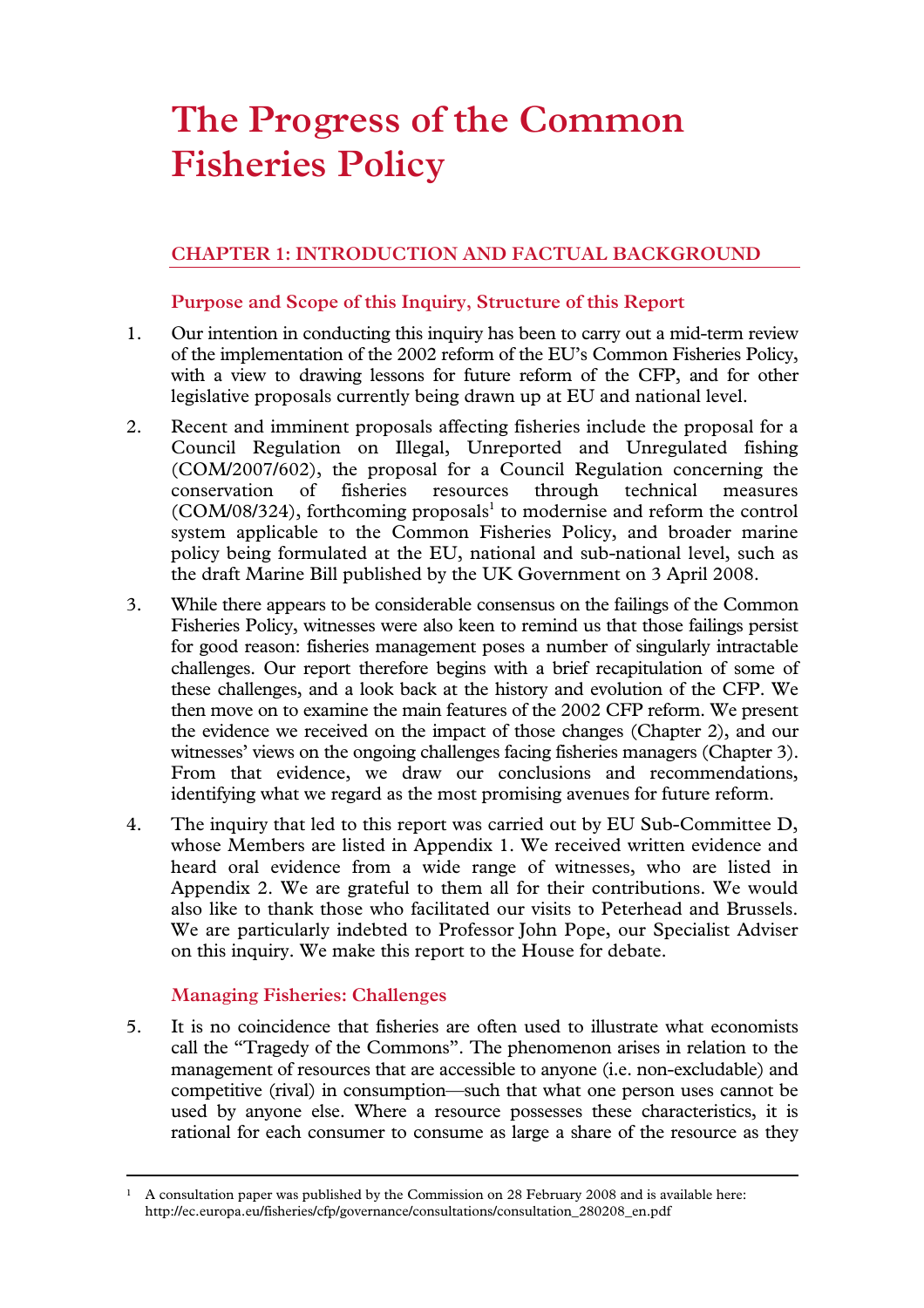#### 8 THE PROGRESS OF THE COMMON FISHERIES POLICY

can, without heed for the consequences of everyone acting as they do. Restraint, it is assumed, would only benefit their less scrupulous peers.

- 6. In fisheries, this manifests itself as each fisherman facing a strong incentive to fish as intensively as possible, even if collectively this is likely to lead to the depletion of the stock that is being fished. Prudent harvesting by one fisherman, with a view to protecting the stock, will most likely only yield larger catches for other, less restrained, fishermen. The end result—the depletion of the stock will be the same. Hence the incentive to grab one's share as quickly as possible while the resource is still available. Fishermen consequently face strong incentives to over-exploit the very resource on which their livelihoods depend.
- 7. The fundamental challenge for fisheries managers is to prevent this phenomenon from taking its natural course. A dramatic illustration of what happens when they fail was provided by the collapse of the cod stock off Newfoundland and the other Atlantic provinces of Canada in 1992. The depletion of that stock led to a fishing moratorium that deprived tens of thousands of people of their livelihoods. The stock has yet to recover fully.
- 8. Economic theory indicates that the solution to the Tragedy of the Commons phenomenon lies in assigning property rights to the resource. Fisheries, however, do not easily lend themselves to this approach. One complicating factor is that fish stocks are a renewable natural resource. Private ownership will therefore apply to the right to harvest (a proportion of) the resource, not to the resource itself, which is a public good. A further complication is that fish stocks are a mobile resource: shoals of fish can migrate across national jurisdictions. It is for this reason that fisheries management requires international cooperation, and international recognition of rights awarded.<sup>2</sup> Mixed fisheries—containing a range of species—create further difficulties, in that although ownership rights may be assigned on paper, it can be impossible in practice to target one species without also catching fish from another (so-called by-catch<sup>3</sup>). The demersal<sup>4</sup> (sea-bed) fisheries around the UK, for example, are typically mixed fisheries.
- 9. Perhaps most challenging, however, is the enforcement of any type of rightsbased management regime. In the EU, commercial fishing takes place over an enormous area, through tens of thousands of vessels, whose activities are difficult to monitor and costly to patrol.
- 10. Assigning rights to harvest a proportion of a given fish stock requires monitoring of the size of the stock itself from year to year. It is not possible to count every fish or to map in detail the distribution of fish stocks in national or EU waters. Management instead relies on scientific stock assessments, produced on the basis of surveys carried out by research vessels and catch data provided by the fishing industry. For some stocks, particularly noncommercial species, there is little specific information on stock levels or distribution available. Because managers want to decide on catch restrictions before fish are caught, scientists normally have to predict stock size one or two years in advance of the available data. Stock assessments prepared for EU waters are as thorough as anywhere in the world, but margins of error can still be as high as 40 per cent, and are amplified by misreporting of catches.

 <sup>2</sup> Under the UN Convention on the Law of the Seas (UNCLOS), signed in 1982, Contracting Parties are obliged to co-operate.

<sup>&</sup>lt;sup>3</sup> By-catch refers to any organism that is caught in addition to the target fish.

Demersal fish stocks live near the bottom of the sea (e.g. cod, haddock, halibut). Pelagic fish stocks live in the upper layers of the sea (e.g. tuna, herring, mackerel).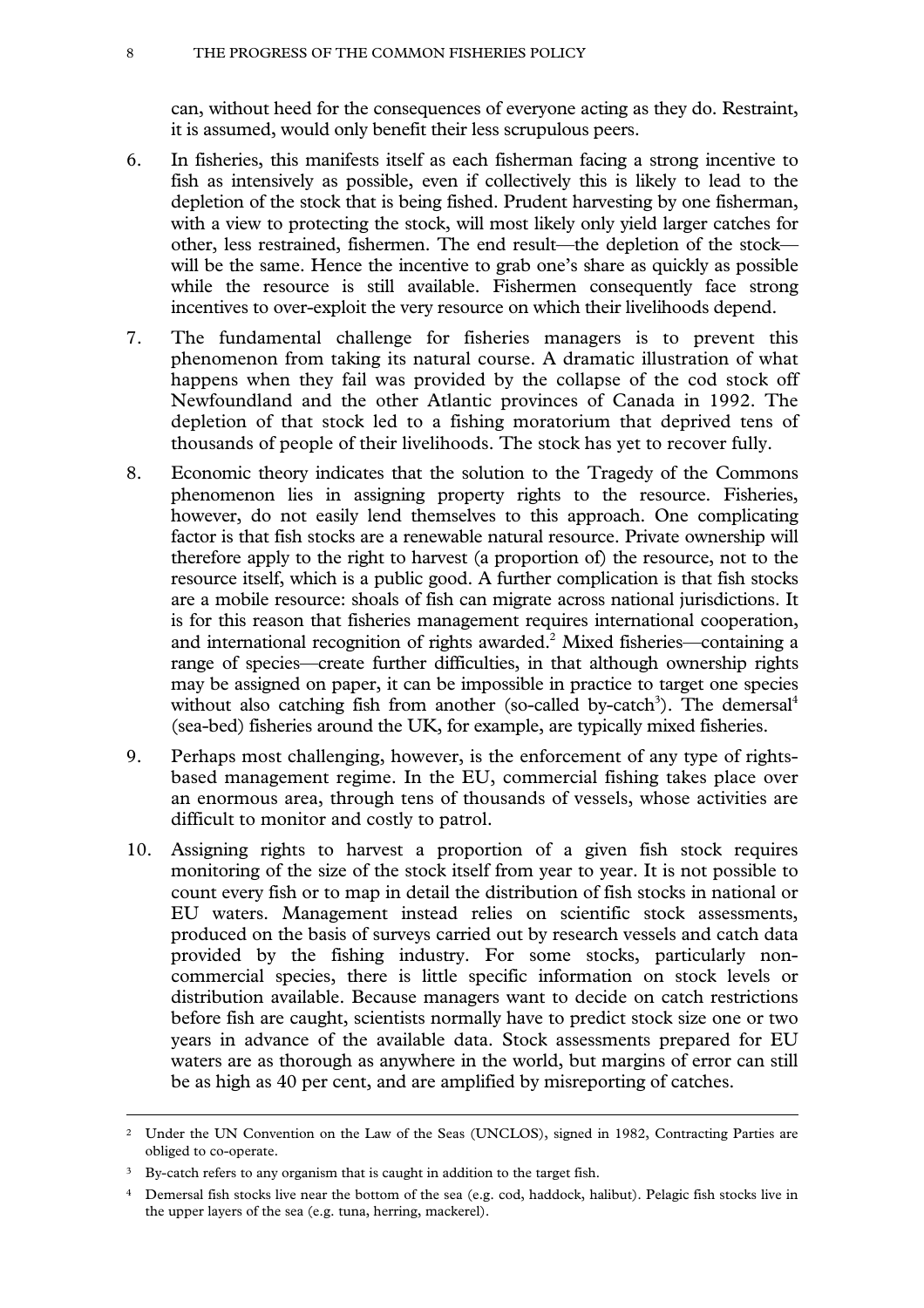- 11. This uncertainty is exacerbated by natural year-on-year fluctuations in the cohort of young fish entering the exploitable stock ("year-class strength"). Year-class strength is influenced by natural factors such as water temperature, food availability and the size of the parent stock. Climate change is expected to accentuate these natural fluctuations even further (Sir Alister Hardy Foundation for Ocean Science Memorandum, pp 5–6).
- 12. Fisheries managers also have to contend with what is known as "technology creep": technological progress means that fishing vessels become more and more effective over time, so that the same number of vessels can catch more fish. This can result from faster or more powerful vessels being able to exploit a wider range of fishing grounds, or from the ability to locate and catch fish with greater ease due to improved technology.

#### **Managing Fisheries: Tools**

13. A range of tools are available to fisheries managers seeking to restrict fishing activity to a level compatible with the sustainable exploitation of fish stocks, or to target fishing activity more selectively. Catch restrictions, in the form of Total Allowable Catches (TACs) or quotas are perhaps the best-known of these tools. Their intended effect is to limit fishing mortality (the number of deaths in a fish stock—see Box 1 below) by curbing the amount of fish of a particular species that a given individual or group can catch. Their main drawbacks are that they can be difficult for fishermen to adhere to, particularly in mixed fisheries; that they rely on high-quality stock assessments to measure the size of the stock and thus the proportion that can be caught; and that they are cumbersome to enforce, because they effectively require detailed recordkeeping of fish caught and landed by individual vessels.

# **BOX 1**

#### **Fishing Mortality**

Scientists measure the intensity of fishing through the fishing mortality rate. It is the variable that fisheries management seeks to control directly by limiting catches or fishing effort. The fishing mortality rate is related to the proportion of fish being killed in a year through a mathematical formula. It is a component, usually the major component of the total mortality rate on exploited ages of fish. Other components are caused by natural deaths, e.g. those due to predation or disease. The relationships of fish survivals and deaths in a year to total mortality rate are curvilinear; deaths progressively approach 100 per cent and survivals progressively approach 0 per cent as total mortality rate becomes large, as the graph below illustrates.

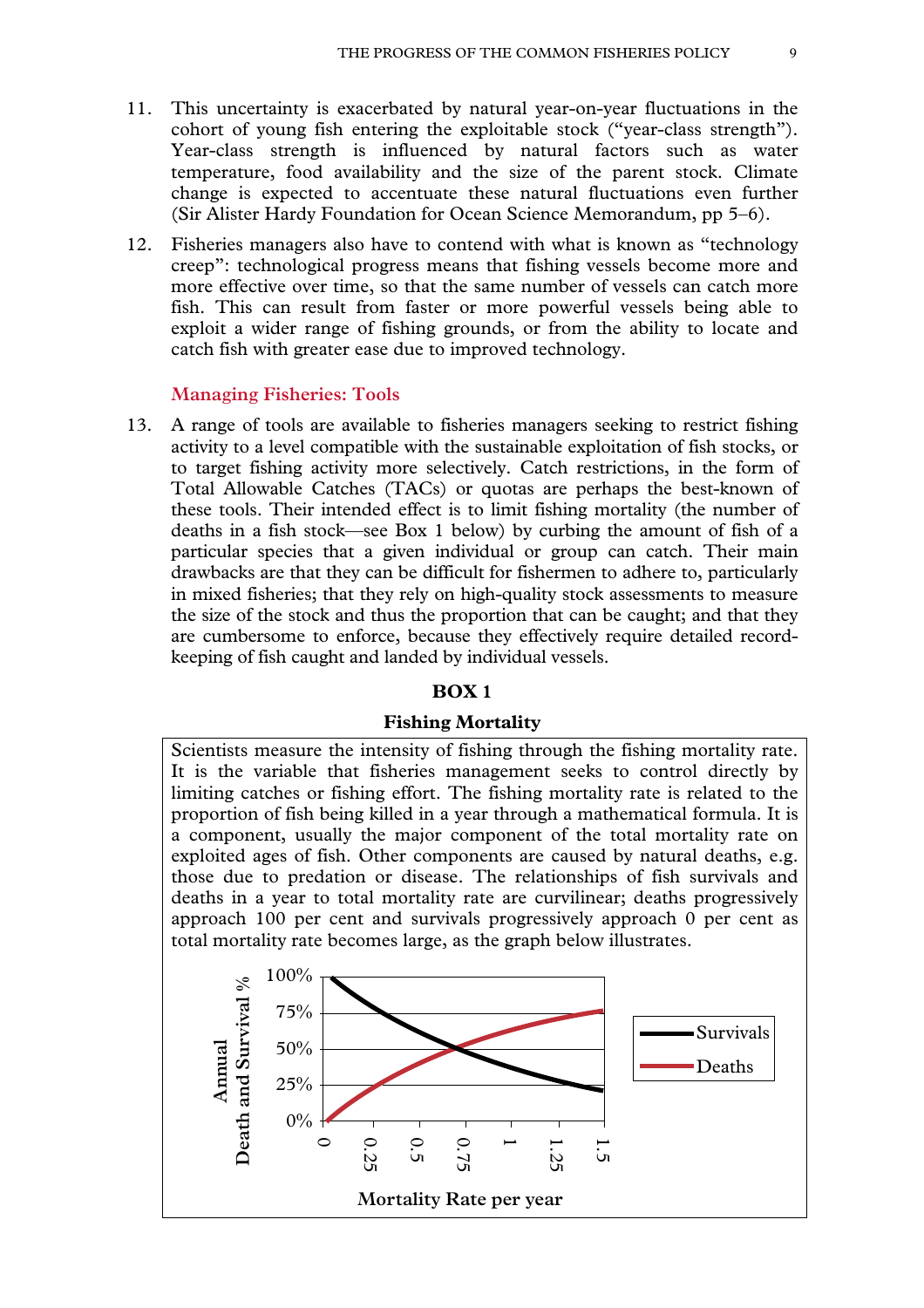Were fishing mortality rate the only cause of death the graph would indicate the deaths it would produce over a year. However, since there are other causes the total deaths are prorated between those due to natural and to fishing causes. The virtue of using mortality rates as measures of fishing and other causes of death is that they are additive. Thus the fishing mortality rate might be expected to respond by the same proportion as changes in fishing effort (e.g. as total days fished) while the proportion killed would not.

14. Effort controls provide a second option. Their intended effect is to limit fishing mortality by curbing the number of vessels allowed to fish, or their power, or the amount of time (normally in days) that they are permitted to spend at sea. While they are in principle easier to adhere to and enforce, effort controls have their own drawbacks. One is that the relationship between fishing effort and fishing mortality cannot always be clearly defined, meaning that effort controls are a somewhat blunt instrument, particularly in mixed fisheries. A further difficulty is that if used alone, effort controls create an incentive to fish more efficiently, and to target the most valuable species in a given fishery, thus discouraging diversification and intensifying fishing pressure.

# **BOX 2**

# **Discards**

Discards occur when fish and other marine organisms are thrown back into the sea after being caught. Although a small proportion of fish of certain species survive the process, the vast majority are thrown back dead. Fishermen may throw fish overboard for a number of reasons, including:

- High-grading—when less valuable sizes of quota species are discarded so that the vessel can land a higher-value catch
- Unmarketable Species—when species of no commercial interest are thrown back overboard.
- Unmarketable Sizes—when immature fish below the minimum legal landing size are discarded.
- Insufficient quota—when species for which the fisherman has no quota, and therefore cannot land legally, are thrown back into the sea.

Discarding may thus be prompted by economic considerations or by regulatory factors. Whatever the cause, discarding undermines management by quotas, as the volumes of fish landed are not a precise reflection of the number of fish caught.

15. Technical conservation measures offer tools designed to target fishing activity more selectively, so that only the desired fish are caught and discards are avoided (see Box 2 above). This category includes direct restrictions on fishing gear (e.g. minimum mesh sizes designed to ensure that only mature fish are caught), and indirect incentives to use more selective types of fishing gear, such as minimum and maximum landing sizes for fish belonging to particular species. One drawback of technical conservation measures from the point of view of enforcement and competition is that they do not lend themselves to uniform, centralised imposition: different measures will be appropriate in different fisheries, but this can lead to an uneven playing field in terms of the restrictions placed on vessels fishing in different areas and for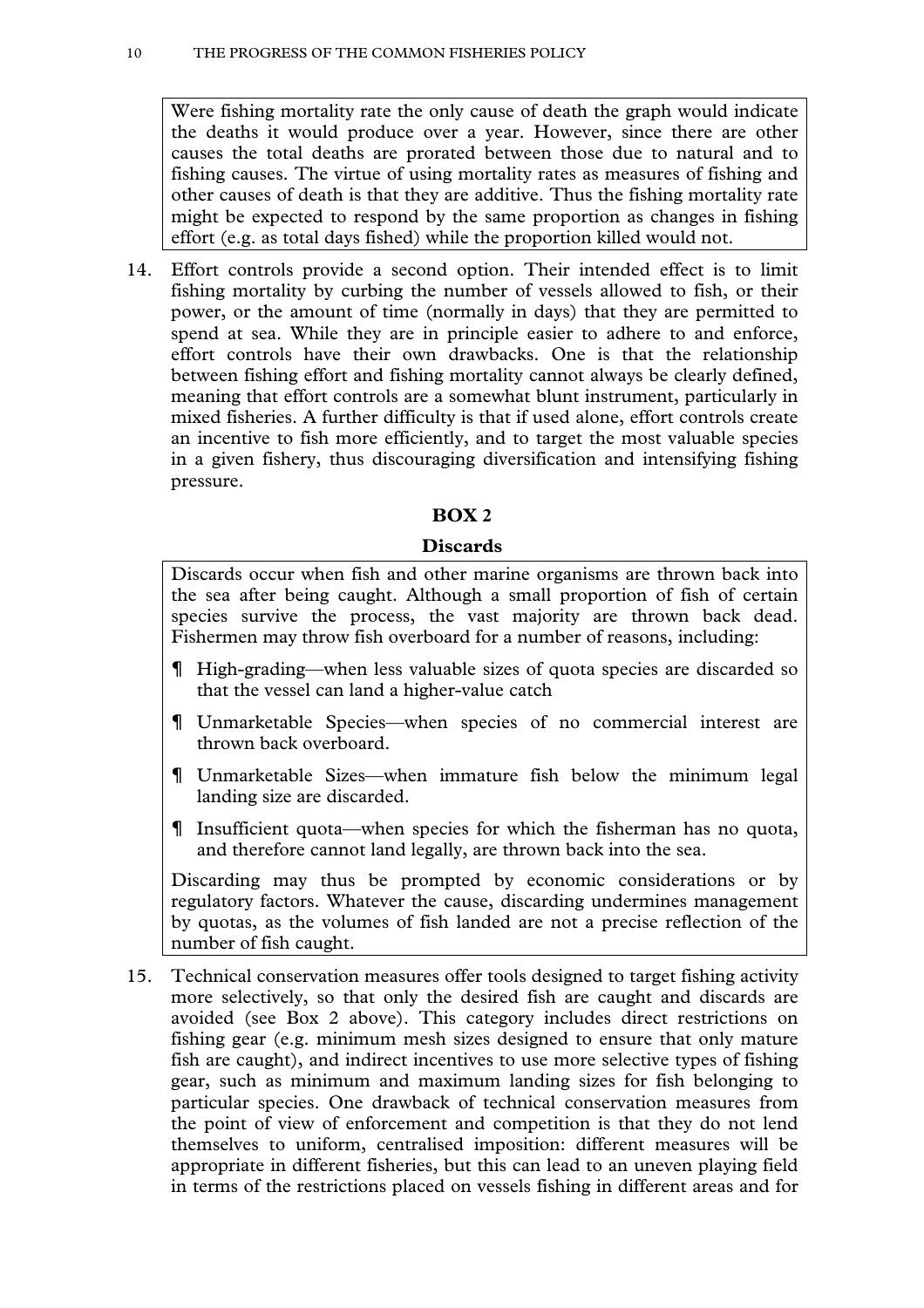different species. Moreover, compliance with technical measures normally has to be monitored at sea and is therefore expensive.

- 16. Fisheries managers may also choose to close particular sea areas to fishing activity. This can take a range of forms, for example the creation of marine protected areas, in which all human activity that may damage vulnerable marine habitats is prohibited, or be limited to temporary closures of nursery or spawning grounds that are important to the renewal of vulnerable fish stocks. Drawbacks of this type of measure include the need for detailed and reliable information on the location of such areas (which may change over time), and the risk of displacing fishing activity, creating intense fishing pressure in the waters immediately bordering a closed area, for example.
- 17. Owing to the drawbacks of each of these management tools, the general consensus is that fisheries managers need to have a "toolkit" of management measures at their disposal. This is the approach that has progressively been enshrined in the Common Fisheries Policy operated by the EU and its Member States.

# **The CFP: History & Evolution**

- 18. The origins of the CFP lie in Articles 32 to 38 of the Treaty of Rome, which made provision for a Common Agricultural Policy explicitly encompassing fisheries, defined as "agricultural products" in Article 32. It was not until 1970, however, that the Council of Ministers adopted legislation establishing a Common Organisation of the Market in fisheries products, and established the principle of "equal access" for EC vessels to Member State waters, with the exception of a narrow coastal band reserved to local fishermen with a tradition of fishing in that area.
- 19. The accession of Denmark, Ireland and the United Kingdom—whose catches represented more than twice those of the six founding Members to the EEC in January 1973 prompted a review of the principle of equal access. A ten-year derogation was introduced to extend exclusive national fishing rights to 6 nautical miles, and to allow other Member States' vessels to fish in the 6 to 12 mile band only where this reflected historic access rights.
- 20. At that time, most of the world's oceans were deemed to be high seas. International maritime law gave countries jurisdiction out to 12 nautical miles from their coastline, beyond which lay international waters. By 1976, however, international developments prompted Member States to lay claim to Exclusive Economic Zones (EEZs) of 200 nautical miles from their coastline. It was at this juncture that the European Community assumed responsibility for the development of fisheries policy within the EEZs of its Member States. Seven years of negotiations led to the adoption of a Council Regulation<sup>5</sup> formally establishing a Common Fisheries Policy in 1983.
- 21. The 1983 Regulation organised the CFP around four components: market policy, structural policy, conservation policy and relations with third countries. Market policy was intended to establish marketing standards and stabilise markets, while taking into account consumers' interests and the

 <sup>5</sup> Council Regulation 170/83 EC.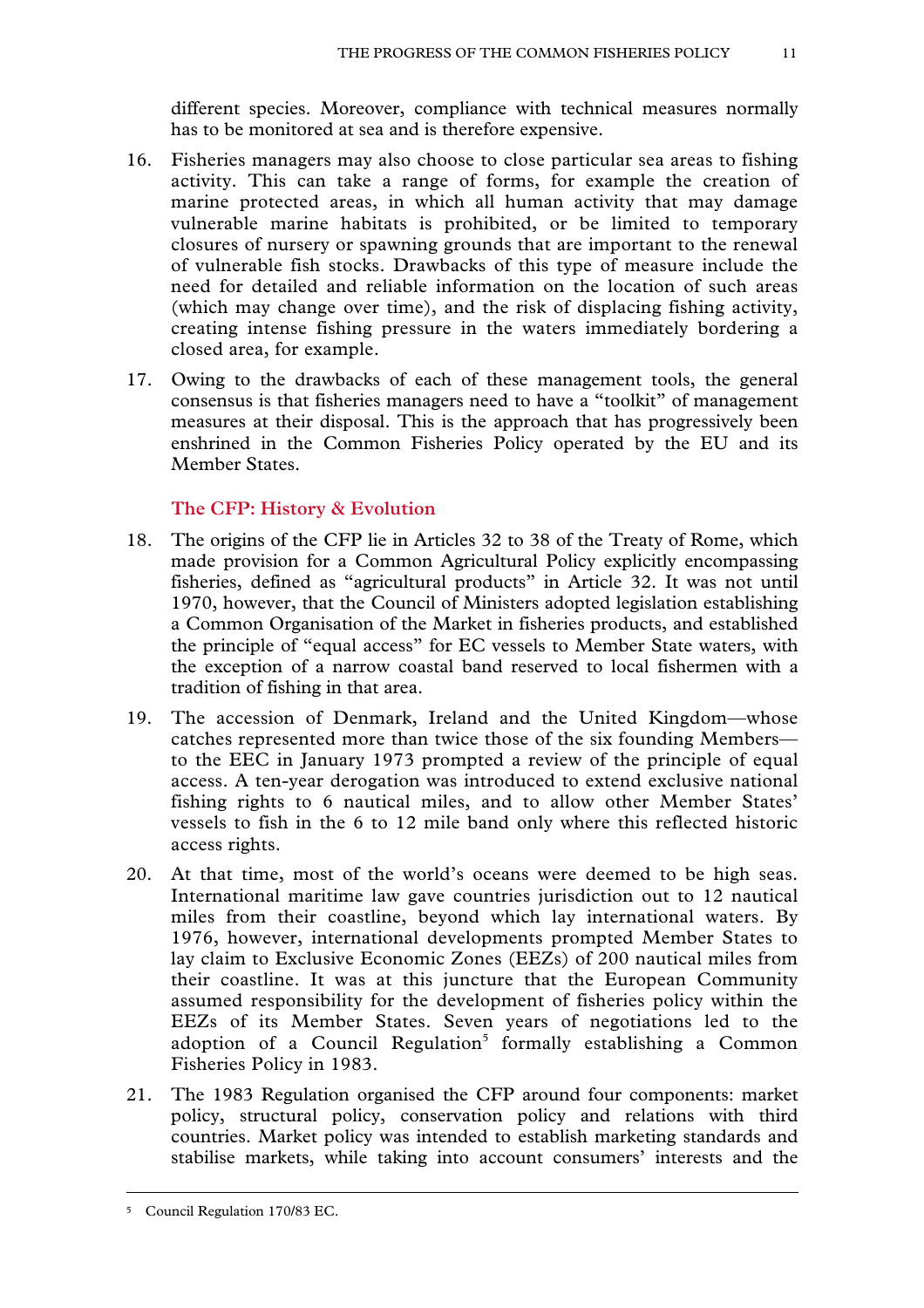incomes of fishermen. Structural policy provided Community aid for investment in the European fishing fleet. Conservation policy was to allow for balanced exploitation of fishery resources. A menu of conservation measures that the Council could choose to impose were specified in the Regulation, including the option to set an annual TAC for a stock or group of stocks.

- 22. Member States' shares of the TAC were to be distributed "in a manner which assures each Member State relative stability of fishing activities for each of the stocks considered." Under this principle of relative stability, which underpins the CFP to this day, Member States are allocated a fixed share of the Total Allowable Catch for a given fish stock, based on their fleet's past record of fishing activity.
- 23. The 1983 Regulation also provided for a renewal of the ten-year derogation from the principle of equal access: Member States were to retain exclusive fishing rights within 6 miles of their coast, while between 6 and 12 miles other Member States' vessels would only be allowed to fish where they could demonstrate historic access rights.
- 24. It is the renewal of this derogation that has provided the occasion for subsequent reforms to the basic framework of the CFP. A first major reform took place in 1992, with the adoption of Council Regulation 3760/92. It attempted to address what had emerged as a serious imbalance between the fishing capacity of Member States' fleets and available fishing opportunities. The reform consequently prescribed a reduction in the size of the Community's fishing fleet, accompanied by structural measures to alleviate the socio-economic impact of such reductions. The Regulation also introduced the concept of fishing effort—referring to the product of a vessel's capacity to catch fish and its activity. Restrictions on fishing effort, and specifically, limits on the time vessels are allowed to spend at sea, were added to the menu of conservation measures available to the Council. The 1992 reform also obliged Member States to operate national licensing regimes designed to regulate access to fisheries.
- 25. By the late 1990s, however, it had become clear that the reformed CFP had failed to stem the decline in fish stocks in Community waters. Many were at critically low levels, and some—notably cod—on the brink of collapse due to intense and unsustainable fishing pressure. Declining stocks were in turn putting the long-term viability of the fishing industry at risk.
- 26. In a "roadmap"6 for the reform of the Common Fisheries Policy published in May 2002, the European Commission identified what had emerged as the main shortcomings of the CFP (summarised in Box 3 below) and presented its proposals for reform. Later that year, in December 2002, EU Ministers agreed on a second major reform of the CFP, consisting of a new basic Regulation and new arrangements for Community structural aid to the fishing sector.7

 <sup>6</sup> COM (2002) 181, 28 May 2002.

<sup>7</sup> Council Regulation 2371/2002 and Council Regulation 2369/2002, respectively.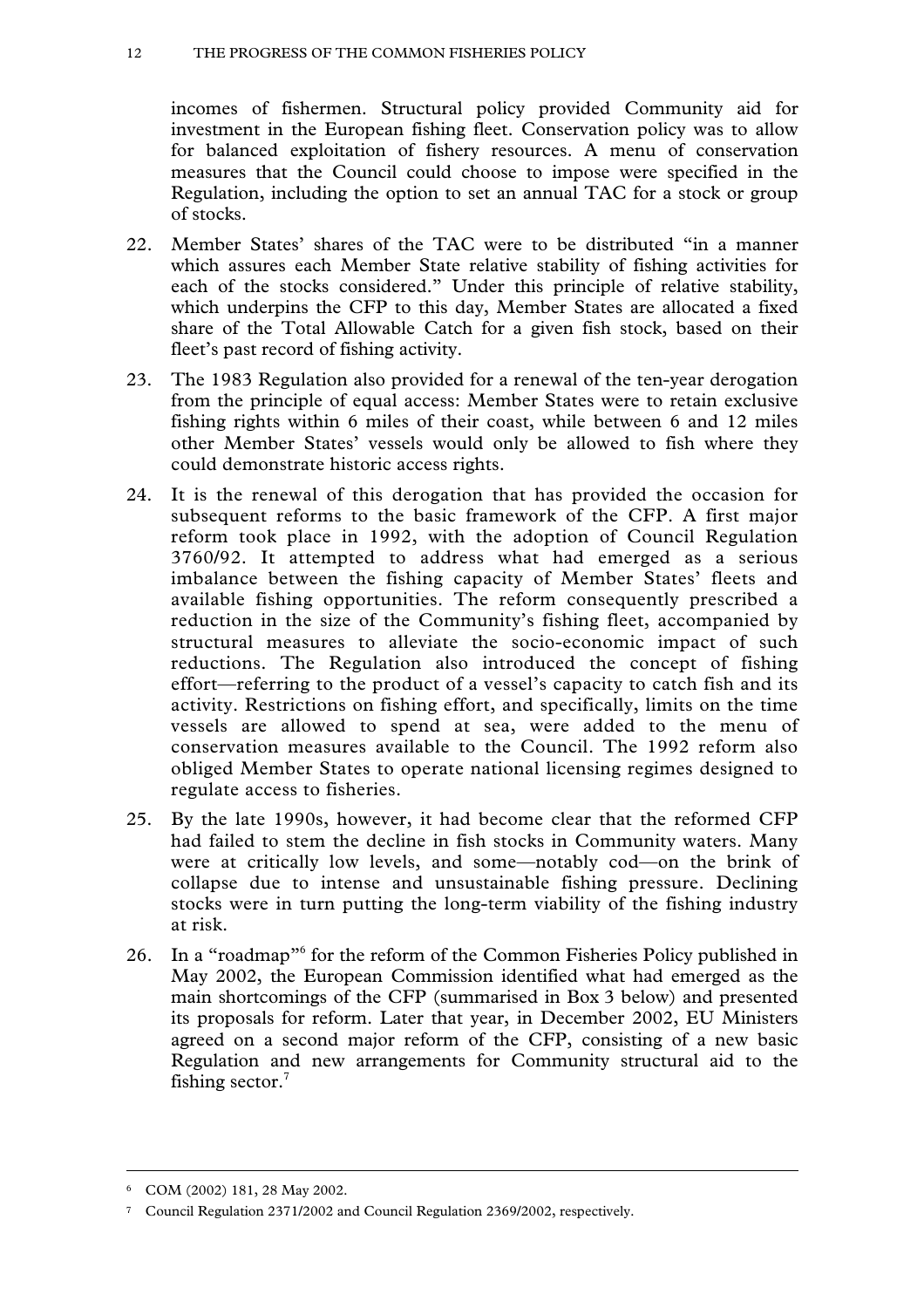# **BOX 3**

# **Main Shortcomings of the Common Fisheries Policy in 2002**

**The alarming state of many fish stocks:** the Commission noted that stock sizes and landings had declined dramatically over the previous 25 years. For many commercially important demersal (sea-bed) stocks, the numbers of mature fish had halved between the early 1970s and the late 1990s. The Commission warned that if these trends were to continue, many Community fish stocks could collapse.

**Over-capacity in the fishing fleet:** the Commission pointed out that the fishing capacity of Member States' fleets was far in excess of that required to harvest the available fishery resources in a sustainable manner. Scientific advice was indicating that the rate of fishing mortality in the main Community fish stocks needed to be reduced by between one-third and onehalf (depending on the area and type of fishery) to reach a sustainable level of fishing.

**Economic fragility of the fisheries sector:** the Commission stressed that most of the Community fisheries sector was experiencing poor financial profitability and steadily declining employment. 66,000 jobs had been lost in the catch sector over the period 1990 to 1998, a decrease of 22 per cent. Over the same period, employment in the fish processing sector had declined by 14 per cent.

**Uneven enforcement:** the Commission noted that the control and enforcement arrangements in place had been insufficient to create a level playing field across the EU, and concluded that this was undermining the credibility of the CFP.

**Non-inclusive governance:** the Commission recognised that stakeholders had not been sufficiently involved in shaping policy, and suggested that this had undermined support for, and compliance with, the conservation measures adopted under the CFP.

- 27. The new basic Regulation set broader objectives for the CFP, laying down that the Community should take measures to protect and conserve living aquatic resources, provide for their sustainable exploitation, and minimise the impact of fishing activities on marine ecosystems. It called for the progressive implementation of an ecosystem approach to fisheries management, but also stipulated that the CFP should contribute to "efficient fishing activities within an economically viable and competitive fisheries and aquaculture industry, providing a fair standard of living for those who depend on fishing activities and taking into account the interests of consumers."8
- 28. The new Regulation sought to promote a longer-term approach to fisheries management, which had thus far been conducted in annual cycles, by introducing the possibility of adopting multi-annual recovery and management plans for particular stocks. Recovery plans were to consist of multi-annual strategies to recover stocks outside safe biological limits (Article 5). Management plans were to consist of multi-annual strategies designed to maintain stocks within safe biological limits where they were already at or within those limits. At the time, this Committee warned that the

 <sup>8</sup> Council Regulation 2371/2002, Article 1.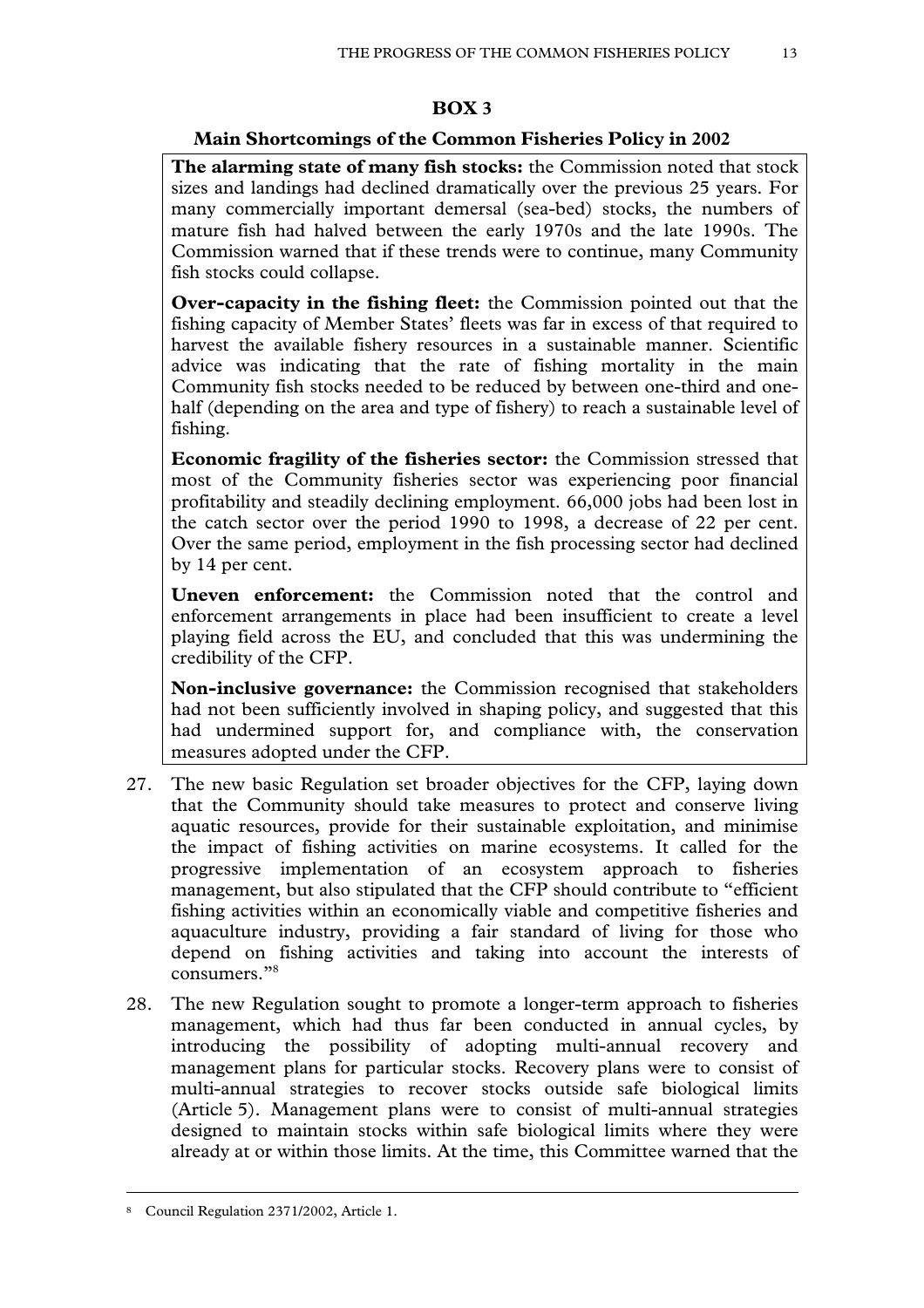fatal weakness of the new legislation lay in the absence of deadlines for when recovery plans would have to be established, allowing negotiations to continue indefinitely.<sup>9</sup>

29. As part of the 2002 reform of the CFP, it was also agreed that the Multi-Annual Guidance Programmes that had previously provided a framework for reducing fleet capacity would be replaced by an entry-exit regime, designed to ensure that entries to each national fleet were matched by exits—see Box 4 below.10 National fleet references designed to impose a ceiling on the size of member states' fleets were established for this purpose, and responsibility for matching fishing capacity to fishing opportunities was handed back to each Member State.

# **BOX 4**

# **Licensing of Fishing Vessels**

The fleet references established under the 2002 reform of the CFP are designed to ensure that national fleets cannot grow in either tonnage terms or kilowatt terms overall. Each vessel has a licence for its tonnage and engine power without which it is illegal to fish commercially.

In the UK, no new fishing licences are issued, and so new entrants to the industry need to transfer a licence entitlement from an existing licence holder. There are different categories of licence for the exploitation of different stocks. There is no administrative charge for licences in the UK. Instead, their value is set by the market.

- 30. The previous system, whereby national fleets were sub-divided into segments, with capacity or effort reduction targets assigned to each, had proved cumbersome to manage and failed to tackle chronic overcapacity. While the new regime calls on Member States to adjust the fishing capacity of their fleets to the available fishing opportunities, it does not set overall capacity reduction targets.
- 31. The 2002 CFP regulation upheld the basic principle that Member States have primary responsibility for the enforcement of the CFP in waters under their jurisdiction. However, the new basic regulation did provide for a greater degree of co-ordination and co-operation among Member States with regard to enforcement activities in Article 28. This Article has subsequently been used as the legal basis for the establishment of the Community Fisheries Control Agency. Agreed in 2005 and operational since 2007, the Agency is charged with co-ordinating Member States' control and inspection activities under the CFP and organising the deployment of pooled national control and inspection resources, with the aim of improving the effectiveness and uniformity of enforcement. $11$
- 32. A further notable innovation introduced in 2002 was the provision for the establishment of Regional Advisory Councils in Article 31 of the new basic regulation.12 These bodies were intended to secure greater stakeholder involvement in the CFP, by offering interest groups a channel through which

 <sup>9</sup> Select Committee on the European Union, 25th Report (2002–03): *Progress of Reform of the Common Fisheries Policy* (HL 109) Paragraph 15.

<sup>10</sup> See also the Community Fishing Fleet Register: http://ec.europa.eu/fisheries/fleet/index.cfm

<sup>11</sup> Council Regulation 768/2005 EC of 26 April 2005.

<sup>12</sup> See also Council Decision 585/2004 EC.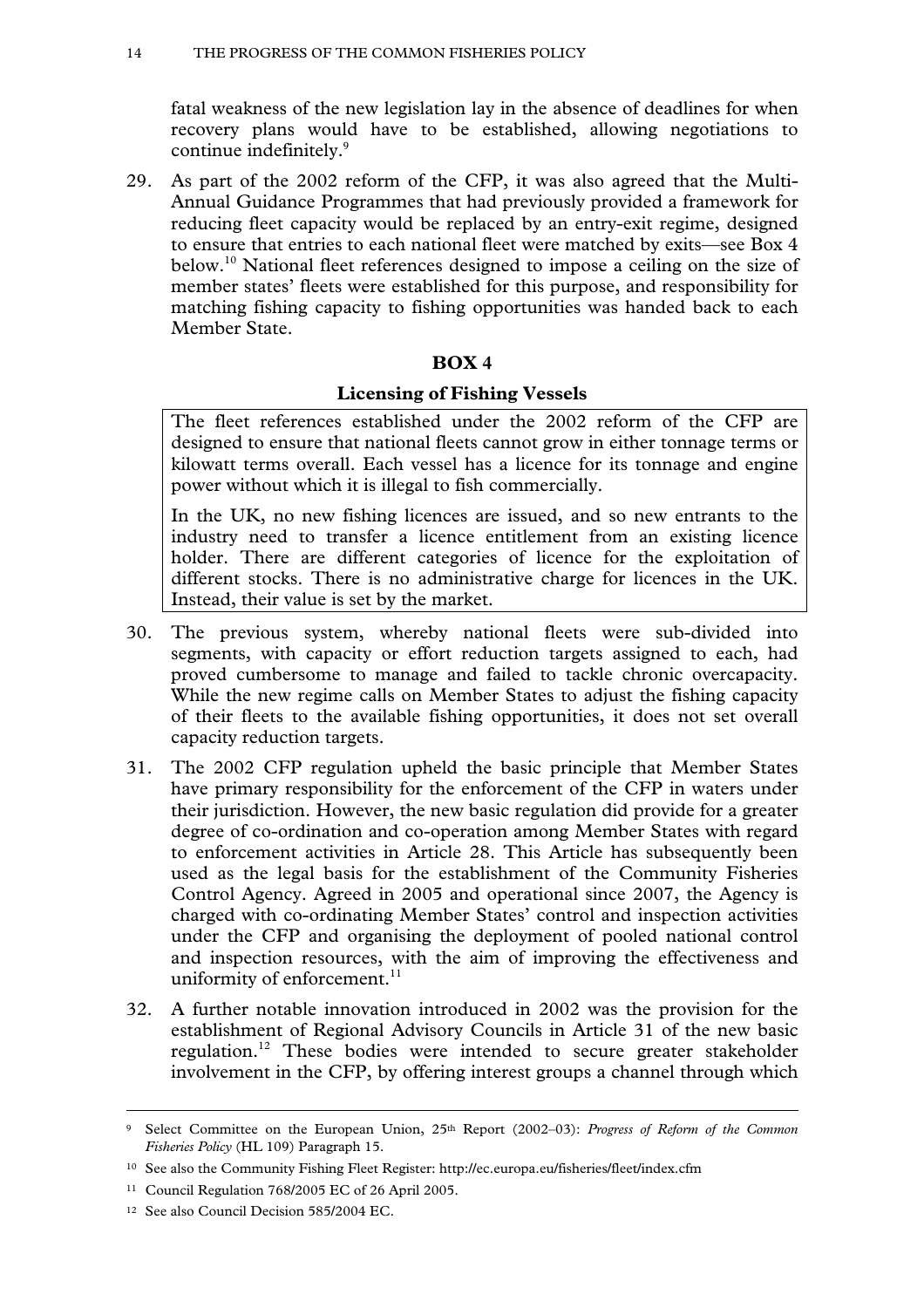to provide advice to the European Commission and Member States on fisheries management in a given area. The bodies were to cover sea areas under the jurisdiction of at least two Member States, and to be composed of all parties with an interest in fisheries management in that area, including the fishing industry, environmental and consumer groups, regional and national authorities and the Commission. Since the reform entered into force, six Regional Advisory Councils have become operational, spanning the North Sea, Baltic Sea, North Western Waters, South Western Waters, Pelagic stocks across all areas, and Distant Water fisheries. A Mediterranean RAC is also in the process of being established.

33. Significantly, however, the 2002 reform preserved two critical aspects of the CFP: waters up to 12 nautical miles from the coastline continue to be exempt from the principle of equal access to Member State waters. Meanwhile fishing opportunities continue to be distributed among Member States according to the principle of relative stability, using a distribution key based on historic fishing activity.

#### **The Distribution of Fishing Opportunities**

- 34. Under the CFP, fishing opportunities are set in the form of a TAC for each of the main commercial species. TACs are set annually, in the December Council of Fisheries Ministers, on the basis of a Commission proposal. The Commission proposal is itself based on scientific and management advice received from the International Council for the Exploration of the Sea (ICES). For most stocks, this advice consists of an assessment of the state of the stock, and a consequent recommendation regarding the TAC for that stock.
- 35. Traditionally, the Commission has received ICES' advice in October each year, and published its own proposals on TACs, effort controls and other management measures for the year ahead by the end of November or early December. Stakeholders and Member States then have less than a month to analyse the Commission's proposals before they are considered, amended and adopted in the Council of Agriculture and Fisheries Ministers held in late December each year. Negotiations among Ministers tend to focus on the overall size of the TAC for a given stock and the effort controls to be imposed—in other words on the management advice to be drawn from the scientific assessment.
- 36. Once set, TACs are divided up among Member States using a distribution key based on the principle of relative stability. Annual negotiations among Member States are thus not over how fishing opportunities are to be shared out among countries (national quotas), but about the total number of fish to be caught (the overall TAC for a given species).
- 37. Once Member States have been allocated their share of the TAC, it is up to each government to distribute its quota allocation among national fishing interests as it sees fit. Different approaches prevail in different Member States, for example with regard to whether quotas are allocated to individual fishermen, producers' organisations or cooperatives, and whether fishermen can hire or purchase quota from other fishermen. In the UK, national quotas are distributed on the basis of "Fixed Quota Allocation" (FQA) units held by groups of vessels or producers' organisations. These FQA units are based on vessels' historic landings during a fixed reference period (1994 to 1996 for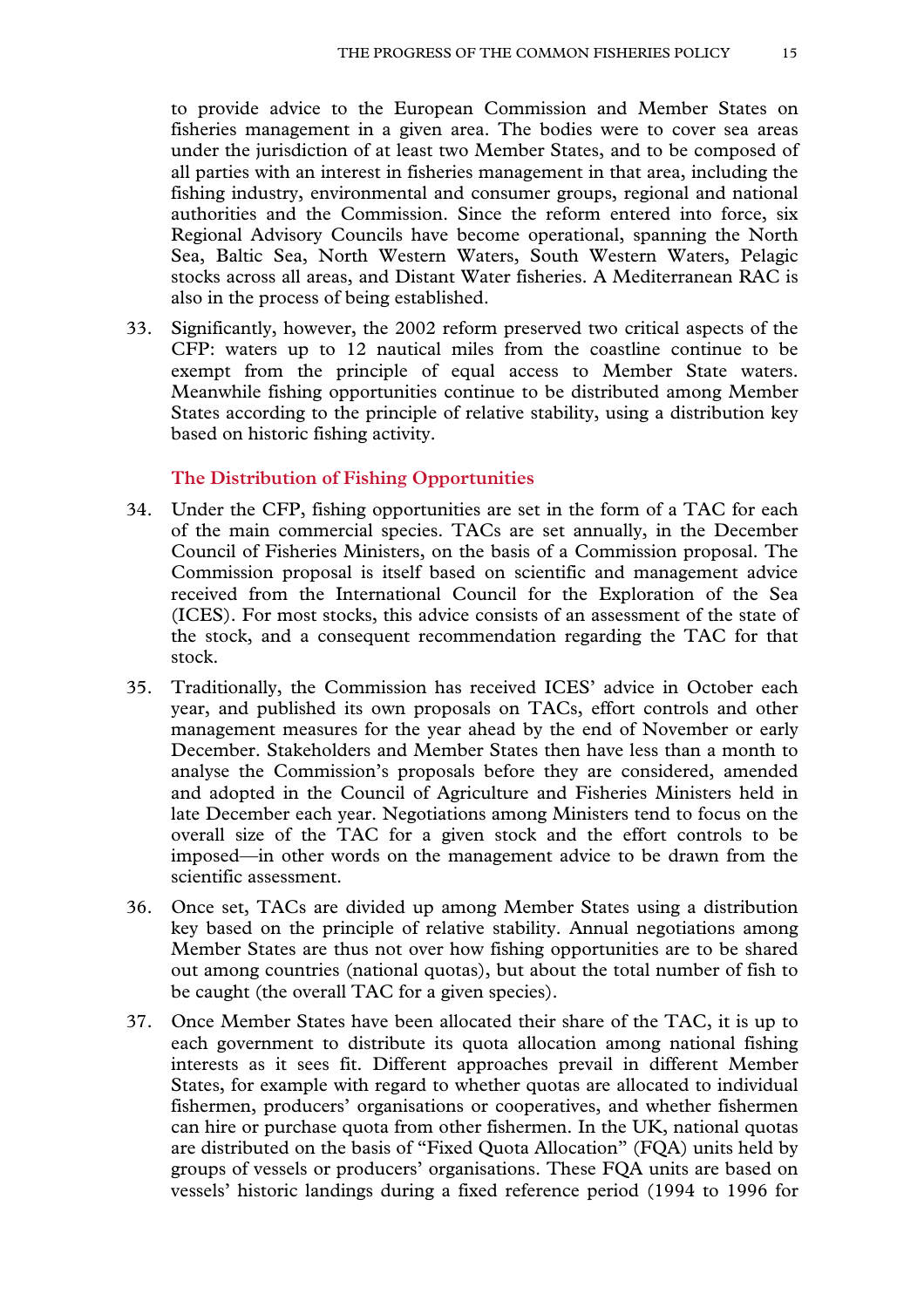most stocks). In practice, vessels and producers' organisations can arrange to swap and lease quotas from each other during the year.

38. Member States can also swap and lease quotas in-year (i.e. between December Councils). At the end of the year, however, the original distribution—based on the principle of relative stability—will prevail when TACs are set again for the following year.

# **The Fisheries Sector**

39. Not least owing to the challenges identified at the outset, the regulatory regime in place to govern fisheries in EU waters is intricate and extensive relative to the number of people involved in catching and processing fish, and the economic significance of those industries. The fishing (catch) sector's contribution to the Gross National Product of EU Member States is generally less than 1 per cent. Despite this, the fishing industry has a symbolic importance much greater than its economic significance in maritime nations, not least due to its importance in coastal communities. The EU fishing industry also has a leading position in world markets, as Box 5 illustrates.

# **BOX 5**

# **Production and Trade in Fish and Fisheries Products**

The EU is one of the largest fish producers in the world, producing almost 7 million tonnes of fish from marine fisheries and aquaculture in 2005 (82 per cent capture fisheries and 18 per cent aquaculture). This amounts to around 4 per cent of the world total in that year.

EU Member States are net importers of fish and fisheries products: they exported over 2 million tonnes of fish and fish products in 2006, and imported a further 6 million tonnes.

This imbalance between imports and exports is replicated in the United Kingdom, where 416 thousand tonnes of fish and fish products were exported in 2006, while imports rose to 753 thousand tonnes. In net terms, exported fish species were mostly mackerel, herring and salmon, while cod, haddock, tuna, shrimps and prawns were predominant among imported species.

UK vessels landed 614 thousand tonnes of fish and shellfish in 2006, worth £610 million—this represented a decrease in volume, but an increase in value over the previous year. The Scottish fleet's share of these landings was 62 per cent, while the English and Welsh fleets accounted for 32 per cent of landings, and the Northern Irish fleet for the remaining 6 per cent.

40. A study<sup>13</sup> produced for the European Commission in 2006 showed that the catch, processing and aquaculture sectors combined usually provide less than 1 per cent of total employment in each EU Member State. Fishermen in Spain, Greece and Italy accounted for almost 60 per cent of those working in the catch sector in 2002/2003, with France and Portugal each representing a further 10 per cent of the EU total. The fish processing industry employed the largest number of people in Spain, France and the United Kingdom, followed by Germany and Poland. Employment in aquaculture was highest in France and Spain.

 <sup>13</sup> http://ec.europa.eu/fisheries/publications/studies/employment\_study\_2006.pdf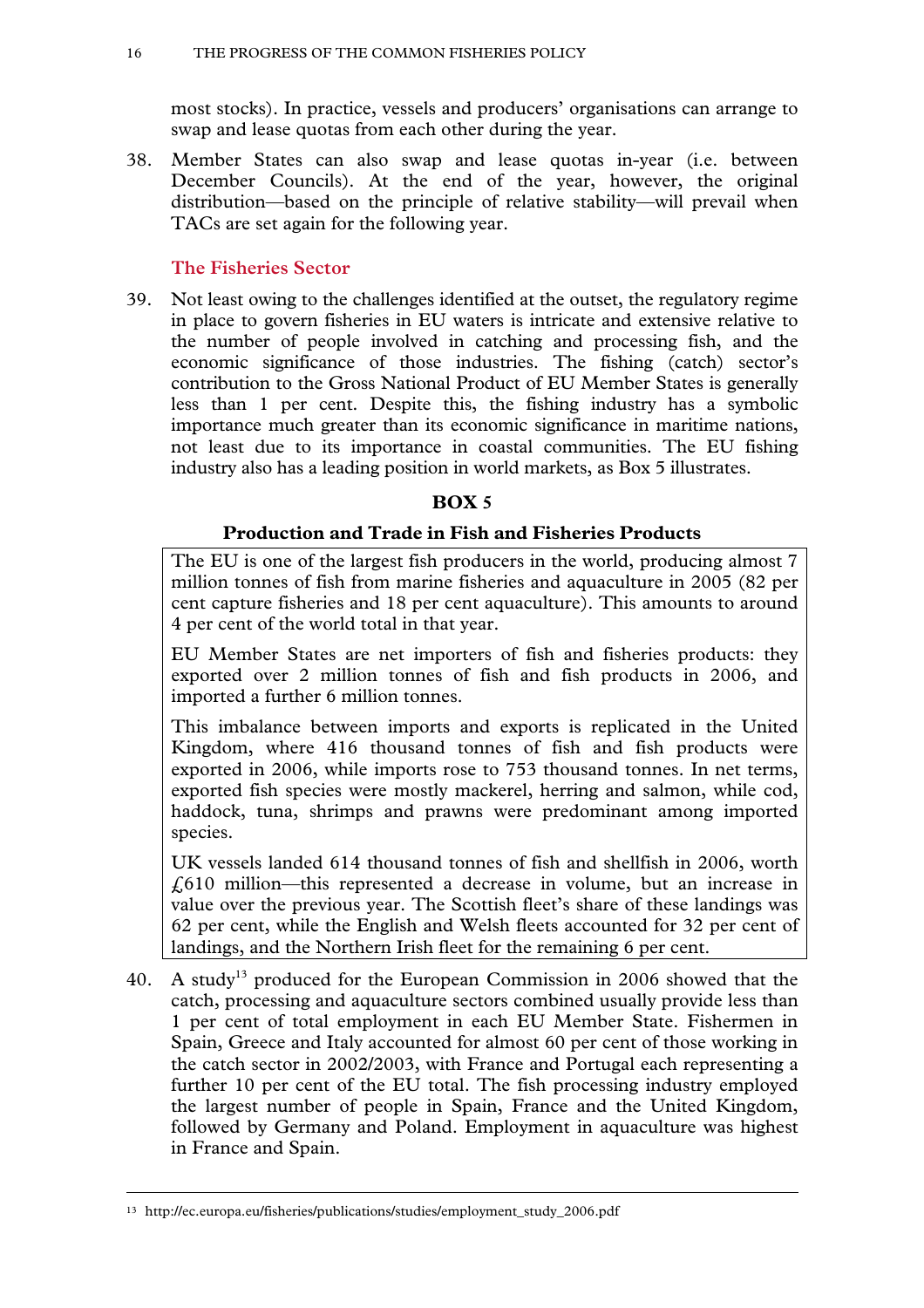- 41. At regional level, however, the fisheries sector can constitute a significant source of employment in coastal communities where there are few alternative economic opportunities. The most fisheries-dependent regions in this respect are to be found in Spain (Galicia), France (Bretagne, Poitou-Charentes, Basse-Normandie), the United Kingdom (North East Scotland), Portugal (Algarve, Azores), and Greece as well as in Estonia, Latvia and Poland among the new Member States.
- 42. In the UK, 12,934 fishermen were (self-) employed in 2006, down 32 per cent in ten years. Of these, 55 per cent were based in England and Wales, 40 per cent in Scotland and just under 5 per cent in Northern Ireland. More people were employed in the UK's fish processing industry, which registered 18,180 employees in 2006, across around 570 businesses.<sup>14</sup>
- 43. Box 6 outlines the size and structure of the EU and UK fishing fleets.

# **BOX 6**

### **Size and Structure of the Catch Industry**

The EU fishing fleet comprised around 87,000 vessels in 2006, with Greece, Spain and Italy contributing 52 per cent of the total. UK vessels made up just under 8 per cent of the EU total, while Portugal and France accounted for a further 10 per cent and 9 per cent respectively.

In 2006, the UK fishing industry had 6,372 fishing vessels—a reduction of 21 per cent compared to the size of the UK fleet in 1996. The majority of vessels (4,896) were under ten metres in length, down 13 per cent over the previous ten years. The over ten metre sector had shrunk by 40 per cent since 1996, to 1,476 vessels.

The inshore fleet has the smallest boats, many of them under 10 metres in length. The whitefish fleet—pursuing demersal (sea bed) stocks—is composed of boats of intermediate size, typically between 20 and 25 metres in length. The pelagic fleet—pursuing fish that shoal in the upper layers of the sea—boasts the largest vessels, most of which are over 50 metres long.

Earnings per vessel tend to reflect vessel size, even thought the larger vessels catch the lower-value species.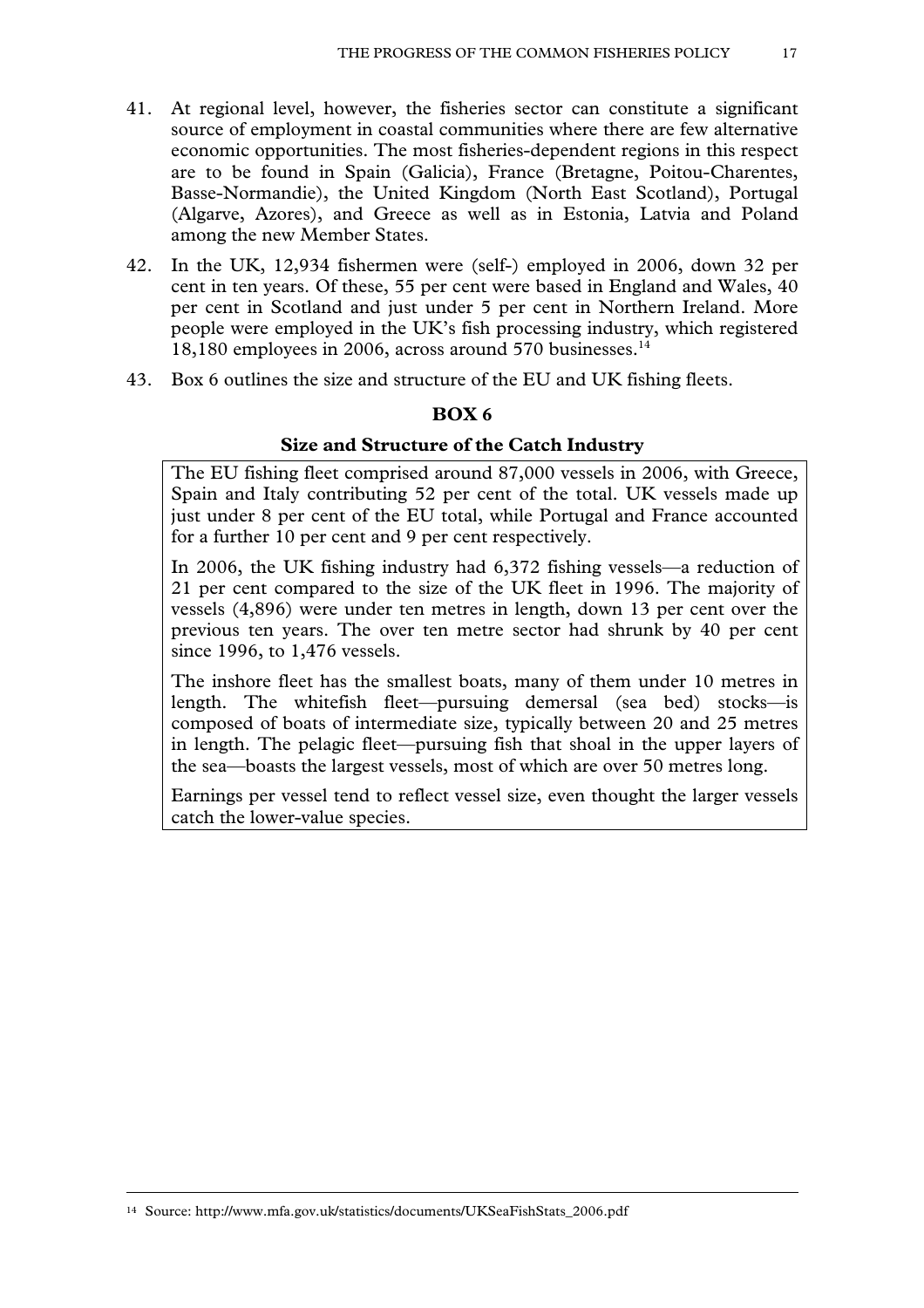# **CHAPTER 2: THE PROGRESS OF THE COMMON FISHERIES POLICY SINCE 2002**

- 44. As part of our inquiry, we invited witnesses to set out their assessment of the impact of the various elements of the 2002 reform of the CFP. In this chapter, we review some of the responses received, and present the conclusions we have drawn from them. With these findings in mind, we move on—in the next chapter—to an examination of ongoing challenges facing fisheries managers, and identify the most promising avenues for future reform of the CFP.
- 45. The 2002 reform of the Common Fisheries Policy addressed four main elements of fisheries management: the time-scale over which fisheries are managed, through the introduction of recovery and management plans; structural policy; control and enforcement; and stakeholder involvement, through the establishment of Regional Advisory Councils. Each is the subject of a separate section below.

# **Recovery and Management Plans**

- 46. Under the new basic<sup>15</sup> Regulation governing the CFP, EU Member States acting through the Council may choose to adopt multi-annual management or recovery plans for particular stocks (see Paragraph 28 above). This innovation was introduced in an attempt to promote a longer-term approach to fisheries management, avoiding dramatic variation (usually cuts) in TACs from year to year. The aim was to allow the industry to plan ahead, but also to take the political sting out of the annual Council negotiations on TACs, as it was anticipated that Ministers might find it easier to accept cuts in TACs if they formed part of an ongoing management strategy and therefore did not come as a surprise to national fleets.
- 47. Six years on, only four recovery plans (for certain cod, hake and nephrops stocks) and four management plans (for certain plaice, sole and cod stocks) have been adopted. A further management plan (for West of Scotland herring) is in preparation, and an international recovery plan for blue fin tuna is being implemented in the Mediterranean. Meanwhile TACs continue to be set for around 130 fish species every year.

# **Witnesses' Views**

# *Adoption of Plans*

- 48. Almost all of our witnesses, including representatives of the catch industry, were supportive of the concept of multi-annual management of fisheries (NFFO, Q 181; SFF Q131; European Commission Memorandum, Q 1; DEFRA Memorandum, Para 3). The RSPB emphasised the importance of long-term strategies in breaking "the vicious cycle of annual horse trading that goes on in the Fisheries Council" (Q 207).
- 49. However, there was frustration at the slow pace with which recovery and management plans were being adopted. Dr Joe Horwood, Chief Fisheries Science Adviser to the Government, noted that while the Common Fisheries

 <sup>15</sup> Regulation 2371/2002 is often referred to as the "framework" or "basic" regulation governing the CFP.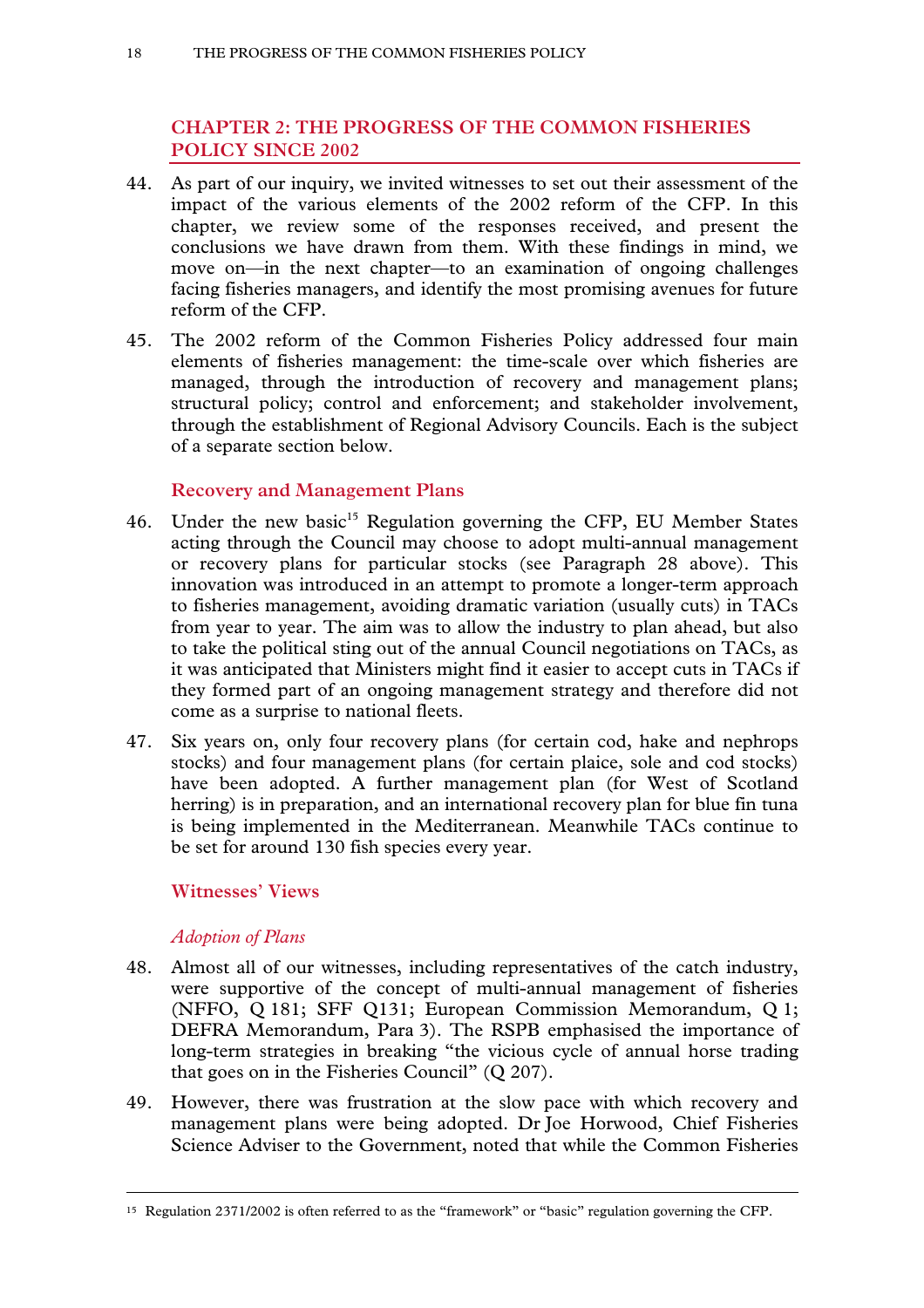Policy stipulates that fisheries should be managed either under a recovery plan or under a management plan, "we are not quite there yet" (CEFAS, Q 9). The RSPB put it less delicately, pointing out that "precious few of the European fish stocks have been subjected to either of these—about 16 per cent in total" (RSPB, Q 207). The Joint Nature Conservation Committee also observed that the plans were taking "a very long time to put in place … and have taken a fair bit of effort" (JNCC Q 300). Meanwhile the UK Government recognised that most species "are still managed on an annual basis" (DEFRA Memorandum, Para 3).

50. The Commission conceded that the number of recovery and management plans adopted had been "limited", even if those in place did focus on the main species. Officials attributed this to capacity shortages on all sides, explaining that "the capacity of the Commission to produce these plans, the capacity of stakeholders within RACs to examine Commission proposals and the capacity of Member States to try to discuss and digest these plans are very limited" (Q 583). They added that while the consultation of stakeholders was "a major step forward" for the CFP, it does require time, not only from the Commission but also from the stakeholders themselves, thereby drawing out the process.

#### *Results Delivered*

- 51. Meanwhile, the results produced by the handful of recovery plans adopted since 2002 appear to be mixed (European Commission Memorandum, Q 1). The Commission noted that for most of the cod stock, fishing mortality did not decrease as expected and the stocks have yet to recover. The Northern hake stock has recovered—with the help of good recruitment—but the Southern hake stock remains subject to high fishing mortality.
- 52. The UK Government's assessment that recovery plans "have delivered some results" was a little more encouraging. It emphasised that the Northern hake stock had recovered, and that after significant reductions in fishing effort, the first indication of a recovery in the North Sea cod stock was becoming apparent (DEFRA Memorandum, Para 3). Dr Joe Horwood, Chief Fisheries Science Adviser to the Government, agreed that fishing pressure on cod in the North Sea "has been reduced very considerably", and that fishing mortality was at "its lowest level for 40 years". Dr Horwood nevertheless emphasised that this had come "at a huge cost, we have cut back our northern white fish fisheries by 60 to 70 per cent which has been a massive problem for the people involved". By contrast there was "very little evidence of progress in the Irish Sea and to the west of Scotland" under the cod recovery plan (Q 9).
- 53. Robin Rosenkranz, Fisheries Counsellor for the Swedish government, suggested that one reason that recovery plans had "not worked" was that the "European fishing fleet is way too big … compared to the fishing resource we have" (Q 774). He argued that with this "huge overcapacity", it would be very difficult to make recovery plans work "because we will have this pressure. We will always have the exceptions, we will always have these socio-economic concerns" (Q 775).
- 54. Other witnesses were less pessimistic, suggesting that most plans had not been in place long enough to reach a conclusive verdict on their efficacy. Dr Euan Dunn of the RSPB thus maintained that "it is too early to say, in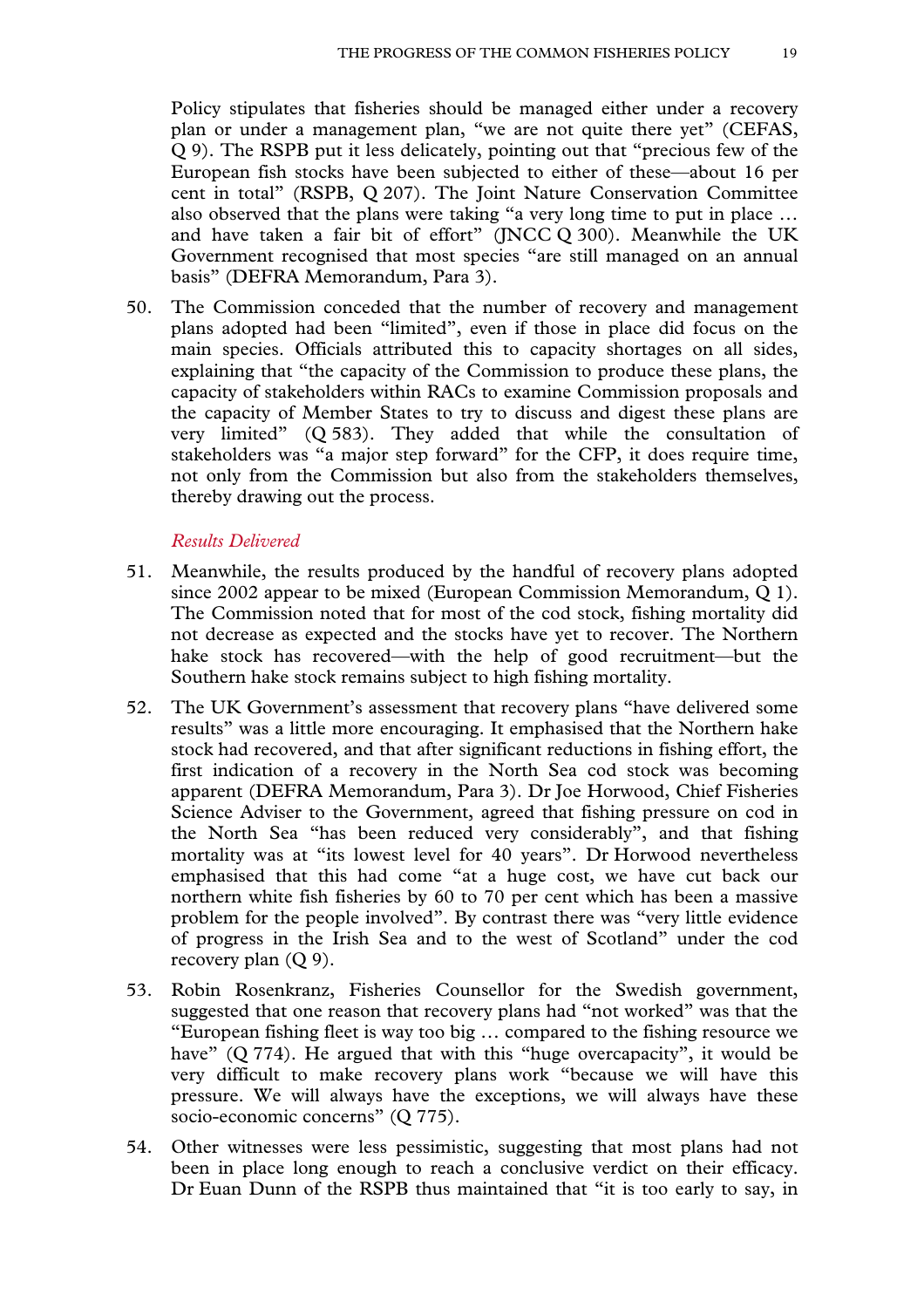most cases, whether these long-term management plans or recovery plans are working. The jury is out" (Q 207).

*Reviewing Recovery and Management Plans* 

- 55. This has not stopped existing plans from being "reviewed and improved" (European Commission Memorandum, Q 1). Some witnesses expressed reservations about this process. The RSPB noted that the "cod recovery plan has already been opened up to revision after really being in place for quite a short time" (Q 207). The UK Government pointed out that the effort management regime (days at sea) under the cod recovery plan has been amended significantly almost every year since it was introduced in 2003, in each case with no or minimal evaluation of the effects of the previous year's changes (DEFRA Memorandum, Para 3). They were concerned that there appears to be "no clear monitoring of success, which may make it unclear as to which policies are effective".
- 56. Witnesses nevertheless offered a number of suggestions for improving the efficacy of recovery and management plans. One recurring recommendation was that plans should be adjusted automatically, on the basis of pre-ordained rules. The RSPB identified a need to "lock as much of the December Council as we can into fixed harvesting rules, so that the ministers cannot play politics with these recovery plans" (Q 207). The Joint Nature Conservation Committee took a similar view, proposing that recovery and management plans "should be more or less automatic: we get the signal from this particular indicator saying the environment or the fish stock is in such a state ... and then there is an almost automatic output" (Q 300). The Chief Executive of the Scottish Fishermen's Federation also advocated a more automated approach: "If you know that the rules state that if *x* happens, if the spawning stock of biomass rises above level  $y$ , then there will be a maximum of a 15 per cent increase in the TAC or likewise a match of 15 per cent down, it sort of de-stings the political process", he argued (Q 139). The UK Government, however, cast doubt on whether EU governments would be prepared to surrender their discretion to the extent required. They pointed out that the "Council of Ministers has demonstrated that it is not prepared to make automatic annual 15 per cent cuts in days at sea" (DEFRA Memorandum, Para 3).
- 57. The UK was also one of a number of Member States lamenting the fact that management plans have been based "almost solely on the biological parameters and have taken little account of social and economic factors." Impact assessments "have been absent or of poor quality" and yet "impacts need to be properly understood to be sure that policies are not giving rise to unintended consequences", the Government argued. They explained that this did not mean that conservation measures should be watered down simply because they will have an impact on the fleets affected, but that the ways in which fishing businesses might react to restrictions (e.g. by intensifying other activities or moving into different areas) needed to be borne in mind (DEFRA Memorandum, Para 3). Dr Horwood of CEFAS offered an illustration, pointing out that effort controls are implemented "on a vessel-based system", meaning that when days at sea (effort levels) are cut, fishermen "cannot just sell up one boat and put two half days on one vessel to increase their own efficiency because then they will lose their days entitlement" (Q 9). This was "an element of economic efficiency that is not addressed by the current [cod recovery] plan", he suggested.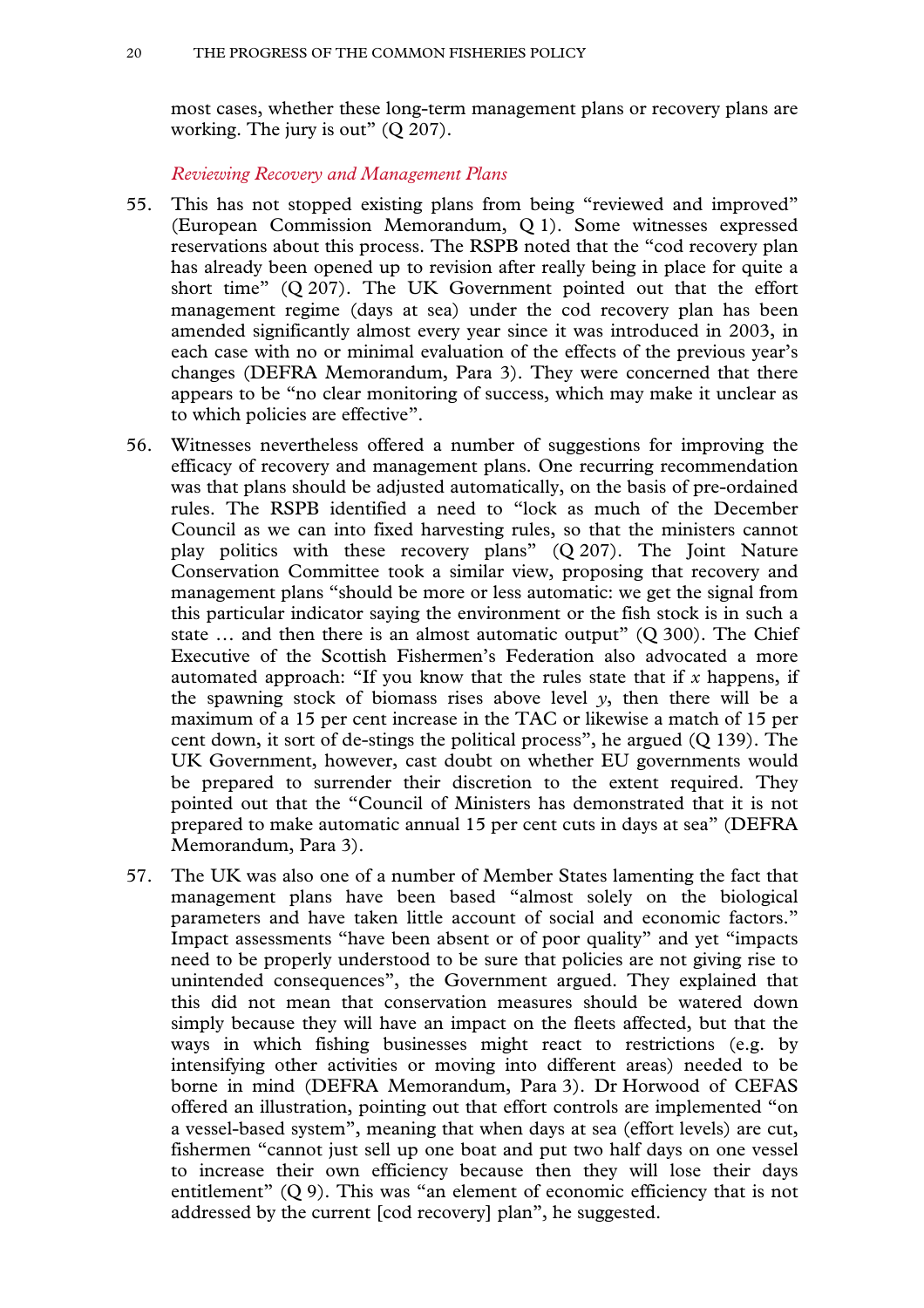- 58. The Spanish government expressed a more general dissatisfaction based on the impression that management and recovery plans have "lent more weight to biological criteria than to socio-economic issues". It noted that the plans put in place were "lacking in information with regard to the socio-economic repercussions of their implementation" (Spanish government Memorandum, p 181). It reminded us that the CFP makes provision for socio-economic considerations, and emphasised that "these should not be forgotten or relegated to the background". Sujiro Seam, Fisheries Counsellor for the French government, echoed these concerns, explaining that "we believe that right now, the emphasis is much more on the biological aspects than on the socio-economic aspects, at least when it comes to the proposals from the Commission". The French government's "role and our behaviour afterwards in the negotiation process is to try to put the balance right". In practice this means that when specific plans like recovery and management plans are under discussion, "we consider that the objectives should be set at a level which allows recovery of the stock or management of the stock but at the same time allows our fishermen to conduct their business in a profitable manner", Mr Seam told us (Q 722).
- 59. Commission officials suggested that the need to prepare impact assessments was one of the factors drawing out the process of adopting recovery plans. They explained that the preparation of impact assessments "is sometimes a complex exercise in which we have to evaluate economic consequences, and data for these evaluations are not necessarily at our disposal" (Q 583). They went on to point out that the economic information required to carry out such evaluations often simply does not exist. The Commission is trying to remedy this, in part through the Data Collection Regulation, but although it can collect recent data, historical data is still missing because there is no tradition of collecting such information (Q 584). Commission officials also identified "a certain shortage of well-trained people on the economic side" to carry out the necessary analysis within the Commission.
- 60. A third set of suggestions for the future development of recovery and management plans centred on improving co-ordination across management measures. Dr Horwood argued that "it is not a lot of good having a management plan for haddock if it is not really well aligned with the management plan for whiting and for cod, so there is a lot more work to be done in understanding how to develop management plans for fisheries as opposed to a nice simple management plan for a fish" (CEFAS, Q 9). Aaron Hatcher, a Senior Research Fellow at CEMARE, suggested that this might be done by trying "within reason, to set quotas in more or less the proportion in which the fish are going to appear in the fisherman's net" (Q 72). Dr Horwood also emphasised the importance of aligning catch restrictions and effort controls, explaining with reference to the cod recovery plan that because the process of setting effort levels and catch restrictions "went on in a quasi-independent way", it had not proved possible "to reduce the fishing effort to the level which the targets implied, even though the quotas are consistent with the plans" (CEFAS, Q 9).

# **Committee's Conclusions**

61. We support the principle of multi-annual management of fisheries, and believe that—if properly designed—recovery and management plans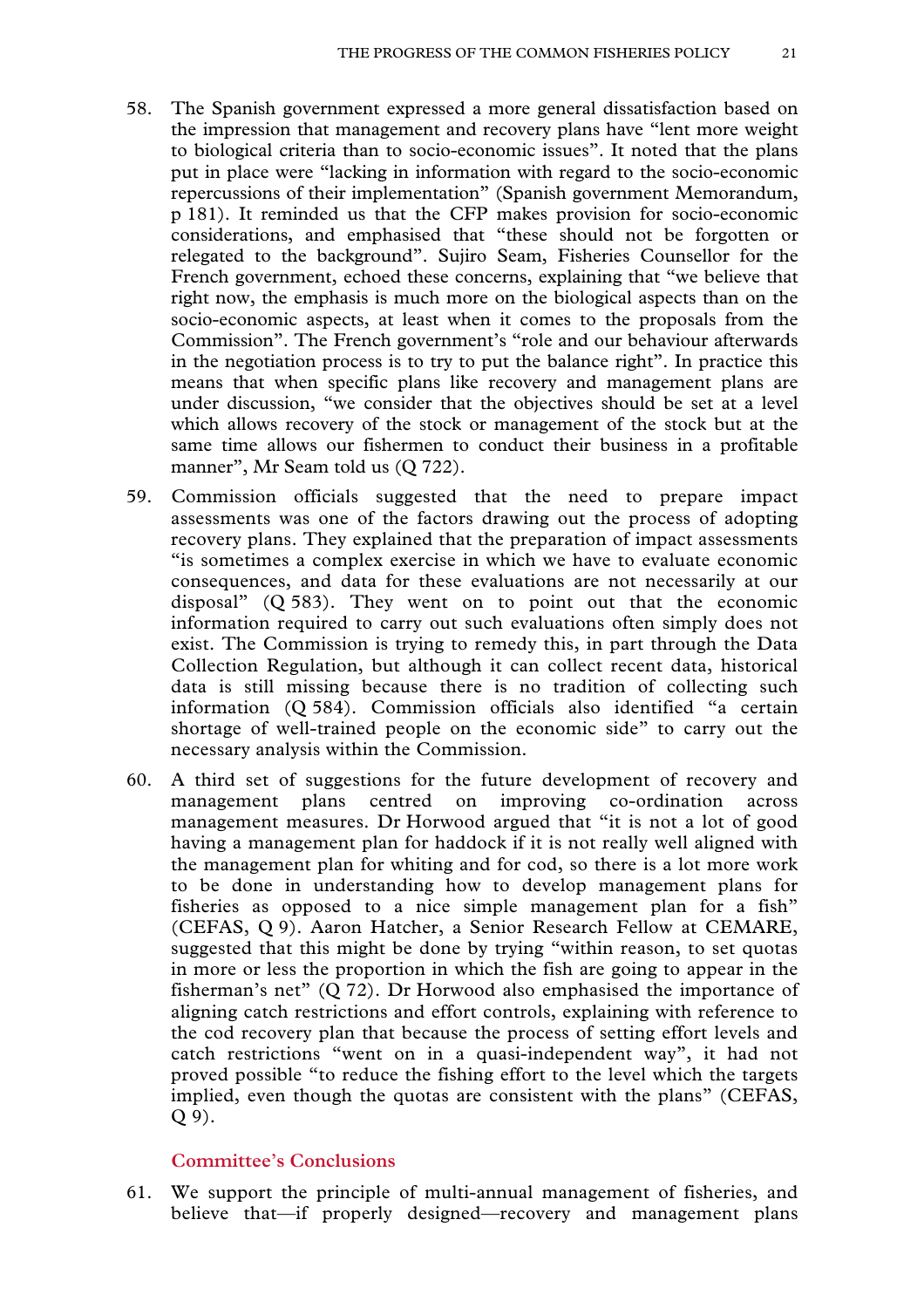#### 22 THE PROGRESS OF THE COMMON FISHERIES POLICY

should facilitate both the industry and the regulators' activities. We recognise that capacity constraints and the need for consultation have held back the speed with which recovery and management plans can be adopted, but believe that the current glacial pace of progress is unacceptable and must accelerate. **We therefore urge the Member States and the European Commission to attach greater priority to the adoption of recovery and management plans, and deploy their resources accordingly.** 

- 62. We fully concur with those witnesses who emphasised the need to coordinate across plans and management measures that affect the same fishery if recovery and management plans are to prove workable and deliver results. This may require adaptation in the working practices of the Commission and the Council, and benefit from the input of the Regional Advisory Councils. With appropriate resourcing, we believe that plans affecting the same fisheries could and should be developed in parallel. This approach need not, therefore, draw out the process of adopting recovery and management plans even further.
- 63. We concur with the UK Government on the need for impact assessments to be carried out before management and recovery plans are adopted. These should be based on the best available data. The practical implementation of a plan should in our view receive detailed—and insofar as possible, objective—attention before the proposal reaches the Council. If amendments are adopted in Council, impact assessments should be updated accordingly. The aim would be to make carefully considered adjustments that facilitate compliance without compromising conservation goals.
- 64. While we recognise that some degree of trial-and-error may have been inevitable in drawing up the first few recovery and management plans, we consider that yearly revisions to multi-annual plans undermine their very *raison d'être*. **Automatic adjustments to plans based on fixed harvesting rules should be used to deliver an element of responsiveness without sacrificing predictability—providing that Member States can agree to suspend rules only in genuinely exceptional circumstances.**

#### **Structural Policy**

65. Although Article 11 of the basic CFP Regulation<sup>16</sup> establishes national fleet references designed to impose a ceiling on the size of Member States' fleets, no mandatory capacity reductions were imposed as part of the 2002 reform. Instead, Member States were charged with adapting the size of their fishing fleets to their fishing opportunities. Article 14 of the Regulation charges the Commission with the task of presenting a yearly summary of the results of Member States' efforts to right-size their fleets. Member States are in turn obliged to send a yearly report to the Commission outlining their progress in this respect. Key conclusions from the Commission's latest report<sup>17</sup> are summarised in Box 7 below:

 <sup>16</sup> Council Regulation 2371/2002 EC.

<sup>17</sup> COM (2007) 828; SEC (2007) 1703, 19 December 2007.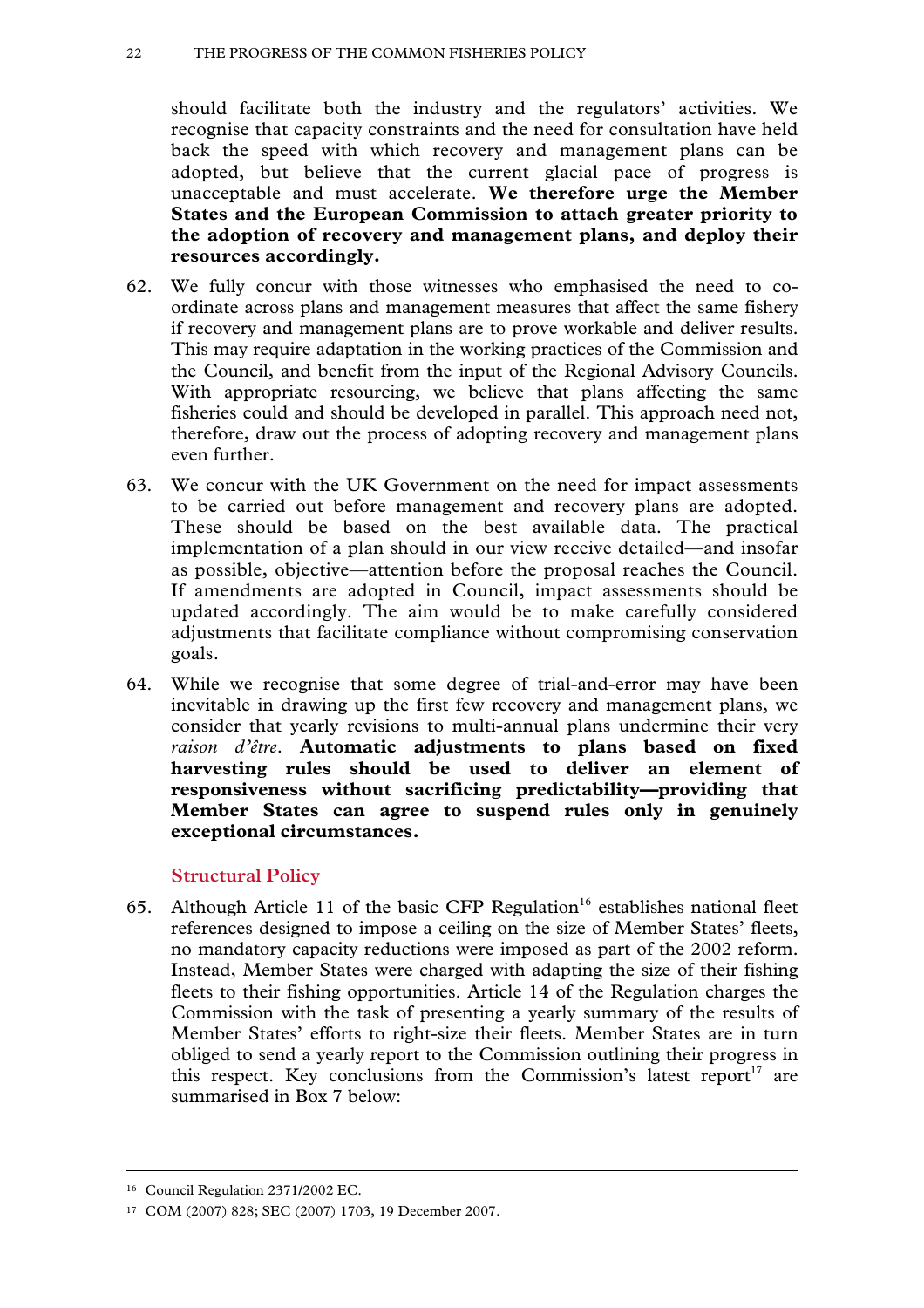# **BOX 7**

# **Member States' efforts during 2006 to achieve a sustainable balance between fishing capacity and fishing opportunities**

The majority of Member States' reports did not analyse their fleets in relation to fisheries, as required by the Regulation, but instead described their fleet management systems and trends in national fleet capacity. The Commission recognises that it may have to provide more detailed guidelines in this respect.

During 2006 the fishing capacity of the EU fleet continued its slow but steady reduction at an annual rate of between two and three per cent—the trend for the last 15 years. The Commission notes that this reduction appears too modest when compared to the big reductions in effort required for some major fish stocks, steady technological creep, and the poor economic performance of large parts of the fleet.

The impact of fishing effort measures on capacity reduction has generally been low. The approach adopted during the 2002 CFP reform—to use effort management as the main driving force for fleet adjustment—has not yet yielded the expected results, the Commission notes.

It urges Member States to provide better incentives for capacity adjustment, and stresses that in this respect, European Fisheries Fund Operational Programmes offer an opportunity that cannot be missed.

66. Since the 2002 reform of the CFP, a new structural policy for the fisheries sector has been put in place through Council Regulation 1198/2006, establishing a European Fisheries Fund (EFF) for the period 2007 to 2013. Community financial assistance is disbursed on the basis of National Strategic Plans and Operational Programmes (OPs) that Member States submit to the Commission. In their Operational Programmes, Member States propose to assign funding to activities across five "priority axes" defined in the EFF Regulation. Box 8 outlines the types of actions that are eligible for funding.

# **BOX 8**

# **European Fisheries Fund Priority Axes**

# **Priority Axis 1: Measures to adapt the EU fishing fleet**

(888 million euros, 26.9 per cent of total)

Financial assistance is made available to fishermen and vessel owners affected by measures to combat over-fishing or protect public health. For example, aid can be made available for capacity reductions, improvements in the energy efficiency of vessels (including new engines) or the selectivity of gear, for improving product traceability and quality, or for facilitating the entry of young people into the industry.

# **Priority Axis 2: Aquaculture, inland fishing, processing and marketing**

(1056 million euros, 32 per cent of total)

Financial assistance is made available for purchases that reduce the impact of fishing on the environment, improve human and animal health and safety, or improve the quality of produce. For example, aid can be made available to increase production or improve quality and hygiene in small and mediumsized enterprises.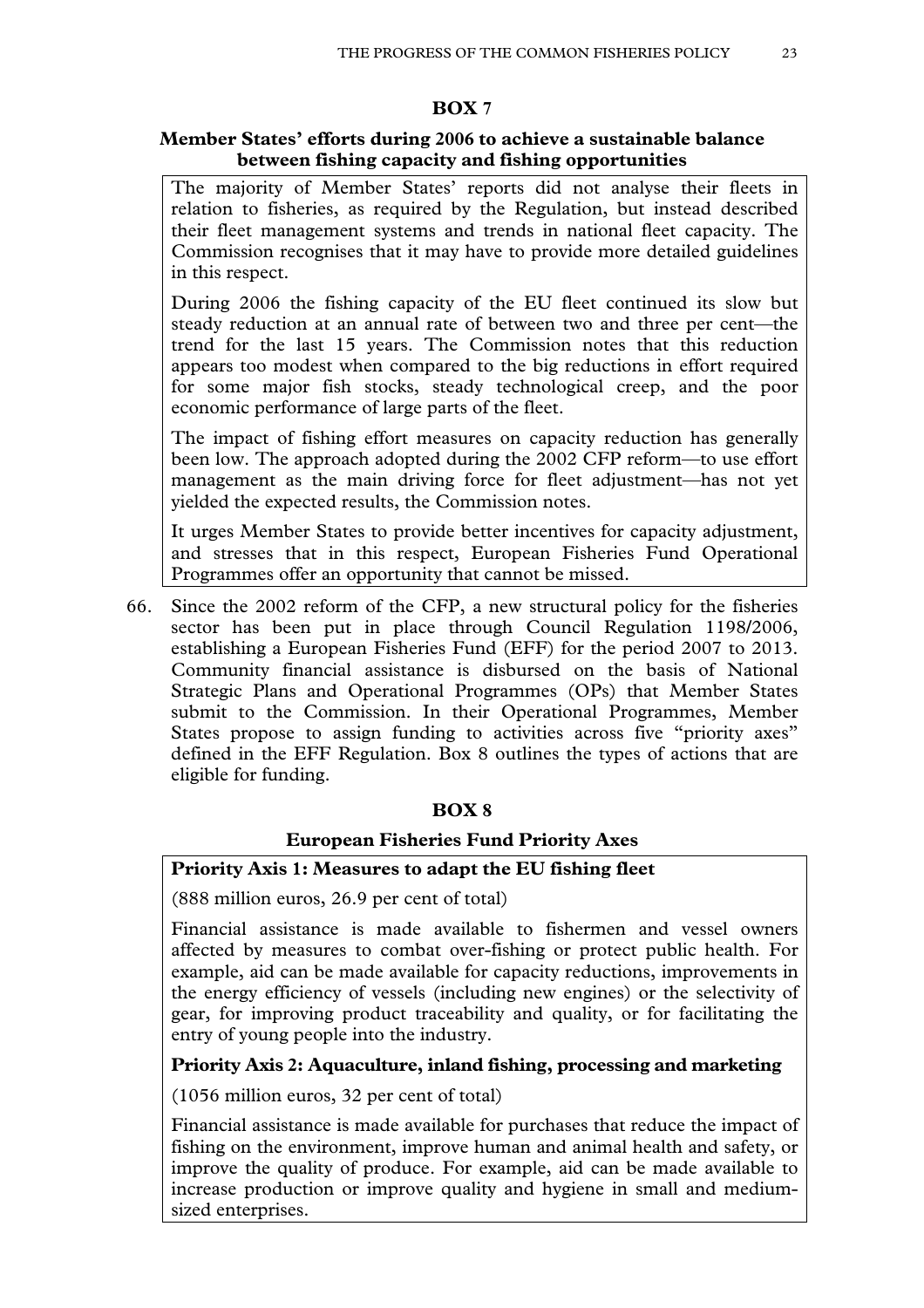# **Priority Axis 3: Collective Action**

(929 million euros, 28.2 per cent of total)

Financial assistance is made available to projects which contribute to the sustainable development or conservation of resources, to improving the services offered by fishing ports, to strengthening markets in fishery products and to promoting partnerships between scientists and the fishing industry. For example, aid can be made available for the protection of aquatic fauna and flora, for the development of new markets and promotional campaigns, or for the dissemination of best practice.

# **Priority Axis 4: Sustainable development of coastal fishing areas**

(314 million euros, 9.5 per cent of total)

Financial assistance is made available to support initiatives aimed at diversifying and stimulating economic development in areas affected by a decline in fishing activity. For example, aid can be made available for the development of fishing tourism and ecotourism.

### **Priority Axis 5: Technical assistance**

(112 million euros, 3.4 per cent of total)

Financial aid is made available for the implementation of the administrative and audit requirements imposed by the EFF Regulation. For example, funds can be made available to cover the costs of information dissemination and publicity.

67. The future of structural policy under the CFP may in part depend on the outcome of ongoing World Trade Organization negotiations affecting fisheries subsidies. On 30 November 2007, the Chair of the WTO Negotiating Group on "Rules" circulated a draft text $18$  on the subjects covered by the "Rules" chapters of the WTO framework agreement, which include fisheries subsidies. If adopted, that draft agreement would prohibit subsidies that encourage overcapacity, and may thus lead to over-fishing, while permitting subsidies that help to remove capacity in excess of available fish resources. It is proposed that subsidies be categorised into "red" (prohibited) and "green" (allowed) boxes accordingly.

#### **Witnesses' Views**

#### *Capacity Reductions Since 2002*

68. In its written evidence to our inquiry, the Commission painted a discouraging picture. During the 5 years since the 2002 reform of the CFP entered into force, the total fishing capacity of the Community fleet has been reduced by approximately 2 per cent per year in terms of tonnage and power (European Commission Memorandum, Q 7). The reduction is "for the most part the result of public aid for decommissioning", and the trend is "similar to the one observed during the previous 10 years … when capacity reduction targets were in force." In other words, handing back responsibility for

 <sup>18</sup> The November 2007 text is available here:

http://www.wto.org/english/tratop\_e/rulesneg\_e/rules\_chair\_text\_nov07\_e.htm A note outlining the reactions of WTO delegations was published on 28 May 2008 and is available here: http://www.wto.org/english/tratop\_e/rulesneg\_e/rules\_may08\_annexc\_e.doc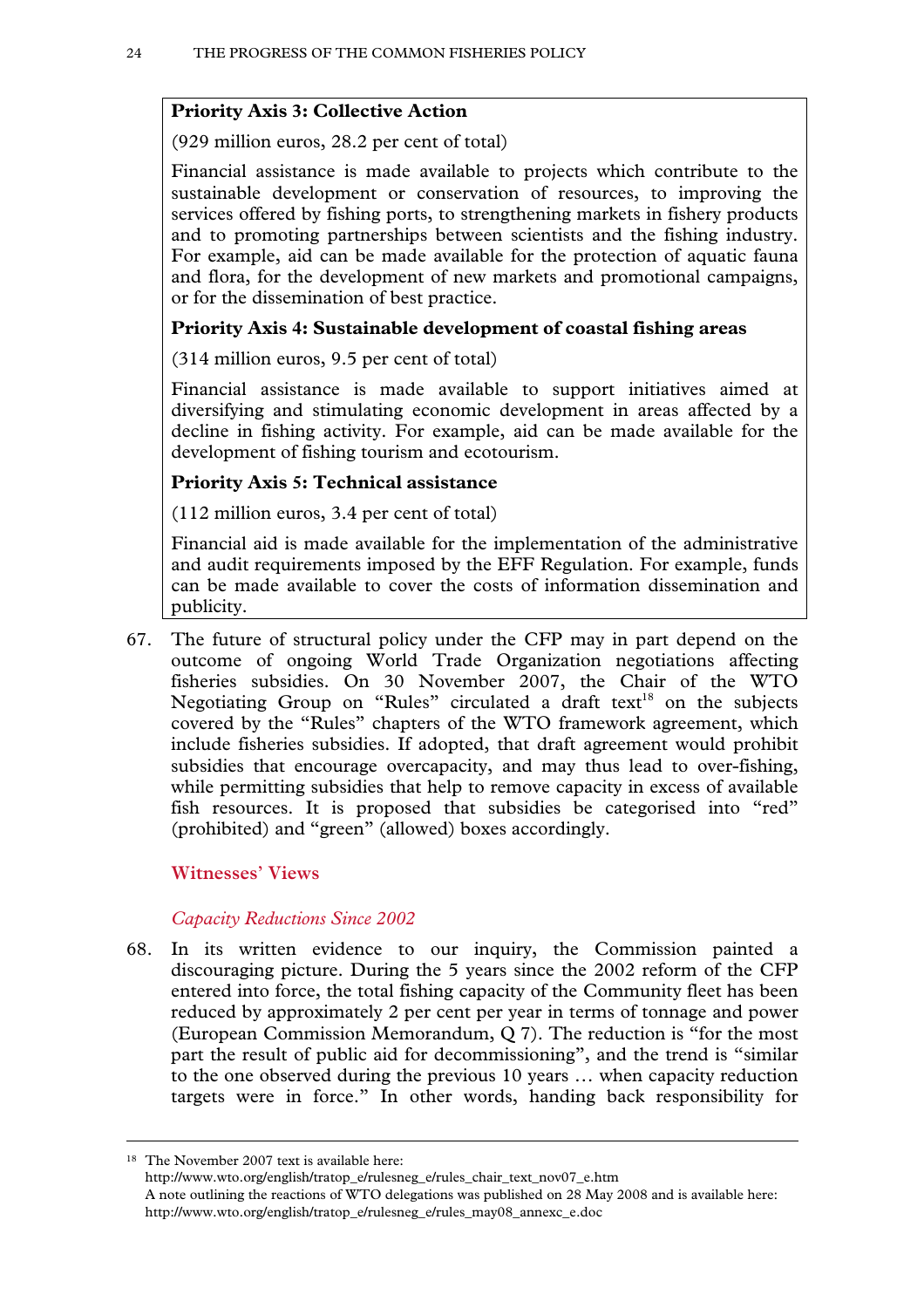reducing fleet capacity to Member States appears to have neither stemmed nor accelerated the rate of adjustment.

- 69. The Commission stressed that capacity reduction rates in the order of 2 per cent "are insufficient" because they do not compensate for technological progress "which is estimated to increase catching power at similar or higher rates" (Commission Memorandum, Q 7; Supplementary Memorandum, Q 6; JNCC Q 264; RSPB Q 234). "The harvest capacity of the fleet has therefore been stable at best, in spite of nominal capacity reductions" (Commission Supplementary Memorandum, Q 6).
- 70. According to the Commission, "a significant and permanent capacity under-utilisation and economic underperformance are commonly seen in most Community fleets, and these are clear signs of overcapacity" (Commission Memorandum, Q 7). It warned that "the result of continued overcapacity is excessive pressure on the resource base and strong economic incentives for non-compliance" (Commission Supplementary Memorandum, Q 6). This was graphically illustrated in the evidence given to us by the Swedish government's Fisheries Counsellor, who explained that "it becomes a bit awkward" if vessels "can catch their annual quota in maybe 20 days, which is the case with the low quotas we have at the moment" (Q 791).
- 71. The Community Fisheries Control Agency's Executive Director concluded that "the 2002 reform has not brought about an important reduction in capacity which is the most fundamental issue which we have to bring about" (Q 666). The Commission appeared to concur, pointing out that while the new system in place since 2002 ensures that nominal capacity cannot increase, "real reductions depend on the will of Member States to establish the balance between capacity and resources. We do not however see real political will among most Member States". This was "indicated by the annual reports from Member States which in nearly all cases fail to analyse the relation between harvest capacity and resources" and by the low priority assigned to fleet capacity reductions in the EFF Operational Programmes submitted by Member States (Commission Supplementary Memorandum, Q 6).
- 72. Political reluctance in this respect may in part be attributable to a tradition of using fisheries policy "as an instrument of social policy in order to maintain levels of fishing employment"—a practice brought to our attention by Aaron Hatcher of CEMARE, (Q 161). Jürgen Weis, the German government's Fisheries Counsellor, offered a more charitable interpretation, explaining that "over the last years … we have agreed on reductions of [fishing] opportunities by 10 per cent or 20 per cent in certain fisheries and it is impossible to reduce the capacity at the same speed" (Q 719). Sweden's Fisheries Counsellor also recognised that "after building up the fleet with taxpayers' money for 30, 40, 50 years, suddenly we had to change the policy and cut it down to what it was 20, 30, 40 years before." He acknowledged that this "is quite difficult for politicians if they come from coastal regions which have large fishing interests" (Q 780).
- 73. The UK Government presented a more upbeat assessment of capacity reductions since 2002, insisting that the Commission's overall view that there is an excess of fishing capacity was "somewhat simplistic", because it "looks at the position in the round and does not reflect the variety of results." The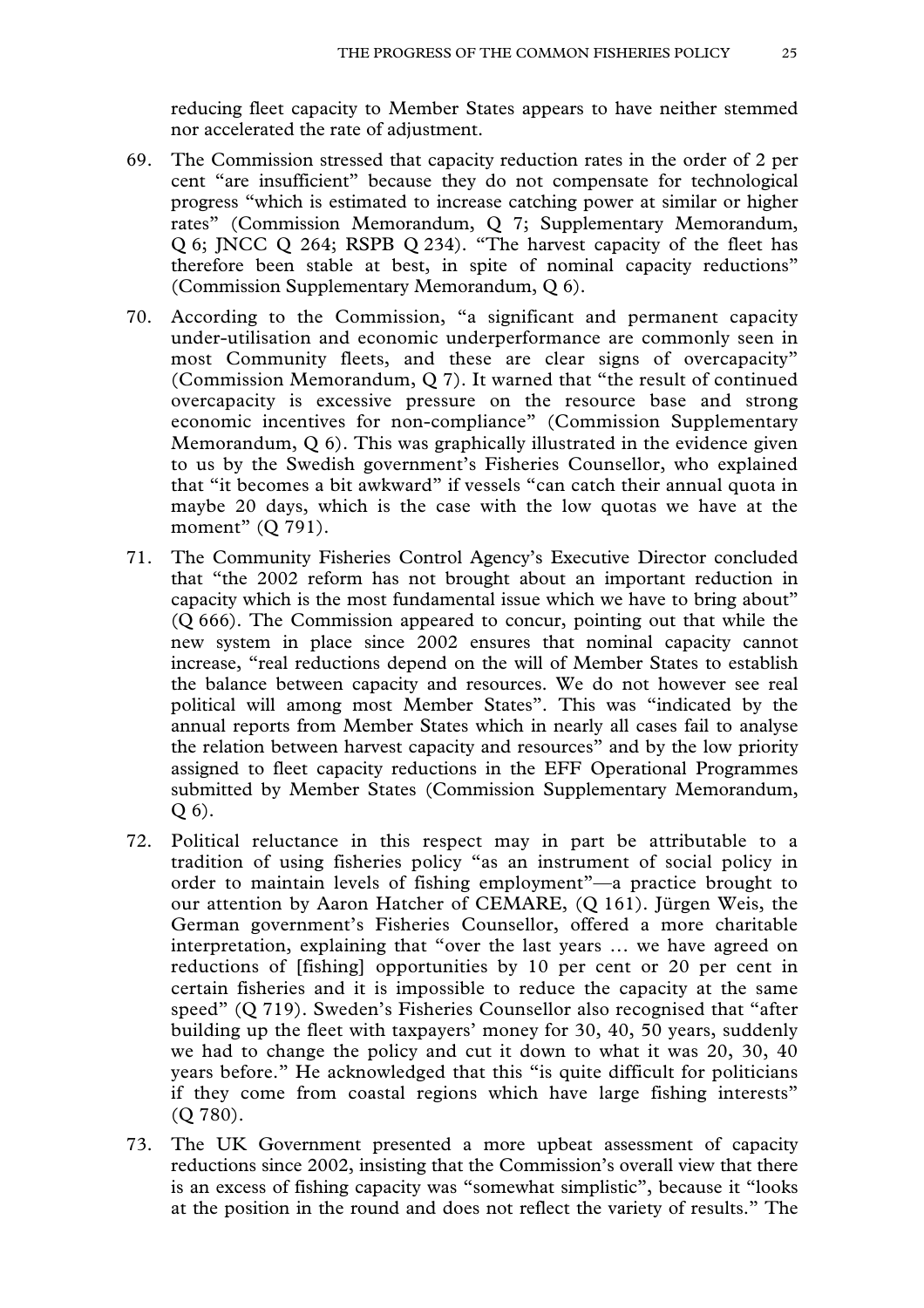Government pointed out that the UK has "delivered a more than 60 per cent reduction in effort in its whitefish trawling fleet, and has reduced overall capacity by 11 per cent in tonnage terms and 8 per cent in engine power from January 2003 to January 2007" (DEFRA Memorandum, Para 43). They also emphasised that "all but two" Member States were operating within the overall fleet capacity limits set for them (DEFRA Memorandum, Para 41).

- 74. The Commission did recognise the existence of "some exceptions", including the decommissioning that had taken place in the Scottish whitefish fleet. It suggested that while this had been "a painful exercise for those fishermen that decided to leave the industry and take the decommissioning premium, it has proven a successful move overall" (Supplementary Memorandum, Q 6). The Scottish Fishermen's Federation appeared to share this assessment. Bertie Armstrong, Chief Executive of the SFF, explained that after two rounds of decommissioning that took out about 65 per cent of the capacity of the white fish fleet, "we are now seeing—and I offer this as evidence of right-sizing—a degree of optimism in the fleet: people are now making enough money to consider fleet renewal" (Q 161).
- 75. Decommissioning of vessels in the catch sector, together with lower TACs and stricter effort controls, has had a knock-on effect on the processing sector. Cliff Morrisson, Chair of the Food and Drink Federation's Seafood Group and Technical Adviser to Foodvest, told us that there is no longer enough cod landed in the UK to make bulk processing economically viable (QQ 373–374). Throughout the EU, block producers (who produce fish blocks from which fish fingers, among other products, are made) have thus largely disappeared. Fish blocks are now more likely to be produced in China, we were told (Q 373). Andrew Charles of the Scottish Seafood Processors' Federation testified to the decline in the processing industry in Scotland, and explained that what remains of the industry now "thrives on the back of farmed salmon" (Q 904).
- 76. The National Federation of Fishermen's Organisations pointed out that "it would be entirely false to think that decommissioning has only taken place in the UK, there have been substantial decommissioning schemes elsewhere" for example in Ireland, the Netherlands, Spain and Denmark (NFFO, Q 199). At least one Member State claims not to have a problem with overcapacity at all: the German Fisheries Counsellor told us that "at the moment our capacity is hardly sufficient to make full use of our fishing opportunities" (Q 718).

#### *Prospects for Decommissioning*

77. The Commission emphasised the importance of Member States making it "attractive for fishermen to leave the industry by putting in attractive and recurrent decommissioning schemes" (Commission Memorandum, Q 7). The European Fisheries Fund offers financial assistance for such programmes, but several witnesses emphasised that the sums available could not bring about the magnitude of change required. The RSPB explained that the "same pot of money" inherited from the Financial Instrument on Fisheries Guidance—the precursor to the EFF—will have to be distributed "across a hugely enlarged European Union", resulting in "a cake which is going to have to be sliced much more thinly than its predecessor and that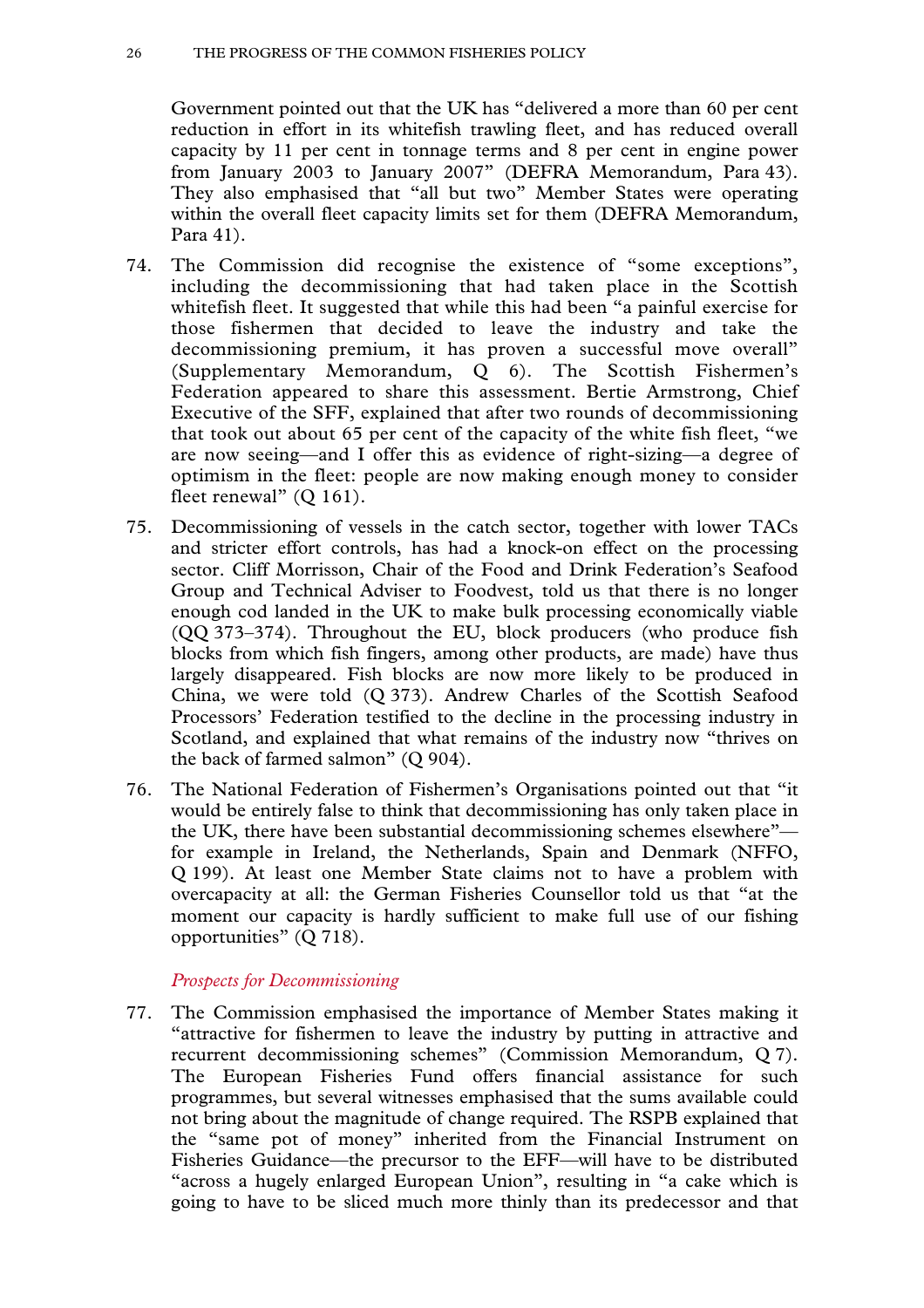literally means we are going to be able to do an awful lot less with it" (RSPB, Q 236). A further feature of the EFF is that it "gives much more subsidiarity to Member States on how they deploy the money", meaning that it is up to Member States to choose whether to put EFF money into decommissioning (RSPB, Q 237). The Commission's assessment was that Member States are not making sufficient use of this option (Supplementary Memorandum, Q 6). Commissioner Borg explained that on average, only 20 to 25 per cent of the funds available under the EFF were likely to be used to provide public aid for decommissioning, "and it took some convincing" (Q 650).

- 78. Other witnesses raised reservations about the efficacy of subsidised decommissioning programmes. The Joint Nature Conservation Committee, for example, warned that "the difficulty with subsidised capacity reduction is that there are quite a lot of vessels sitting around not doing a great deal, waiting for the subsidised capacity reduction to come along". This means that "as soon as you get a subsidised capacity reduction you get a reduction in the available capacity rather than the used one" (JNCC Q 293). The NFFO, however, insisted that "decommissioning does work. It is not one-toone but the reduction in the English fleet from 1993 onwards and in the Scottish fleet from 2001 … has been a major contributor to the reduction of fishing mortality on cod" (NFFO, Q 199).
- 79. The attractiveness of the decommissioning schemes on offer may be affected by the availability of other subsidies that reduce vessels' operating costs. The RSPB pointed out that the EFF "can be used to replace engines on fishing vessels" and argued there were "all sorts of ways of using that as a smokescreen to introduce a more efficient engine" (Q 235). It also identified *de minimis* state aid<sup>19</sup> as "a de facto subsidy for fuel costs in the fishing industry", and insisted that "if you are funding fuel, you are fuelling overfishing" (Q 239). A different interpretation was offered by the French government, which insisted that France does "not have fuel subsidies", but had instead put in place "a whole package" of subsidies designed to address the general situation of the sector, aiming to bring it back "to a reasonably profitable situation" (Q 724). France's Fisheries Counsellor explained that in a second phase, the French government intended to introduce a "huge decommissioning plan" alongside modernisation subsidies focused on energy efficiency (Q 724). This had been prompted by an awareness that "with the currently high costs of the operation of fishing vessels and the limited stocks to fish we have too many boats" (Q 755).
- 80. A number of witnesses anticipated that energy prices would offer "a big incentive to reduce capacity" (Jürgen Weis, Q 708). Mr Weis, Germany's Fisheries Counsellor, even suggested that this could "maybe change the conditions so much that it will be much easier to have a fundamental change of the European policy in the end" (Q 708). Sweden's Fisheries Counsellor also identified "a huge change within the fishing fleets around Europe", explaining that "with fuel prices and lack of resources there are probably more fishermen asking for decommissioning money than before" (Q 804). The Commission corroborated these observations, noting that increasing fuel

<sup>&</sup>lt;sup>19</sup> Community state aid rules for the fisheries sector allow Member States to grant companies up to  $\epsilon$ 30,000 of aid over 3 years without requiring advance clearance from the Commission. See Regulation 875/2007 EC. At the time of writing, consideration was being given to whether the  $\epsilon$ 30,000 ceiling should be applied per vessel, rather than per firm, with the cap on aid to firms raised to €100,000. See Commission Memo 08/415 of 17 June 2008.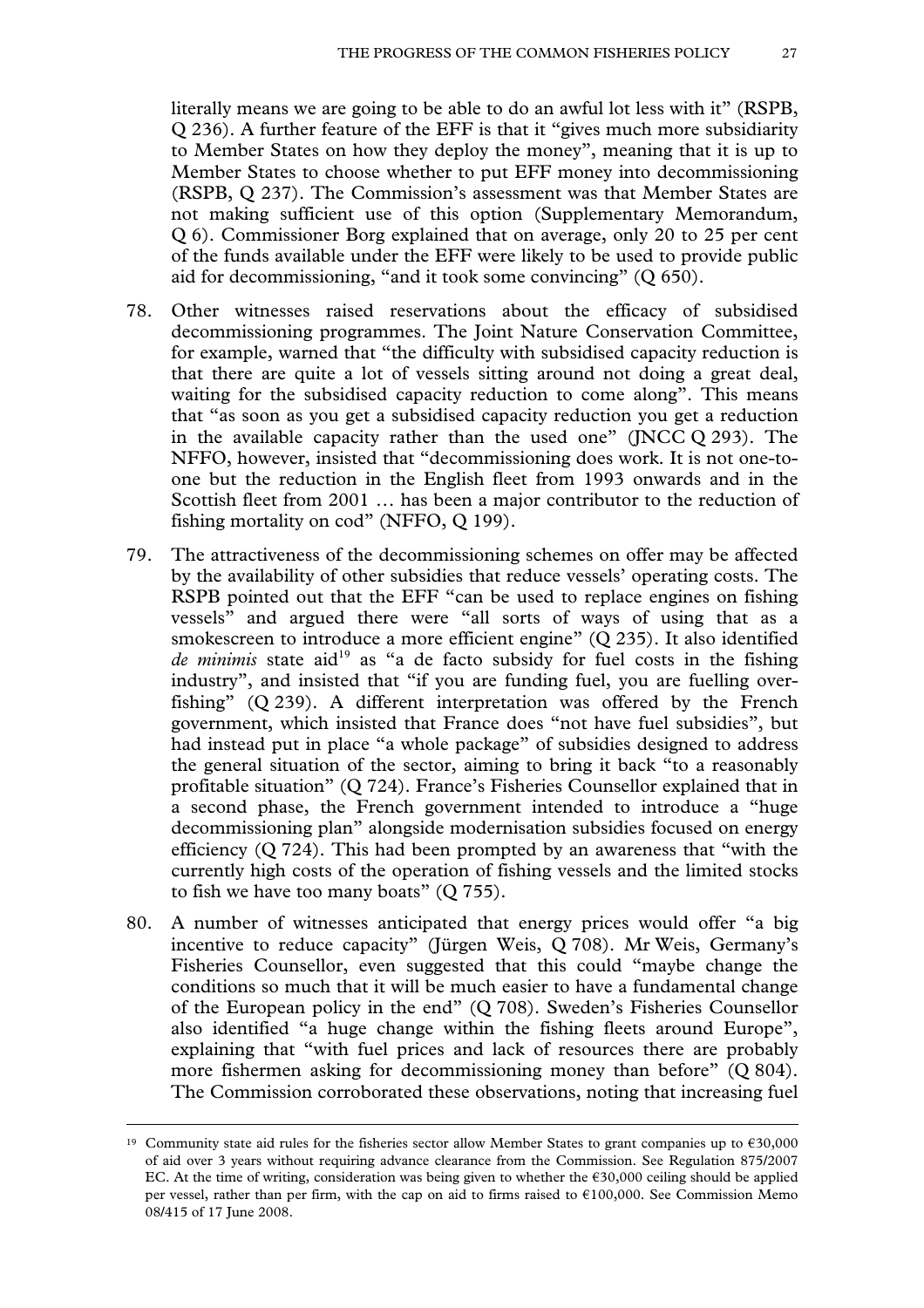#### 28 THE PROGRESS OF THE COMMON FISHERIES POLICY

prices had led to a situation where "for the first time we find ourselves in a situation where the industry is asking for adaptation and for decommissioning plans to be offered and the governments hesitate to take action" (Commission Supplementary Memorandum, Q 6).

81. A number of our witnesses expressed concern that ongoing WTO negotiations could limit Member States' ability to grant aid to the fisheries sector, whether under the EFF or through national programmes. The Commission warned that the WTO proposals published in November 2007 "could prevent public authorities from granting support to the fishing sector to ensure the transition to a sustainable state", such as aid to restructuring (Commission Memorandum, Q 9). Furthermore, "the proposed exceptions ('green' box) seem insufficient to allow for the implementation of cleaner technologies, including the replacement of engines, in order to limit emissions harmful for the environment." The Spanish government expressed even stronger reservations, pointing out that under the draft text, "practically all the subsidies for developed countries are banned". It too regarded the proposed exceptions as insufficient, noting that no exceptions had been proposed for artisanal<sup>20</sup> fishing and fishing for shellfish (Spanish government Memorandum, p 185). Dr Euan Dunn of the RSPB explained that "one of the hot issues in the WTO draft at the moment is looking at the extent to which smallscale fishing around the world should be seen as a special case." The position defended by the European Commission in WTO talks is that the European Union's fleets are made up of "something like 75 to 80 per cent small vessels, so they have been arguing to have the same rules applied to them as to developing countries." He took the view that "this is a nonsense really", and argued that there should be no special pleading in that respect for inshore fisheries (RSPB, Q 239).

# *Measuring Overcapacity*

- 82. A separate problem identified by witnesses is the measurement of overcapacity. The UK Government pointed out that the Commission was "unable to state the extent of the reduction in capacity that might be needed". Nor had it yet stated "how exactly Member States are to judge the balance between fishing opportunity and fishing capacity" (DEFRA Memorandum, Para 42, 44). Indeed the Government suggested that this "lack of guidance was a contributing factor to the UK report [on progress in achieving a balance between capacity and opportunities] being submitted late in 2007" (Memorandum, Para 45). Other Member States did appear to have a sense of the level of capacity reductions that might be required. The Swedish Fisheries Counsellor told us that the Commission's assessment was of "about 40 or 50 per cent overcapacity" (Q 778). He also used profitability as an indicator, noting that "we have maybe eight per cent profitability … why could we not have a profitability of 40 or 60 or 70 per cent like they have in New Zealand or Canada or Australia?"
- 83. The Commission did acknowledge a need to "establish methodologies to objectively determine what the adequate fleet size is, so that Member States

<sup>&</sup>lt;sup>20</sup> Artisanal fishing is a term used to describe small-scale commercial or subsistence fishing, particularly when based on traditional techniques.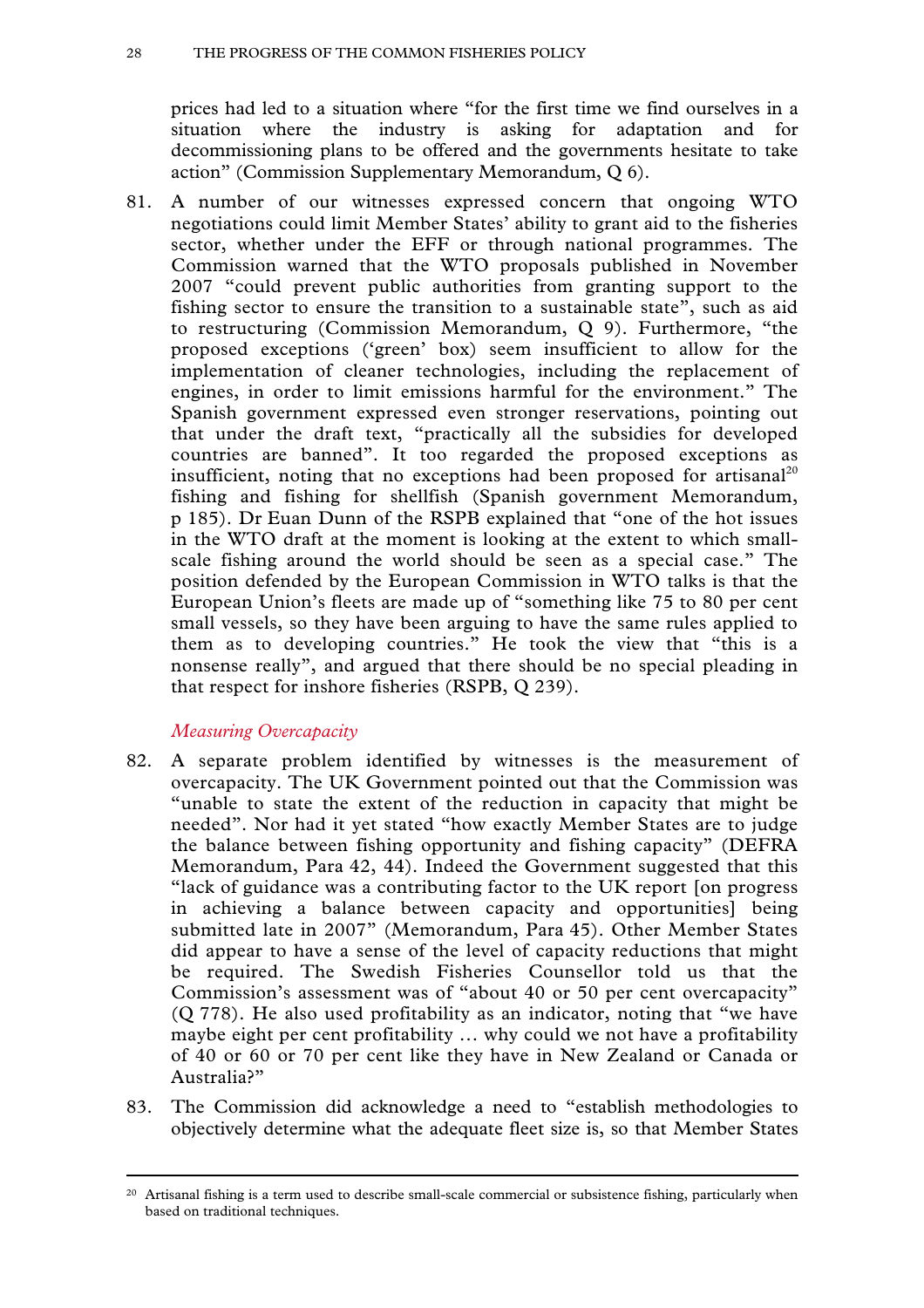have common guidance for their analysis and reporting, and to enable the Commission to argue in favour of concrete capacity reductions" (Commission Supplementary Memorandum, Q 6). It went on to suggest that if "fleet overcapacity is clearly and openly displayed, Member States will be better motivated to take action."

- 84. Aaron Hatcher of CEMARE expressed scepticism with regard to this endeavour, suggesting that "it is very difficult to see how that is going to produce anything worthwhile". He insisted that "what really matters is the level of exploitation, the catches. If we can measure capacity according to output, which is what we mean by capacity, if we can really measure and control that, we can enforce a TAC, in which case there is no need to measure and enforce the capacity" (Q 86). Indeed he went so far as to argue that "over-capacity is really a symptom of the problem rather than a cause. It is ineffective management that allows capacity to get too big." He thus maintained that "if you can control the level of outputs, then market forces will decide on the right level of capacity"  $(Q 89).^{21}$
- 85. The Commission recognised that "effective enforcement is one way to make overcapacity visible and reduce the economic incentives to maintain overcapacity." Rather than waiting for Member States to summon the political will to reduce the size of their fleets, it could therefore "take action to better monitor and enforce compliance", and "watch that rules on fuel subsidies are respected in order to avoid maintenance of fleet capacity which would no longer be able to operate economically" (Commission Supplementary Memorandum, Q 6).

#### **Committee's Conclusions**

- 86. The 2002 reform of the CFP—which handed responsibility for adapting fleet size to fishing opportunities back to Member States—has clearly failed to stimulate the fleet reductions that permanent under-utilisation of capacity and low levels of profitability indicate are required. **We note with dismay that the Commission still detects scant political will among Member States to align the size of their fleets to the available resources.**
- 87. It may thus be left to the market to precipitate exits from national fleets notably through fuel prices. **It is imperative that Member States should resist the temptation to offer subsidies that keep uneconomical businesses afloat. We are concerned that state aid rules are being misused in this regard and oppose any relaxation—whether temporary or permanent—of the** *de minimis* **regime.22**
- 88. **Public aid should instead be channelled into attractive decommissioning schemes designed to ease the transition. We urge Member States to heed the Commission's call for a greater emphasis to be placed on fleet capacity reductions in EFF Operational Programmes—this includes seizing the opportunity to re-programme allocations across axes.** In our view, EFF funds

<sup>&</sup>lt;sup>21</sup> Note that for market forces to work in the way envisaged by Mr Hatcher, fishing rights would have to be transferable.

<sup>22</sup> At the time of writing, consideration was being given to whether the €30,000 ceiling on *de minimis* state aid should be applied per vessel, rather than per firm, with the cap on aid to firms raised to  $€100,000$ . See Commission Memo 08/415 of 17 June 2008.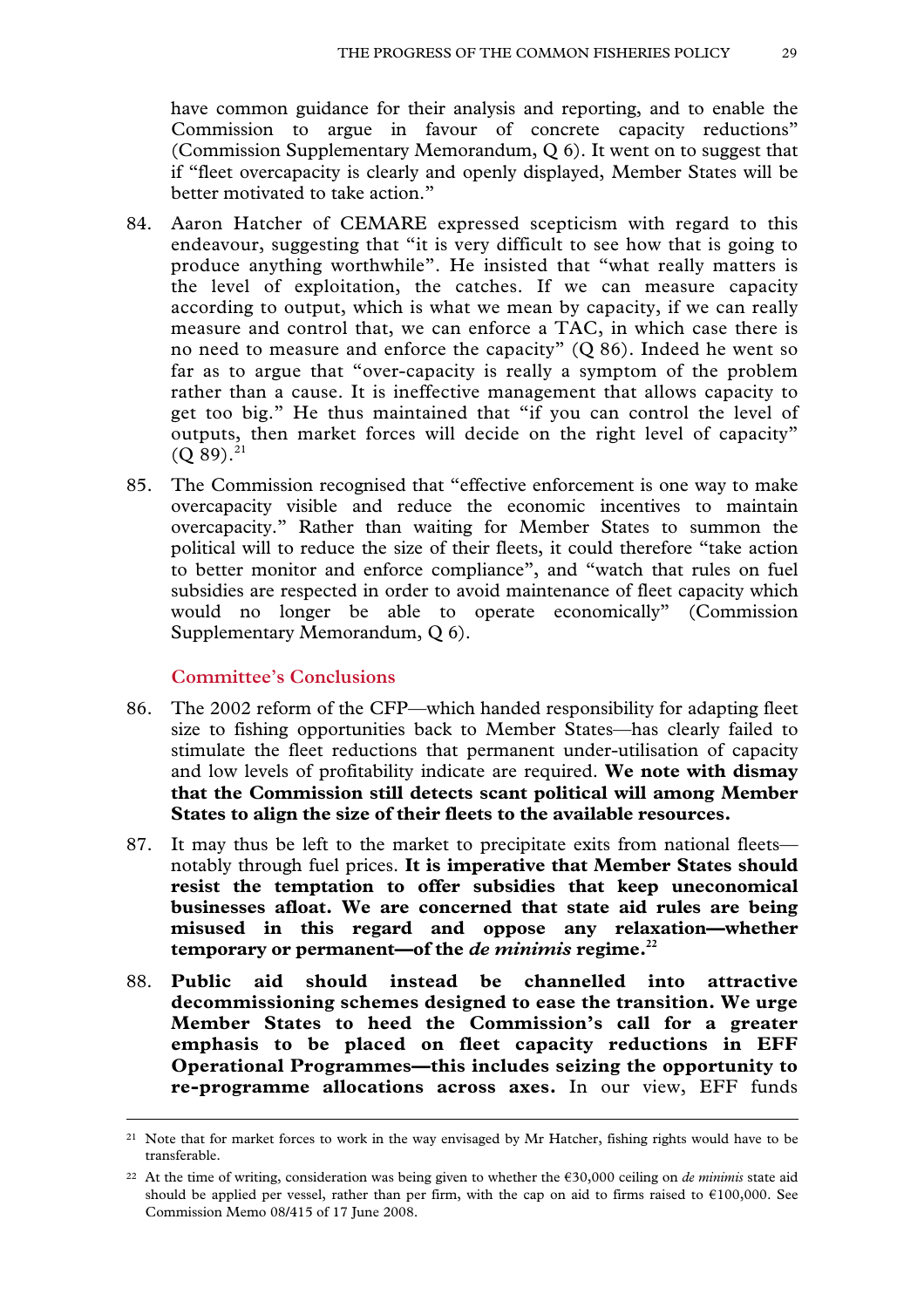should primarily be targeted towards decommissioning and the diversification of employment opportunities in coastal regions. We see no role for taxpayer-funded modernisation of the fleet, even where it results in greater energy efficiency, as the economic advantages (reduced operating costs) of modernisation programmes should be sufficient to stimulate private investment in a profitable industry. **To the extent that it would enshrine these principles, we would welcome a WTO agreement on fisheries subsidies along the lines proposed in November 2007.** 

- 89. **We support the Commission's efforts to develop consensual methods of measuring overcapacity in the hope that this will prompt greater peer pressure, but are concerned that this endeavour should not be seized on as an excuse to postpone action.** Member States do not need the Commission to tell them which sectors of their fleets are characterised by under-utilised capacity or poor profitability.
- 90. While we recognise that more effective control and enforcement mechanisms could bring fleet size into balance through the operation of market forces, it is equally clear that overcapacity exacerbates enforcement problems. For that reason, we believe that the two must be tackled in parallel, not in sequence.

#### **Control and Enforcement**

- 91. The present CFP control regime has been in place since 1993. The legislative instrument that underpins it (Council Regulation 2847/1993) has been amended on a number of occasions in the intervening period, but it has not been subject to a comprehensive review. The control regime continues to rest on the basic principle that primary responsibility for enforcing the CFP's provisions lies with the Member States. The Commission can, however, bring infringement proceedings against Member States for failing to exercise their control obligations.
- 92. The Community Fisheries Control Agency (see Paragraph 31 above) is the main institutional innovation affecting the enforcement of the CFP introduced since the 2002 reform of the CFP. The Agency has been operationally active since January 2007. A further two legislative initiatives affecting control are currently in preparation. One is the draft Regulation establishing a Community system to prevent, deter and eliminate illegal, unreported and unregulated (IUU) fishing.<sup>23</sup> The Commission has also announced its intention to present a legislative proposal for a new Control Regulation—replacing the 1993 instrument—in October 2008, with a view to its adoption by the summer of 2009. This overhaul of the CFP's control system has in part been prompted by a withering report from the European Court of Auditors on the control, inspection and sanctions systems relating to the rules on conservation of Community fisheries resources—see Box 9 below. 24

<sup>&</sup>lt;sup>23</sup> Political agreement on the IUU Regulation was reached at the Agriculture and Fisheries Council of 23/34 June 2008.

<sup>24</sup> European Court of Auditors' Special Report No. 7/2007.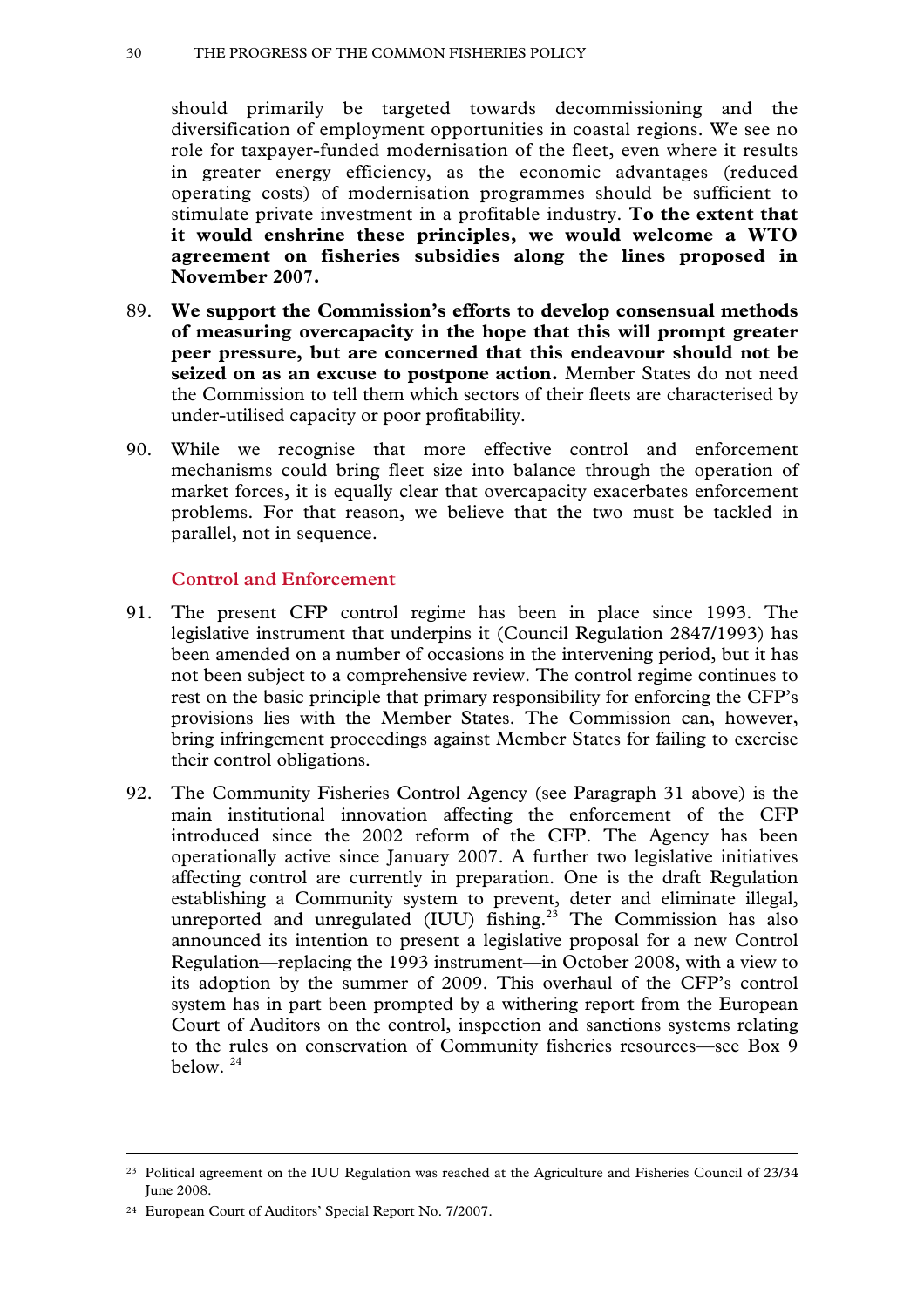#### **BOX 9**

#### **European Court of Auditors Report on control, inspection and sanction systems**

The European Court of Auditors is the "independent guardian" of the EU's financial interests. It produces a number of Special Reports each year focusing on specific areas of EU spending. Its 2007 Report on control, inspection and sanctions relating to the CFP was timed to assess the control of the CFP five years after the adoption of the basic regulation in 2002, and to assist the Commission in recasting the control regulation.

The Court assessed systems in place in the Commission and in the six principal fishing Member States: Denmark, Spain, France, Netherlands, Italy and the United Kingdom (England and Wales). It concluded that:

- Catch data are neither complete nor reliable, due mainly to weaknesses in the Member States;
- The inspection systems do not provide assurance that infringements are effectively prevented and detected;
- The procedures for dealing with infringements are such that not every infringement is followed up and, even when they are, they do not always attract penalties (in the UK, 90 per cent of infringements identified in 2005 were not pursued through the Courts and led only to warnings)
- The deterrent effect of penalties is, on the whole, limited
- The Commission has insufficient instruments at its disposal to take action against Member States for failure to apply Community legislation
- Overcapacity detracts from the profitability of the industry and incites non-compliance.

It recommended that the present control, inspection and sanction systems must be strengthened considerably if the CFP is to achieve its objective of sustainable exploitation of fisheries resources.

# **Witnesses' Views**

#### *Challenges and Deficiencies*

- 93. The fundamental challenge of enforcing the CFP was put to us most succinctly by Cephas Ralph, Director of Operations at the Scottish Fisheries Protection Agency (SFPA), who explained that "the job of catching fish generally takes place on a fishing vessel out at sea unobserved by anybody and, like most types of human activity, if it is unobserved by anybody then rules are theoretical rather than practical." He suggested that the CFP had originally been devised "from a naïve scientific view of how quotas on fish stocks could be managed. It did not really give any thought to how the rules could be enforced and over time, when faced with wholesale breaking of the rules, the CFP has responded with more technical and complex rules" (SFPA, Q 547).
- 94. The Commission was equally unforgiving in its assessment, judging that the present control system "is inefficient, expensive, complex" and "does not produce the desired results" (Commission Memorandum, Q 5). However, it took the view that this was largely due to overcapacity and the fact that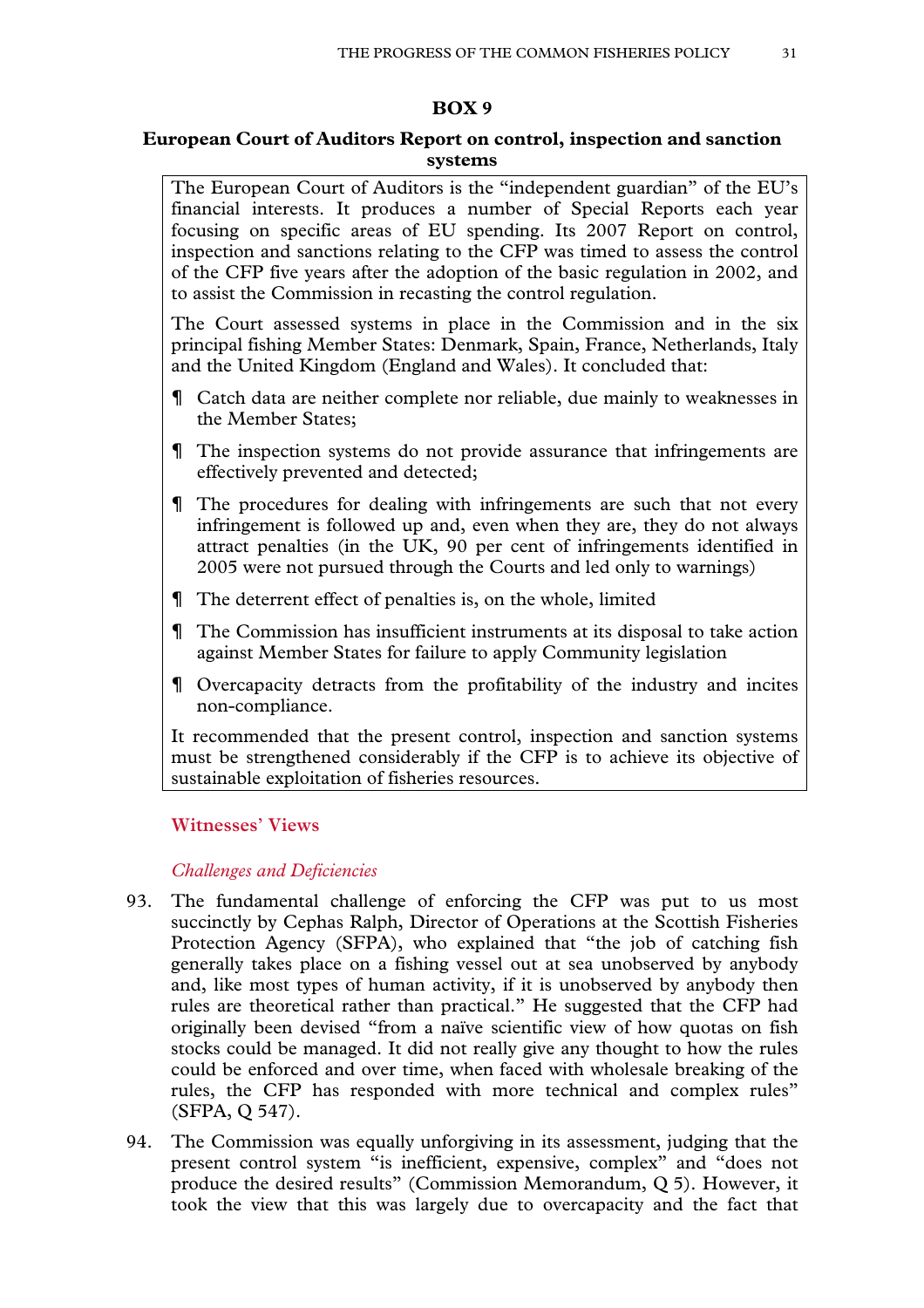#### 32 THE PROGRESS OF THE COMMON FISHERIES POLICY

harvest capacity is much larger than legal catch opportunities, creating "very strong economic drivers for illegal behaviour" (Supplementary Memorandum, Q 4). Better compliance could consequently only be achieved by "simultaneously removing the strong drivers for non-compliance … and strengthening control and enforcement."

95. According to the Commission, "national [control] systems are largely ineffective" and there are limited means at its disposal to put pressure on Member States to take their control obligations seriously (Commission Memorandum, Q 5). The result is uneven enforcement, which was identified as a concern by most of our witnesses, who emphasised the importance of "consistency in the effectiveness of control and enforcement across the Community" (DEFRA Memorandum, Para 32; SFF Memorandum Para 6). The UK Government accepted that this was primarily the responsibility of individual Member States, but saw a role for the Commission in "pursuing vigorously instances of Member States failing to exercise proper controls." Meanwhile the SFF called for a level playing field across the Member States, arguing that "inequitable treatment exists not only in the field of regulation and compliance but also in very different treatment of past transgressions. This is one area where one size must be seen to fit all" (Memorandum, Para 6).

# *Current and Recent Initiatives*

- 96. Although most of our witnesses identified serious deficiencies in the enforcement of the CFP, some more promising developments were also brought to our attention. The Commission noted that there had been certain progress, for example in strengthening cooperation among Member States, introducing a satellite monitoring system for the European fleet, and adopting electronic reporting of catches (Commission Memorandum, Q 5). The UK Government saw indications that the Commission had been performing its role in pursuing Member States that failed to exercise their responsibilities "increasingly effectively in recent years" (DEFRA Memorandum, Para 32). Harm Koster, Chief Executive of the Community Fisheries Control Agency, explained that the Commission had brought infringement proceedings against France, Spain and the UK in cases deemed "symbolic of the non-application of the Common Fisheries Policy" (CFCA, Q 665). Because France had already lost a similar court case in 1991, the Commission was able to request that a penalty be imposed by the European Court of Justice. France was thus fined around 80 million euros for failing to enforce rules on minimum landing sizes for hake (Q 665). Meanwhile the Spanish government emphasised that "the aspects mentioned in [the] European Court of Auditors' report refer to the situation existing in 2005". It pointed out that "three years after the verification mentioned in the report was made, some improvements have been made in the control systems, at least as far as the Spanish Administration is concerned, which are not reflected" (Spanish government Memorandum, p 184).
- 97. We were particularly encouraged by the evidence we saw and heard on a visit to Peterhead in North-East Scotland. Cephas Ralph, the SFPA's Director of Operations, explained that Scotland had had "a very significant historic problem with black fish<sup>25</sup> which relatively recently we have been able to

 <sup>25</sup> The term "black fish" refers to fish landed illegally.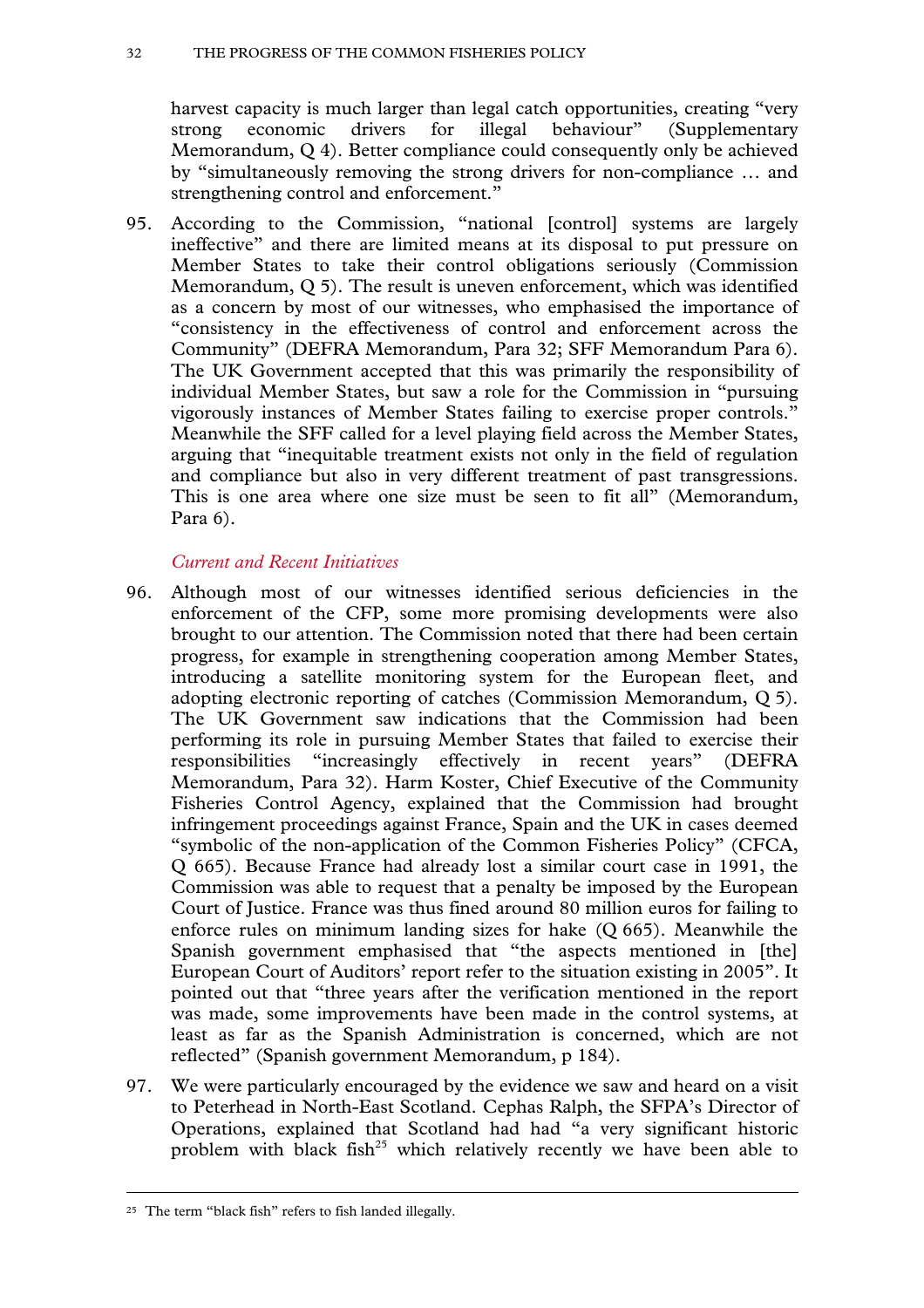overcome" (Q 530). He attributed that success to the confluence of several factors. A major decommissioning scheme had "removed the over-capacity in the fleet, so that removed the financial imperative on many of the operators to land illegal fish." This was reinforced by legislation requiring the registration of buyers and sellers of first sale fish, which "for the first time … put an onus and responsibility on the person buying fish to account for it in a way that we could come in and audit" and ensured that purchasers were "unable to claim ignorance of the source". According to Mr Ralph, "that pretty much removed the demand side completely for black fish". Cliff Morrison, Chair of the Food and Drink Federation's Seafood Group, also hailed the registration of buyers and sellers as a success, while noting that the legislation had been 13 years in the pipeline: the relevant Directive was adopted in 1992, but it was not until 2005 that the registration of buyers and sellers was made compulsory in the UK. Even now, "not all Member States have yet put this legislation in place … or are policing it as effectively as we are now" (Q 370).

98. By prompting reductions in the level of illegal activity, these two developments in turn paved the way for the introduction of targeted enforcement techniques. Mr Ralph explained that "if the vast majority of a population are breaking the law then targeting does not really work because essentially everyone is at it, but when you come down to a more normal situation where the majority of people are sticking to the law then you can begin to introduce tried and tested police targeting techniques" (Q 531). The SFPA was thus able to focus its efforts to "further reduce the levels of illegal activity".

#### *Culture of Compliance*

- 99. Mr Ralph was not alone in emphasising the importance of capacity adjustments and demand-side measures in developing a culture of compliance. The CFCA's Chief Executive stressed with reference to Scotland that "if there had not been the decommissioning of an important number of vessels it would have been impossible to create a culture of compliance because one of the elements of it is that a fisherman should have a viable living and must have the legal quantities to support a viable living" (Q 666). He also pointed out that when the Commission had brought infringement proceedings against the UK, it had issued a press release estimating "that about 50 per cent of the cod landed in the UK was black." Large retailers' response to the press release was to ask their providers to certify that they were only supplying legal cod, Mr Koster explained, creating "a big panic in Scotland because no supplier wanted to sign that he was only selling legal fish." Since then the Scottish industry and authorities had done a very good job in fostering a culture of compliance, he added (Q 666).
- 100. Mr Ralph emphasised that the best indicator of this is that "in many of the cases where we have detected illegal activity it has been fishermen themselves who have come to us and told us that they have suspicions about some operators in particular, and that is an extremely healthy sign" (Q 532). He suggested that this could be ascribed to "those that are left … demonstrating that they are aware that they have a huge stake in this industry"  $(Q 542)$ . Sweden's Fisheries Counsellor also told us that any number of control policies and controllers would never be as efficient as social control by the fishermen themselves (Q 782). He explained that the Swedish authorities had compiled statistical evidence on the number of unreported landings by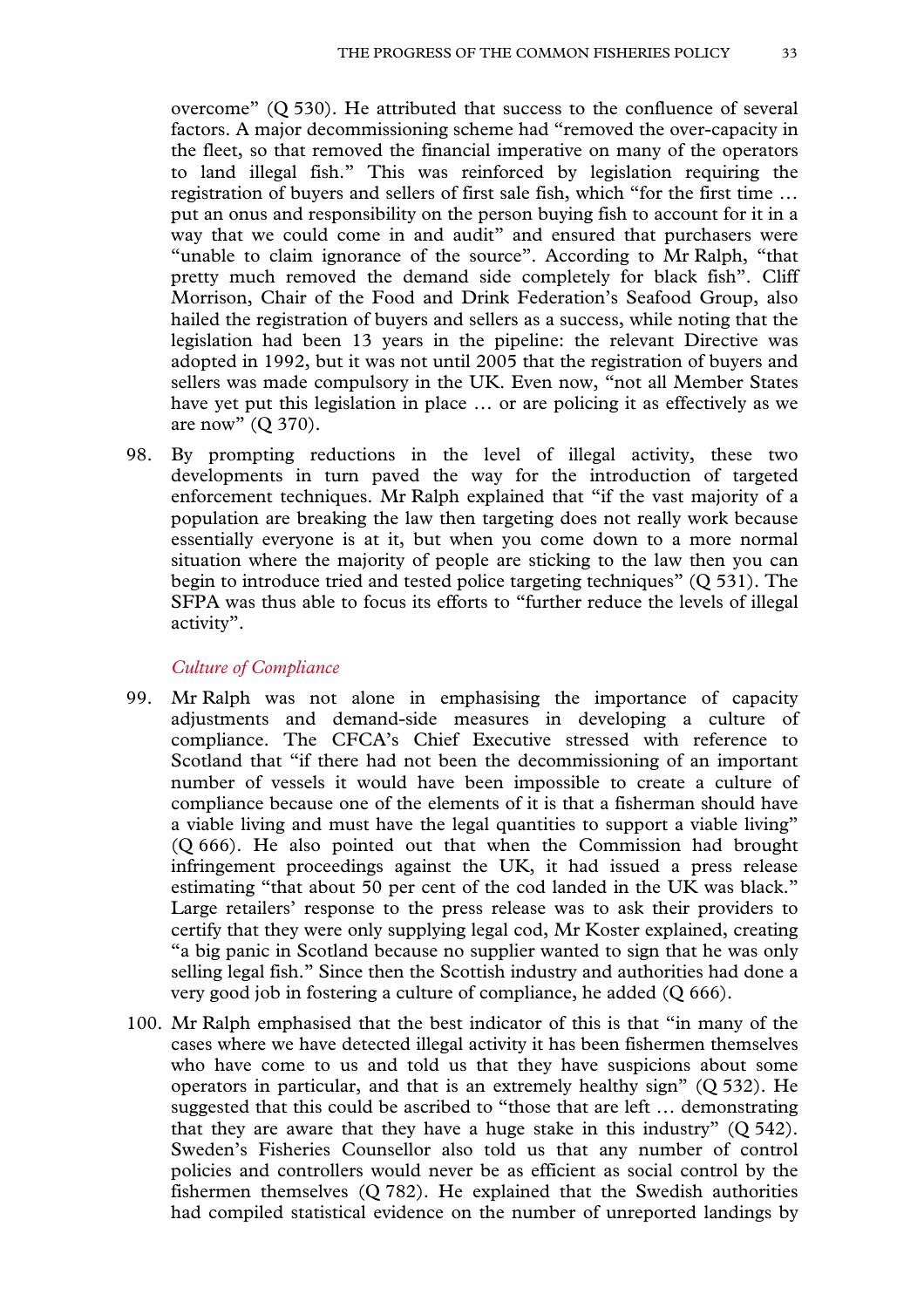the Swedish fleet, and used that to adjust quotas downwards to factor in illegal landings: "we cannot prosecute anyone, but we are collectively penalising them by diminishing the quota"  $(Q 785)$ . The intended effect would be to incite fishermen to control each other, as those who misreported their landings would incur a collective punishment that affected everyone. Mr Rosenkranz noted that the Polish authorities were trialling a similar experiment (Q 786).

#### **BOX 10**

#### **The Scottish Conservation Credits Scheme**

In February 2008, the Scottish Executive launched a Conservation Credits Scheme. In return for respecting a system of real-time closures and for signing up to conservation measures such as using more selective fishing gear, Scottish fishermen can receive the same number of days at sea as they received in 2007 (that is, avoid cuts in their days at sea). They can also use their days at sea allowance more flexibly, operating under hours at sea rather than days at sea, which allows them to conserve fuel and run their operations more efficiently.

101. Two other initiatives that attempt to realign fishermen's incentives were brought to our attention by the Scottish Executive and the National Federation of Fishermen's Organisations. The Scottish Executive is introducing a "Conservation Credits Scheme" (see Box 10 above), operating as part of the Cod Recovery Plan, which aims to achieve reductions in cod mortality "in ways other than blanket cuts [in days] at sea"  $(Q 469)$ . Officials told us that the principle underpinning the scheme is to "reward people for doing the right thing, credit for your conservation measures", by giving "people their 2007 days [at sea] back—so they are not getting a cut—in return for [observance of] real-time closures and selectivity measures. In due course we hope to give more days to people who have more selective gear … we want to give a carrot for outcomes"  $(Q 469)$ . Meanwhile the NFFO is advocating "Cod Avoidance Plans" (see Box 11 below) that "seek to optimise the fishing activities of the vessel by changing fishery, gear, place and period in order to avoid catching cod, thus contributing towards the Cod Recovery Plan. In exchange, the vessel, or vessels, will obtain a degree of freedom with respect to effort control" (NFFO Memorandum, p.41; NFFO Supplementary Memorandum).

# **BOX 11**

# **Cod Avoidance Plans**

The NFFO explains that the Cod Avoidance Plans it is advocating are designed to address the problem of fishing for species that are not subject to a recovery plan in mixed fisheries that also contain a recovery stock, in this case cod. It envisages that individual vessel operators could volunteer to prepare a Cod Avoidance Plan, demonstrating how it will fish for its allocated quota while avoiding catching cod above quota. The methods incorporated in a plan could include spatial avoidance, temporal or seasonal avoidance, and selective gear. If approved by the Member State authorities, the vessel would be exempt from effort restrictions for the year to which the plan applies. Vessels found to breach their targets would be obliged to revert to the normal effort regime and barred from submitting a Cod Avoidance Plan in the following year.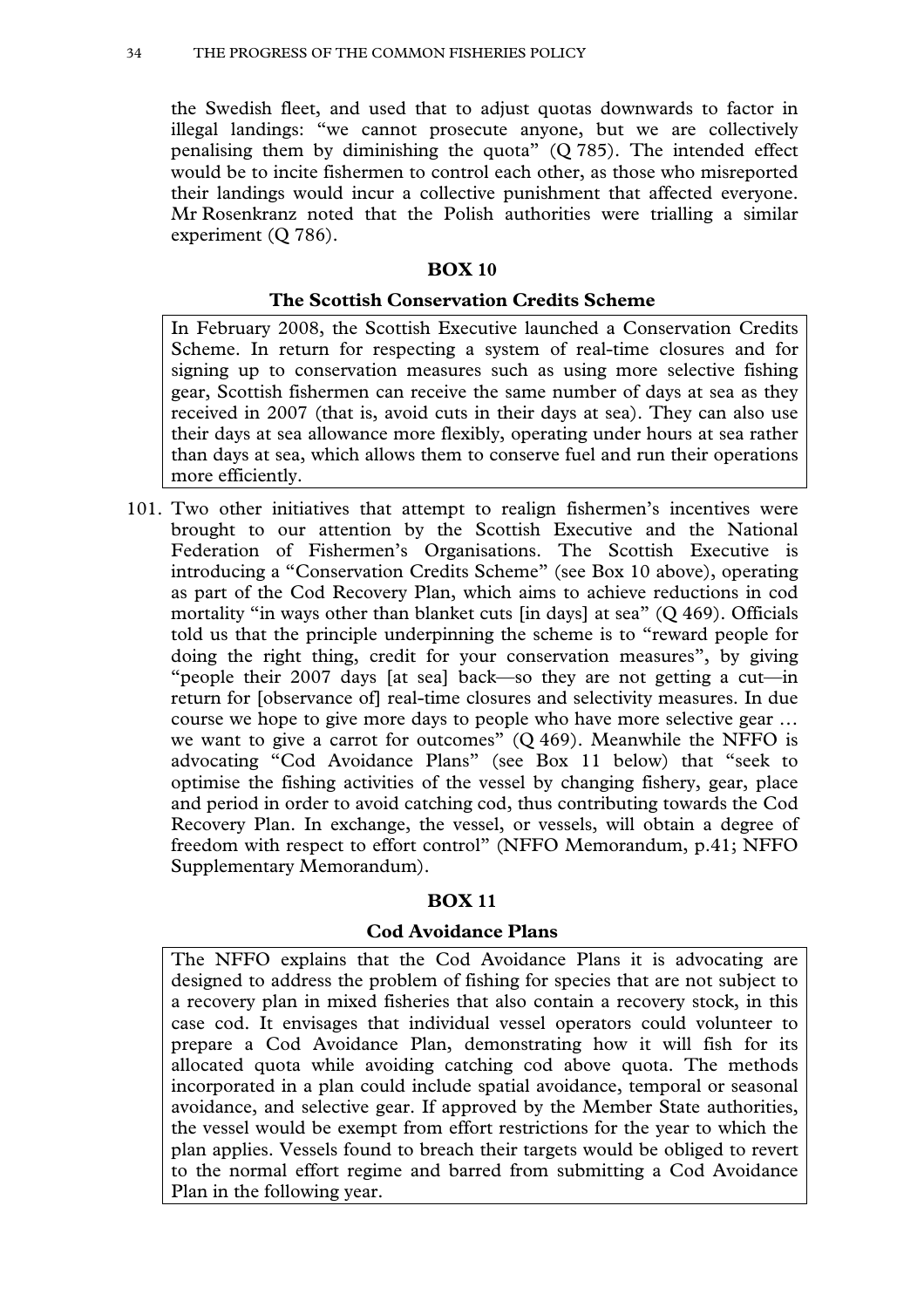# *The Community Fisheries Control Agency*

- 102. When asked to comment on the performance of the fledgling Community Fisheries Control Agency, most of our witnesses took the view that it was too early to assess the contribution it had made (e.g. Commission Memorandum, Q 5; SFPA, Q 555). The UK Government stressed that the Agency was still in its infancy and has a very strictly defined remit. It pointed out that "to date, only one joint deployment plan has been agreed and implemented, that for North Sea cod", and added that while the results of the first exercises had been encouraging it was "too early to assess the impact of those exercises on control systems generally" (DEFRA Memorandum, Para 31). The CFCA's Director, Harm Koster, agreed that it was "a little bit early" to have a full assessment of the operation of the Agency (Q 659).
- 103. Mr Koster nevertheless identified a number of ways in which joint operations and pooled resources appeared to be adding value. Taking Germany as an example, he explained that its territorial waters stretch into a tiny part of the North Sea, in which little cod fishing takes place. If the Cod Recovery Plan is to be implemented properly, he argued, it makes more sense to deploy Germany's two inspection vessels in the northern North Sea, where most cod fishing takes place (Q 659). Mr Koster also pointed out that in joint operations, vessels operate across national borders, which "gives the industry much more of a feeling of a level playing field." For an individual Member State this also has political advantages, he suggested, "because they will not have their own fishermen on their back who say, 'Yes, but you are much more strict than your neighbour', because this is a joint operation".
- 104. The CFCA's Director also identified areas for improvement. In the Baltic, he explained, "the sea campaigns which we do are not good enough", because "the main problem is the landing inspections". The Agency is thus asking Member States to exchange more inspectors to reinforce landing inspections, notably in Poland (Q 659). Meanwhile the SFPA's Director of Operations pointed out that the Control Agency's restricted mandate means that "it can only set up a joint deployment programme for stocks which are designated recovery stocks for which a specific recovery programme has been implemented by the EU." Sometimes this can have "a big impact" in making countries work together for the first time, but in Scotland's case it has largely formalised existing co-operation with Denmark and Norway, "so I think it would be very hard to measure any additional benefit for us", he concluded (Q 555).

#### *Review of the Control Regime*

105. The Commission envisages that the review of the Control Regulation will result in "an extended mandate" for the CFCA, to include the development of cooperation between Member States and the Commission, extended responsibilities for the coordination of inspections on land, and cross-checking of data (Commission Supplementary Memorandum, Q 4). The Agency's Director explained that extending the CFCA's remit to include inspections on land needed to be considered because controls at sea were very expensive and not necessarily the most efficient way of controlling fisheries (Q 659). Meanwhile the SFPA's Director of Operations suggested that the CFCA "should be allowed to set up joint deployment programmes across any species. It should not be limited to recovery stocks" (Q 557). Others were more cautious about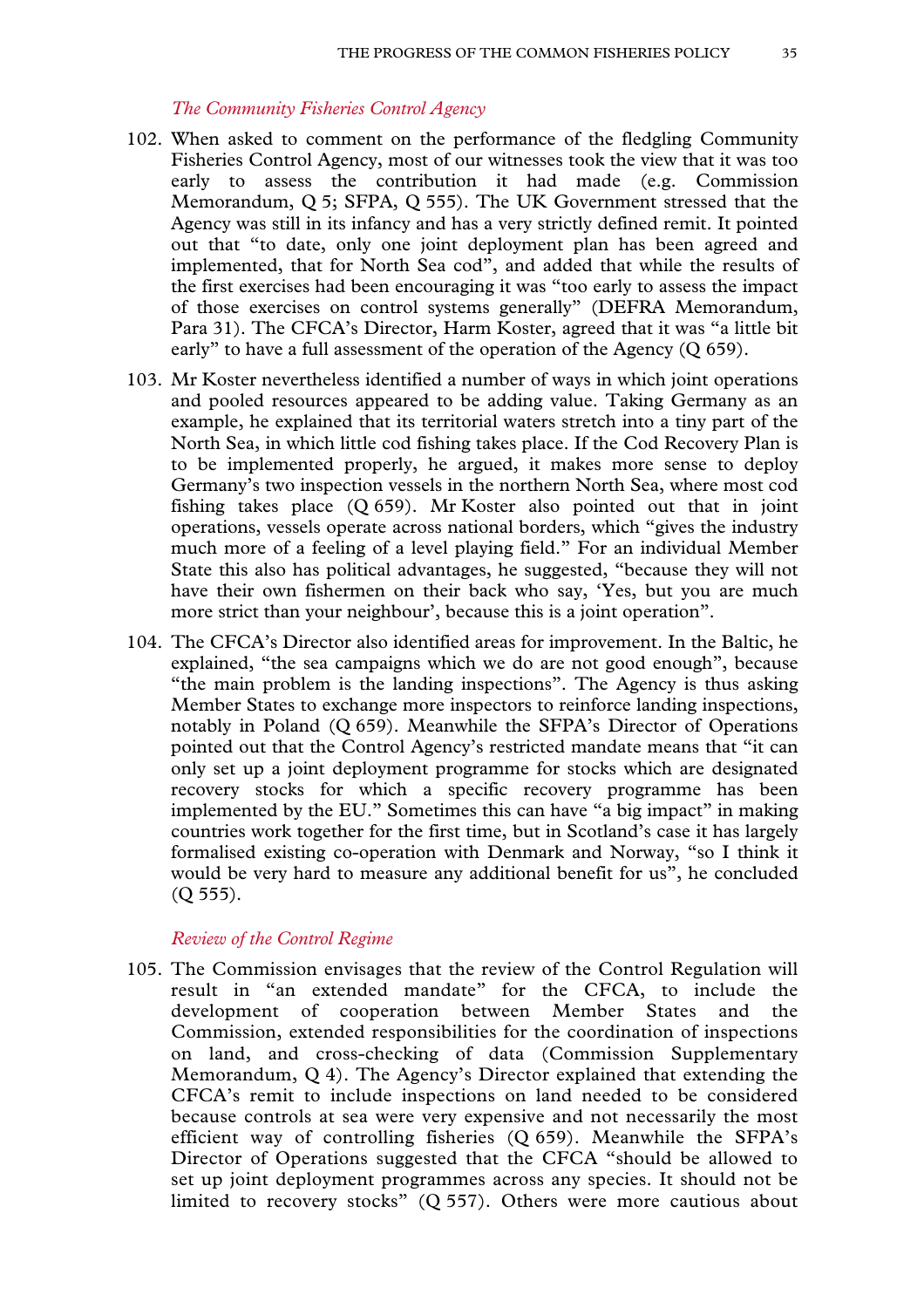extending the Agency's mandate as part of the overhaul of the Control Regulation. The Spanish government, for example, took the view that "we will have to observe how it tackles the tasks that it is undertaking before thinking of assigning it further tasks and duties" (Spanish government Memorandum, p 184).

- 106. Among the Spanish government's priorities for the new control regime, by contrast, was a perceived need to "unify, to codify and simplify all the control legislation currently in force" and "lighten the workload", paying more attention to the "quality rather than quantity of data" (Spanish government Memorandum, p 184). The Commission accepted that the current regulatory framework is "fragmented and obsolete" , and explained that it was aiming to "increase the cost-efficiency of the control policy, with a view to reducing administrative costs at the level of operators and at the level of administrations" (Supplementary Memorandum, Q 4). Other witnesses, however, had reservations about the extent to which this could be achieved. The German government's Fisheries Counsellor pointed out that "you can always cut red tape and say, 'I do not control any more and I trust you and the fishermen to do the right thing', but that will not solve the problems" (Q 708). Meanwhile Mr Koster conceded that "the rules are complicated" but insisted that "there are also very deliberate infringements" which could not be attributed to misunderstandings (Q 659).
- 107. As part of its overhaul of the CFP control regime, the Commission intends to "contribute to the development of a common culture of control through harmonised proportionate sanctions" (Commission Supplementary Memorandum, Q 4). The UK Government accepted that the level of financial penalties applied across the Community can vary widely, even within individual countries such as the UK.<sup>26</sup> But they saw this as a "reflection of the fact that decisions about the level of criminal penalties are a matter for the Courts and not one of Commission competence." By contrast, the Government did acknowledge that there could be "a place for the use of dissuasive administrative sanctions, including financial sanctions, within the controls system" (DEFRA Memorandum, Para 33). The French government's Fisheries Counsellor was more bullish, explaining that "we are in favour of more deterrent sanctions, even though we are very much aware of the difficulties of harmonising sanctions throughout the Union" (Q 727). He outlined the system of administrative sanctions that France had developed in response to the fine it had received in the undersized fish case, and noted that the Commission "considers that this system is more responsive and addresses infringements more adequately" (Q 730).
- 108. Other witnesses pointed out that the overhaul of the control system would only work if it formed part of a multi-pronged strategy to improve enforcement. The CFCA's Director, for example, noted that "the Commission will now propose again a reinforcement of control but we also need to work on other issues, such as capacity" (Harm Koster, Q 666). The SFPA's Director of Operations warned that "some of the

 <sup>26</sup> By way of example, a Commission Report revealed that, in 2005, the average fine for fishing without a licence was  $\epsilon$ 26,532 in France,  $\epsilon$ 2,480 in the UK and  $\epsilon$ 42 in Sweden. Communication from the Commission: Reports from Member States on behaviours which seriously infringed the rules of the CFP in 2005, COM (2007) 448 25.07.2007